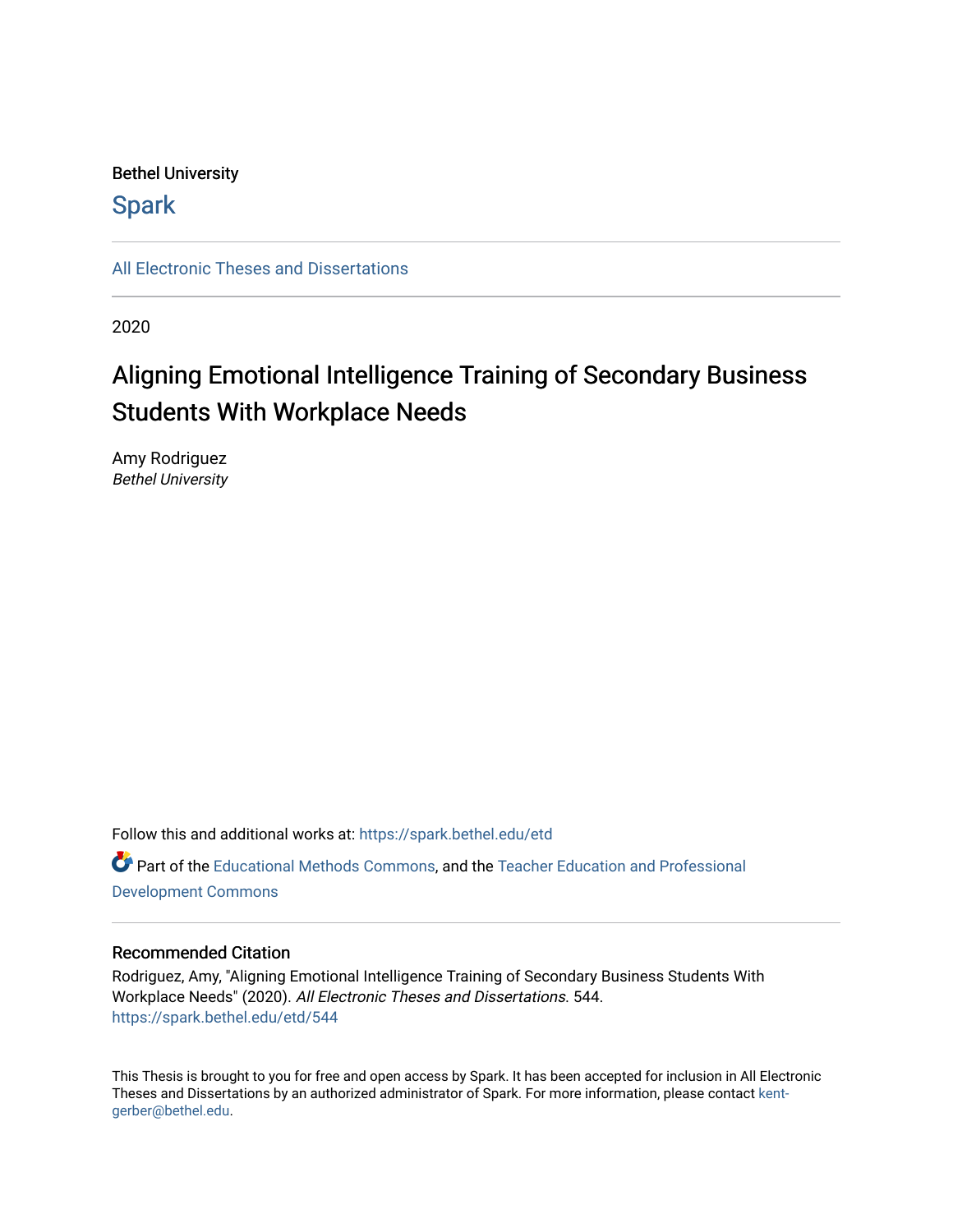## ALIGNING EMOTIONAL INTELLIGENCE TRAINING OF SECONDARY BUSINESS STUDENTS WITH WORKPLACE NEEDS

A MASTER'S THESIS

SUBMITTED TO THE FACULTY

## OF BETHEL UNIVERSITY

BY

### AMY RODRIGUEZ

## IN PARTIAL FULFILLMENT OF THE REQUIREMENTS

## FOR THE DEGREE OF

## MASTER OF ARTS

MAY 2020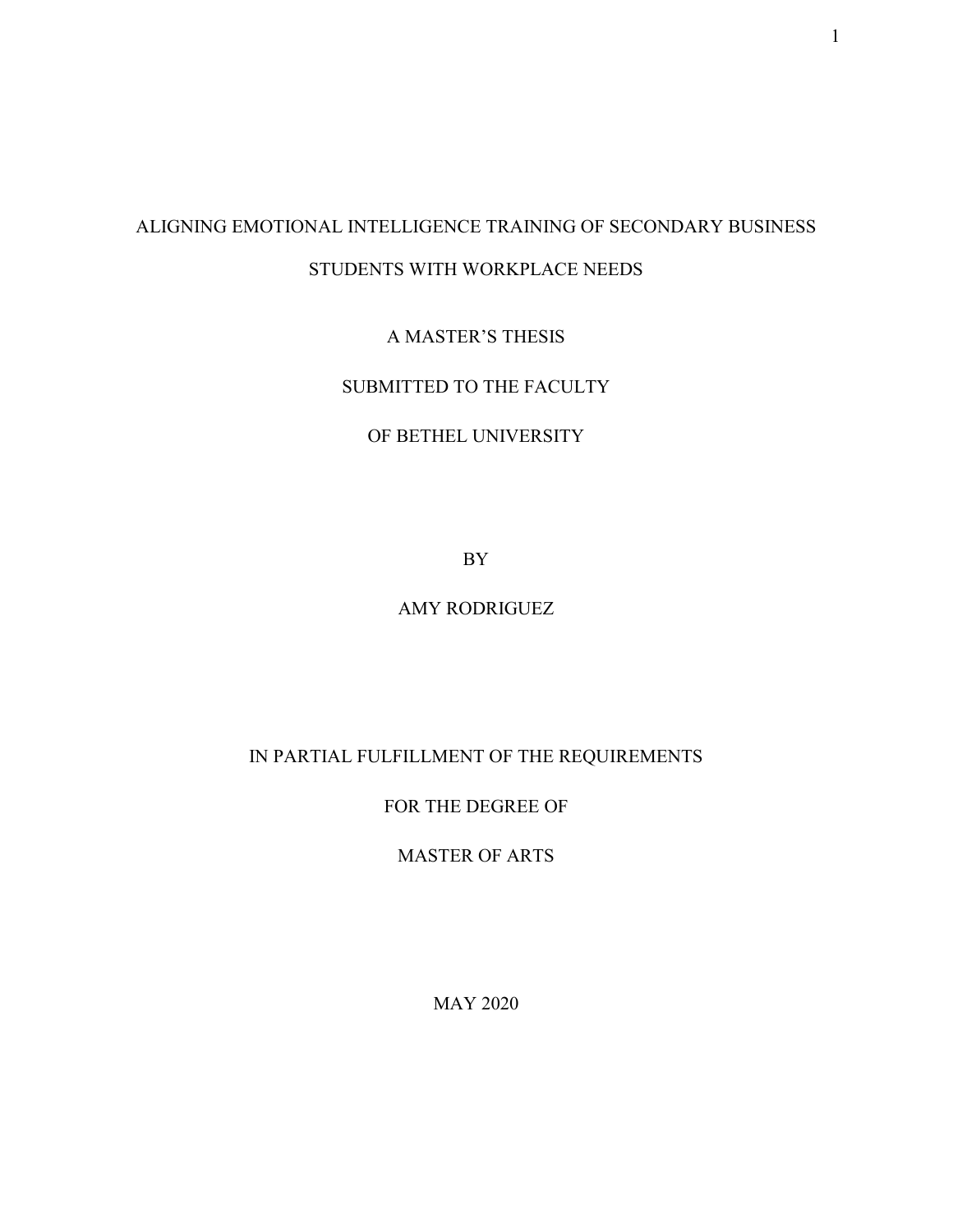#### BETHEL UNIVERSITY

# EMOTIONAL INTELLIGENCE TRAINING OF SECONDARY BUSINESS STUDENTS AND HOW IT ALIGNS WITH WORKPLACE NEEDS

AMY RODRIGUEZ

MAY 2020

Advisor: Molly J. Wickam, Ph.D., MBA

Program Director: Molly J. Wickam, Ph.D., MBA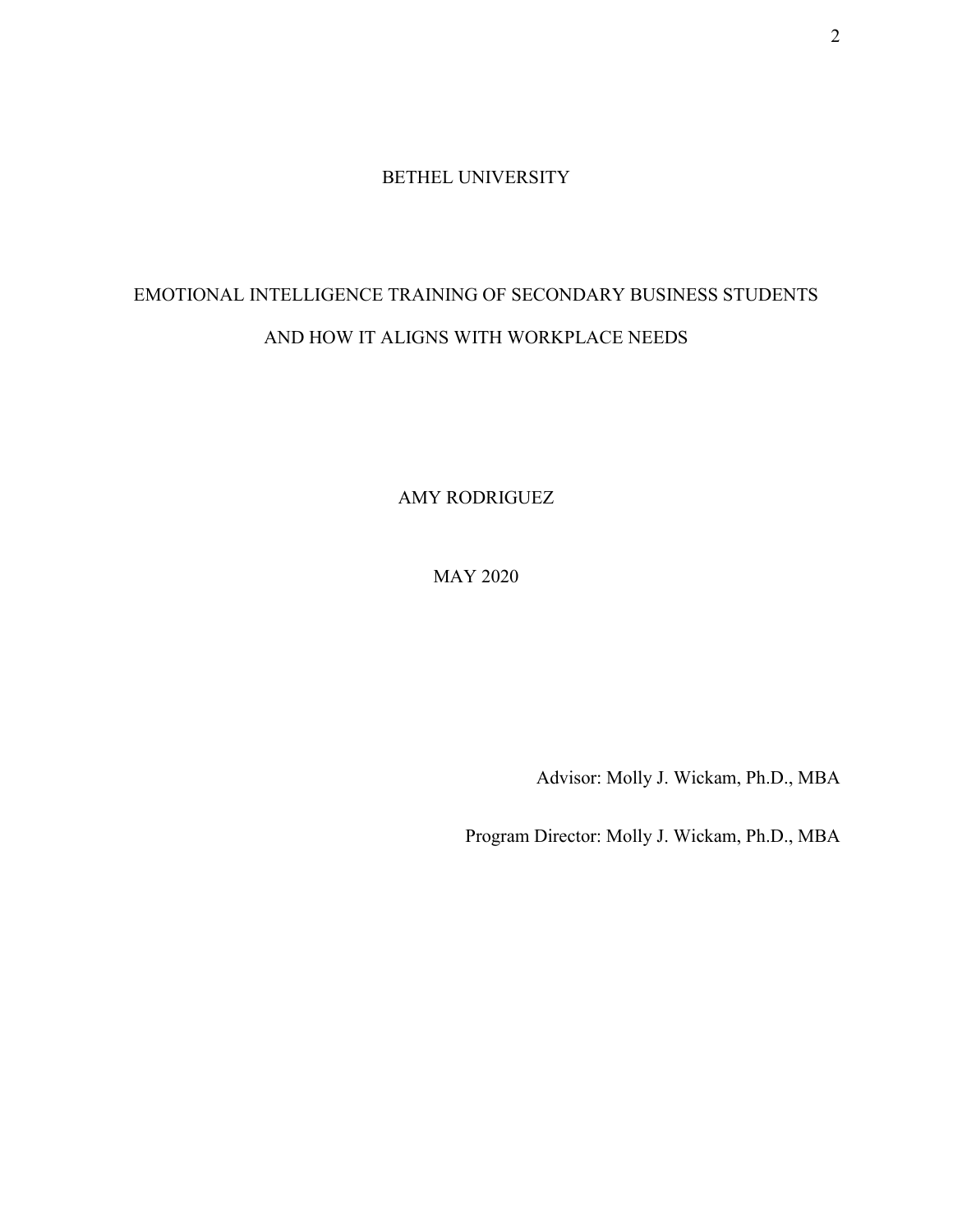#### Acknowledgements

This was quite a journey to embark on when you have teenagers at home, a full-time job and a husband who travels relentlessly. However, thanks to my fabulous tribe of women who support me and carry me through made this process a success. You know who you are. No names necessary. My biggest blessing in the entire master's program was meeting my "little friend" Rachel. I see myself in you 25 years ago when I'm with you and you let me behave that way. You are an amazing young woman that light shines wherever you go! Dr. Molly Wickam for challenging me and making me persevere when I really didn't have anything left. You are a great leader and friend to have met in this process. Thanks to my family for giving me quiet time when begged for. Most of all to Duke for lying at my feet and by my side all the hours I worked on this.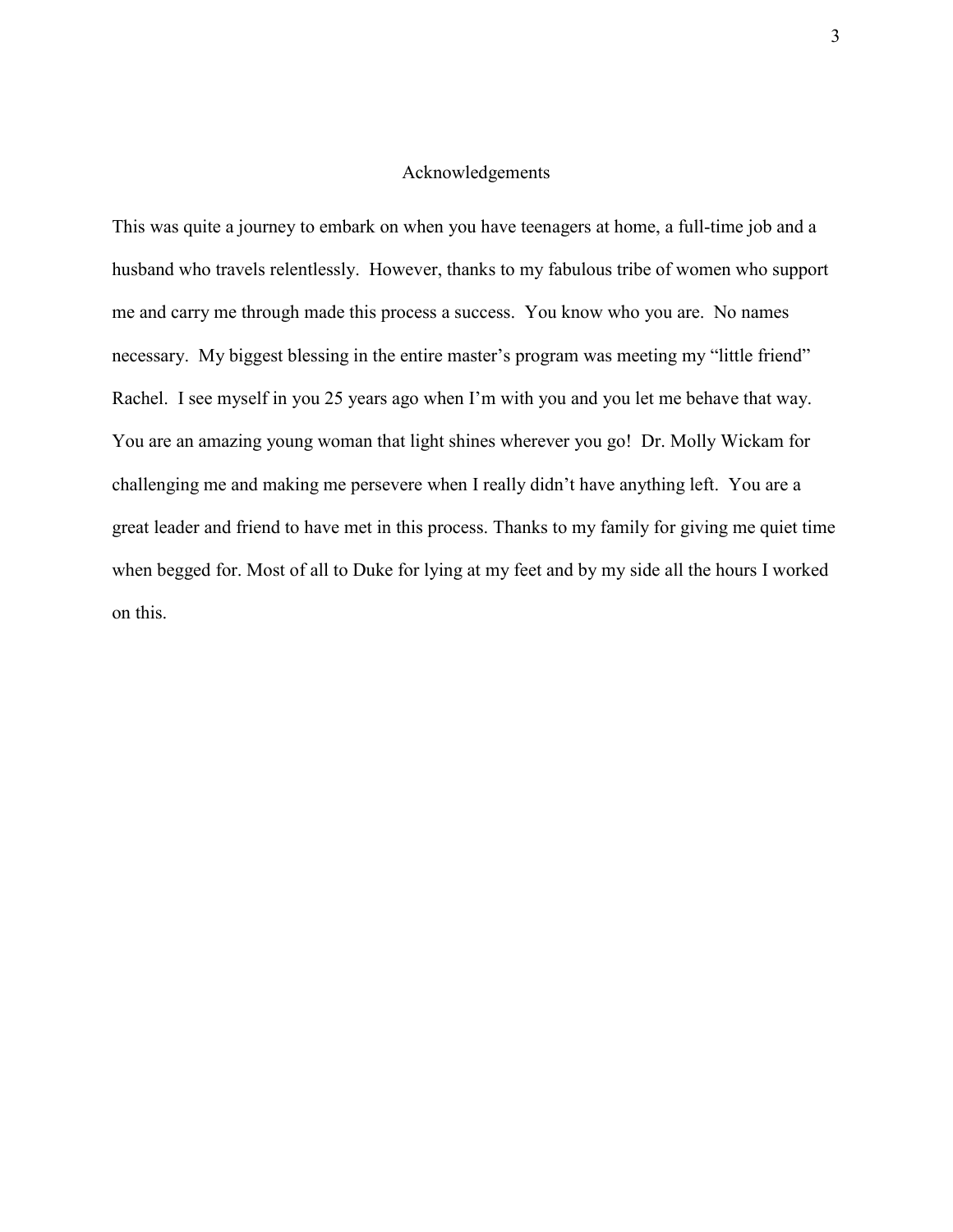#### **Abstract**

Since the concept of emotional intelligence was first introduced, it has been developed, adapted and embraced by both business and academia. Emotional intelligence skills have been strongly associated with dynamic leadership, satisfying personal life experiences and success in the workplace. Despite the call from business for educational innovation and college and career readiness, America continues to fall short in preparing its students with the skills necessary for postsecondary life. Many businesses state that recent graduates are not prepared with the essential interpersonal and soft skills, known as emotional intelligence, that are needed to succeed in the workplace. The purpose of this literature review was to determine if emotional intelligence training could help prepare business students for the workplace and future success. Four components of emotional intelligence in preparing business students for a successful career were discussed: self-efficacy, decision making, development of leadership skills, and collaboration. Emotional intelligence interventions and training have shown that emotional intelligence programs produce beneficial results for students' overall career readiness and academic success. Emotional intelligence needs to be incorporated into high school business education curricula in order to develop our future business leaders.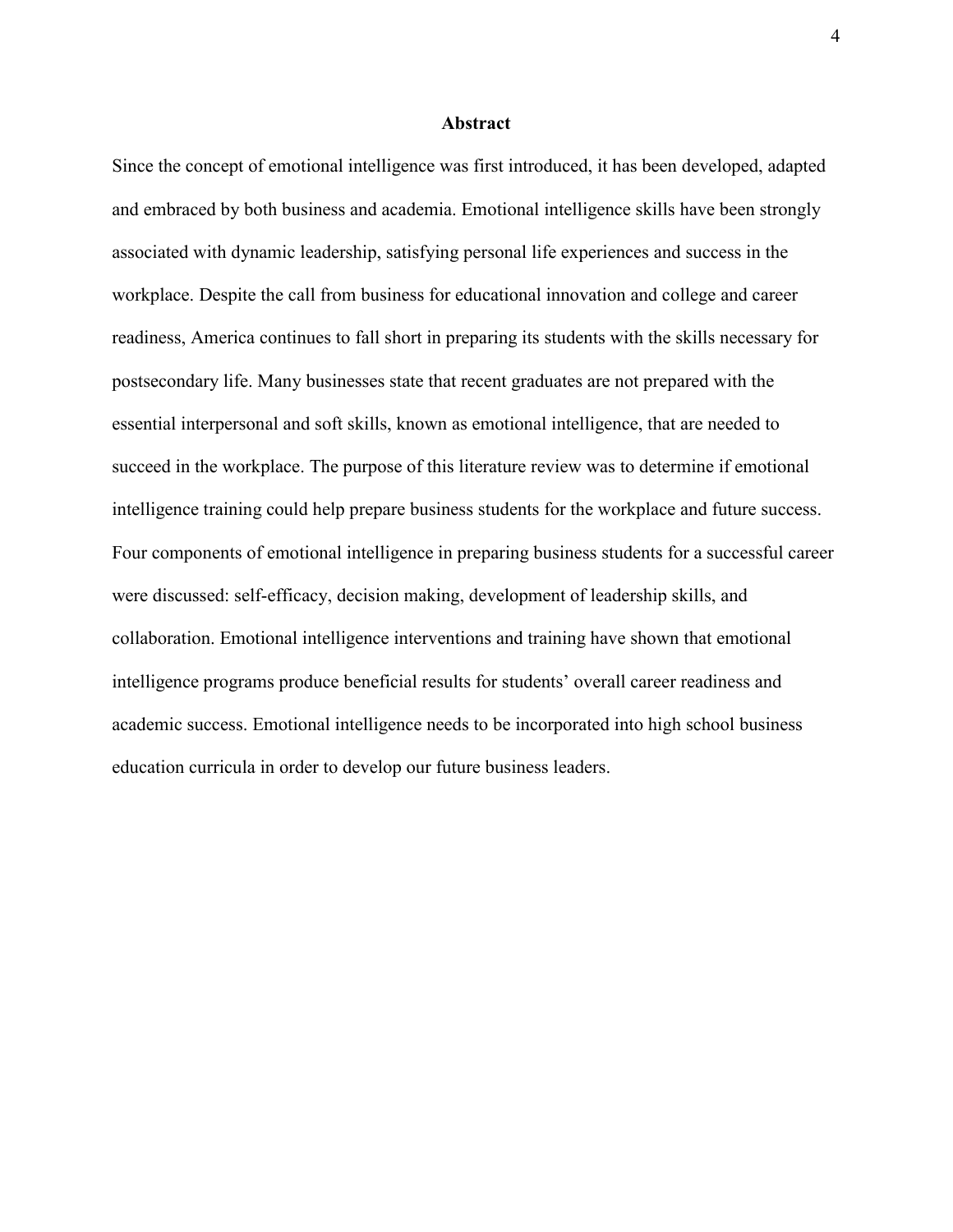## Table of Contents

| Chapter II: Literature Review                                      |
|--------------------------------------------------------------------|
|                                                                    |
|                                                                    |
| Emotional Intelligence in Conflict Resolution & Decision Making14  |
|                                                                    |
| Emotional Intelligence in Collaboration & Communication34          |
|                                                                    |
| Chapter III: Discussion and Conclusion                             |
|                                                                    |
|                                                                    |
| Limitations of the Research and Implications for Future Research46 |
|                                                                    |
|                                                                    |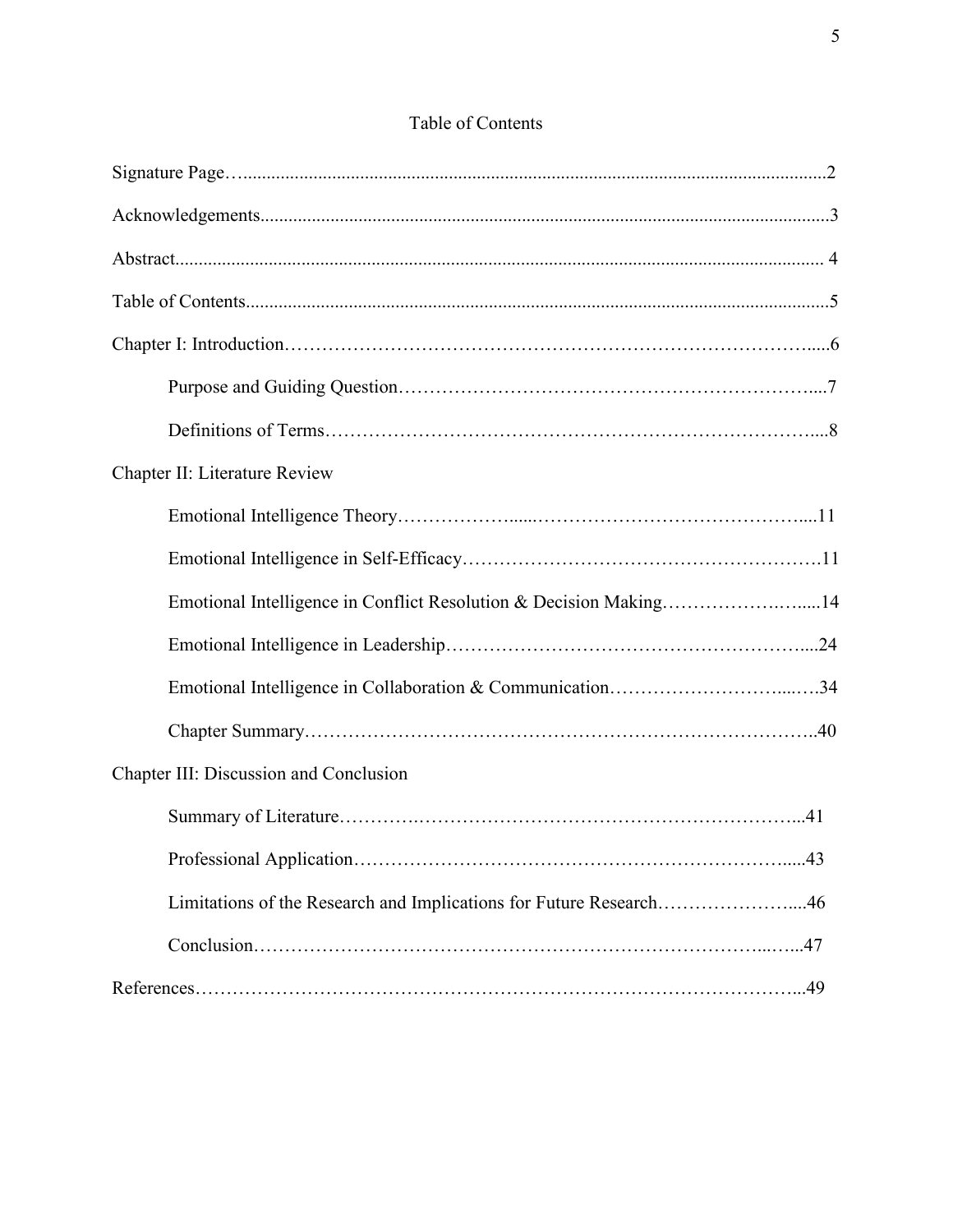#### **CHAPTER I: INTRODUCTION**

*Before you are a leader, success is all about growing yourself. When you become a leader, success is all about growing others.* 

#### *- Jack Welch*

Today's students are held to higher academic standards than ever before. Advanced placement classes and certain pathways such as engineering sometimes have to be chosen at the beginning of their high school career. Even though students are seemingly held to higher academic standards, many businesses state that recent graduates they hire are not prepared with the essential interpersonal and soft skills, known as emotional intelligence, that are needed to succeed in the workplace (Chamorro-Premuzic & Frankiewicz, 2019). Emotional intelligence is a type of social intelligence that involves the ability to monitor one's own and others' emotions, to discriminate among them, and to use the information to guide one's thinking and actions (Salovey & Mayer, 1990). Daniel Goleman (1996) coined the term Emotional Intelligence in his first book entitled, "Emotional Intelligence: Why it Matters More than IQ". Goleman asserted that these soft skills are skill sets that can actually be *learned*.

Employers indicate the need for college graduates to possess a broad range of skills and knowledge to achieve long-term career success (Hart Research Associates, 2015). In fact, 88% of employers indicated the importance of colleges and universities ensuring that all students are prepared. In terms of the broad range of knowledge and skills, employers place great value on candidates who demonstrate proficiency in written and oral communication skills, teamwork skills, ethical decision-making, critical thinking, and the ability to apply knowledge in real-world settings. Recruiters and employers are unlikely to be impressed by candidates unless they can demonstrate a certain degree of people-skills (Hogan, Chamorro-Premuzic, & Kaiser, 2013). This is perhaps one of the biggest differences between what universities and employers look for in applicants. While employers desire candidates with higher levels of EQ, resilience, empathy,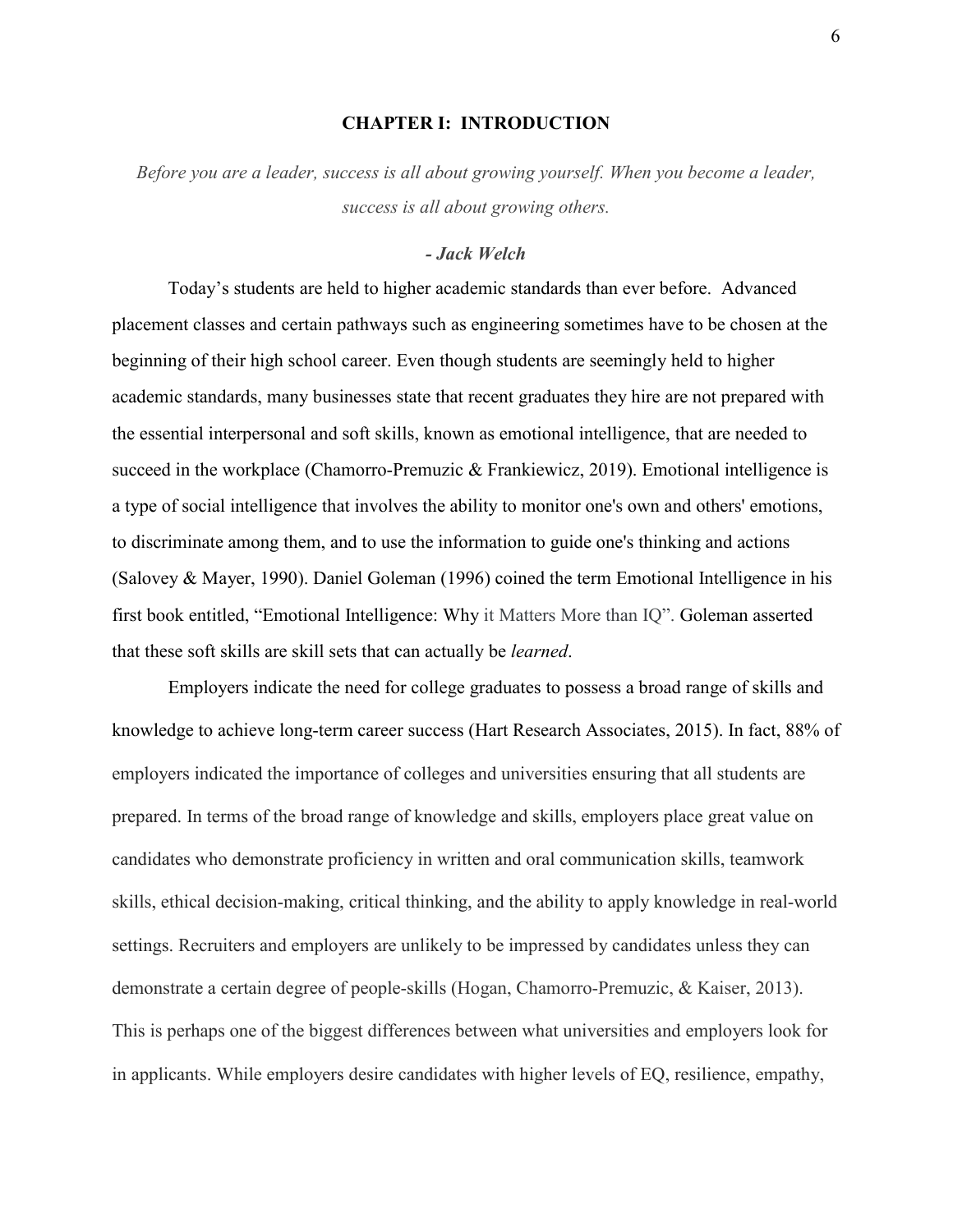and integrity (Chamorro-Premuzic & Frankiewicz, 2019), those are rarely attributes that universities nurture or seek during the admissions process. In 2016, the World Economic Forum's Future of Jobs Report predicted that emotional intelligence would be one of the top ten job skills by 2020 Enhancing the capacity for thinking differently, leading differently, and creating an engaging work environment are just three examples of the many ways in which the development of emotional intelligence competencies can be a significant asset to students as they graduate and enter challenging and turbulent work environments (Joyner & Mann, 2011).

Acknowledging emotional intelligence as an important job skill, in some cases even surpassing technical ability, has become more common in recent years. In a 2011 CareerBuilder Survey of more than 2,600 hiring managers and human resource professionals, 71% stated they valued emotional intelligence in an employee over IQ; 75% said they were more likely to promote a highly emotionally intelligent worker; and 59% claimed they would pass up a candidate with a high IQ but low emotional intelligence (Deutschendorf, 2016).

#### **Purpose and Guiding Question**

As a former successful businesswoman/entrepreneur turned high school educator, I have chosen to research the topic of emotional intelligence, paying specific attention to high school business students. Students may have academic knowledge learned from books and curriculum, but they need to be prepared to understand what it takes to be an effective decision maker, communicator, collaborator, and leader in and out of the workplace. The purpose of this literature review was to determine if emotional intelligence training can help prepare business students for the workplace. To investigate this purpose, the guiding question was: Can incorporating emotional intelligence training help prepare business students for the workplace? In addition, to help understand what being prepared for the workplace entails and how to align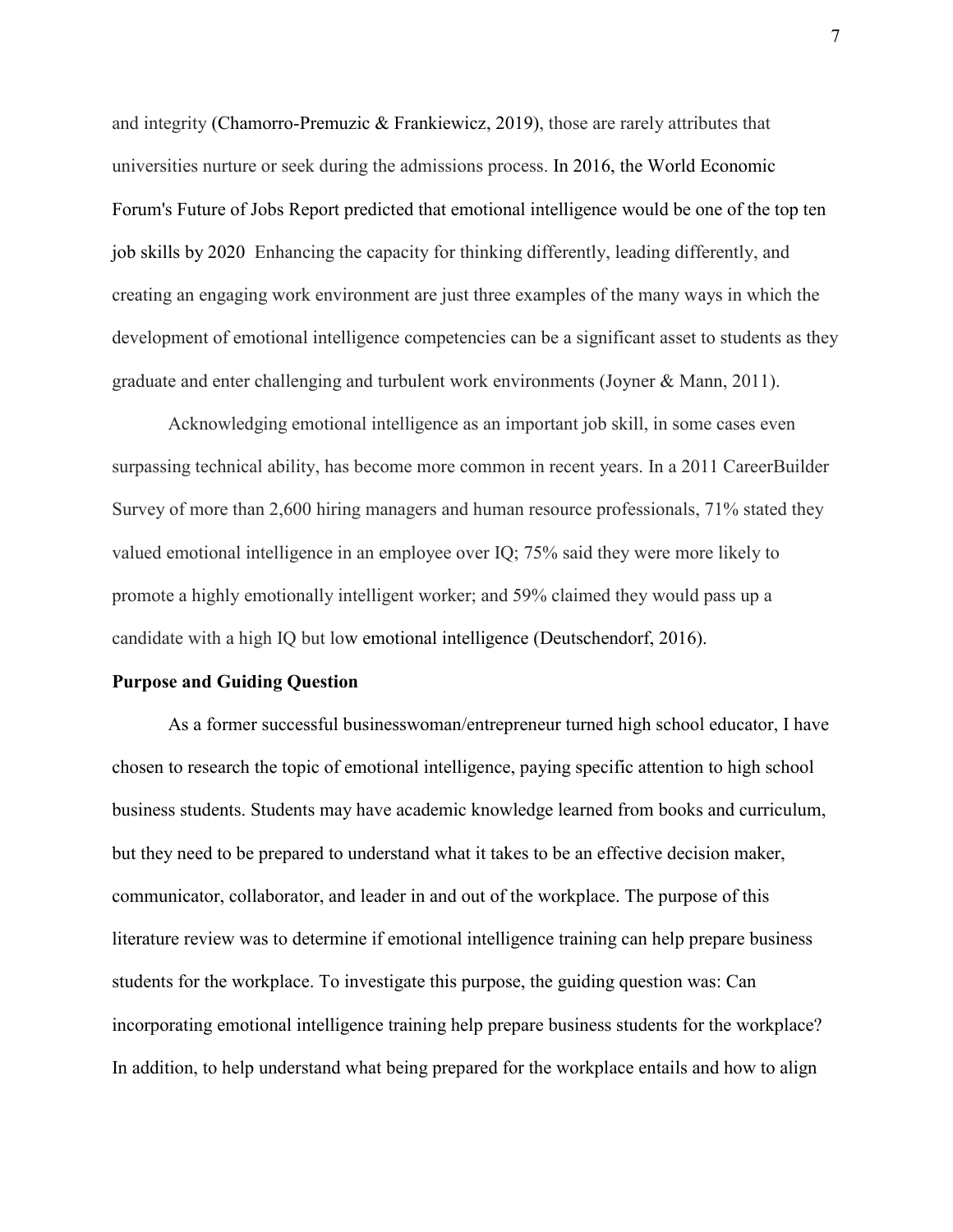with business needs, the following sub-guiding question was identified: How do employers perceive emotional intelligence as a skill needed by their workforce?

#### **Definitions of Terms**

Important terminology, used throughout this paper, is defined as follows:

*Emotional Intelligence (emotional intelligence or EQ*): Emotional Intelligence, as a psychological theory, was developed by Salovey and Mayer (1997) and is defined as, "the ability to perceive emotions, to access and generate emotions so as to assist thought, to understand emotions and emotional knowledge, and to reflectively regulate emotions so as to promote emotional and intellectual growth" (p. x).

*Intelligence Quotient (IQ)*: is the ability to understand and apply information to logical reasoning, skills, and spatial thinking. IQ is used to identify highly gifted or capable individuals (Gottfried & Gottfried, 2011).

*Leadership Emergence:* represents the degree to which a person who is not in a formal position of authority influences the other members of a group (Lord, De Vader, & Alliger, 1986; Schneier & Goktepe, 1983; Taggar, Hackett, & Saha, 1999).

*Life-Transition*: According to Cowan (1991), life-transitions may be defined as significant changes within the life course. According to the life course perspective, lives are composed of multiple, interrelated developmental trajectories.

*Self-Awareness*: As a component of emotional intelligence, Goleman (1996) defines Emotional Self-Awareness as the ability to understand your own emotions and their effects on your performance.

*Self-Efficacy*: Self-efficacy refers to an individual's belief in his or her capacity to execute behaviors necessary to produce specific performance attainments (Bandura, 2006). Self-efficacy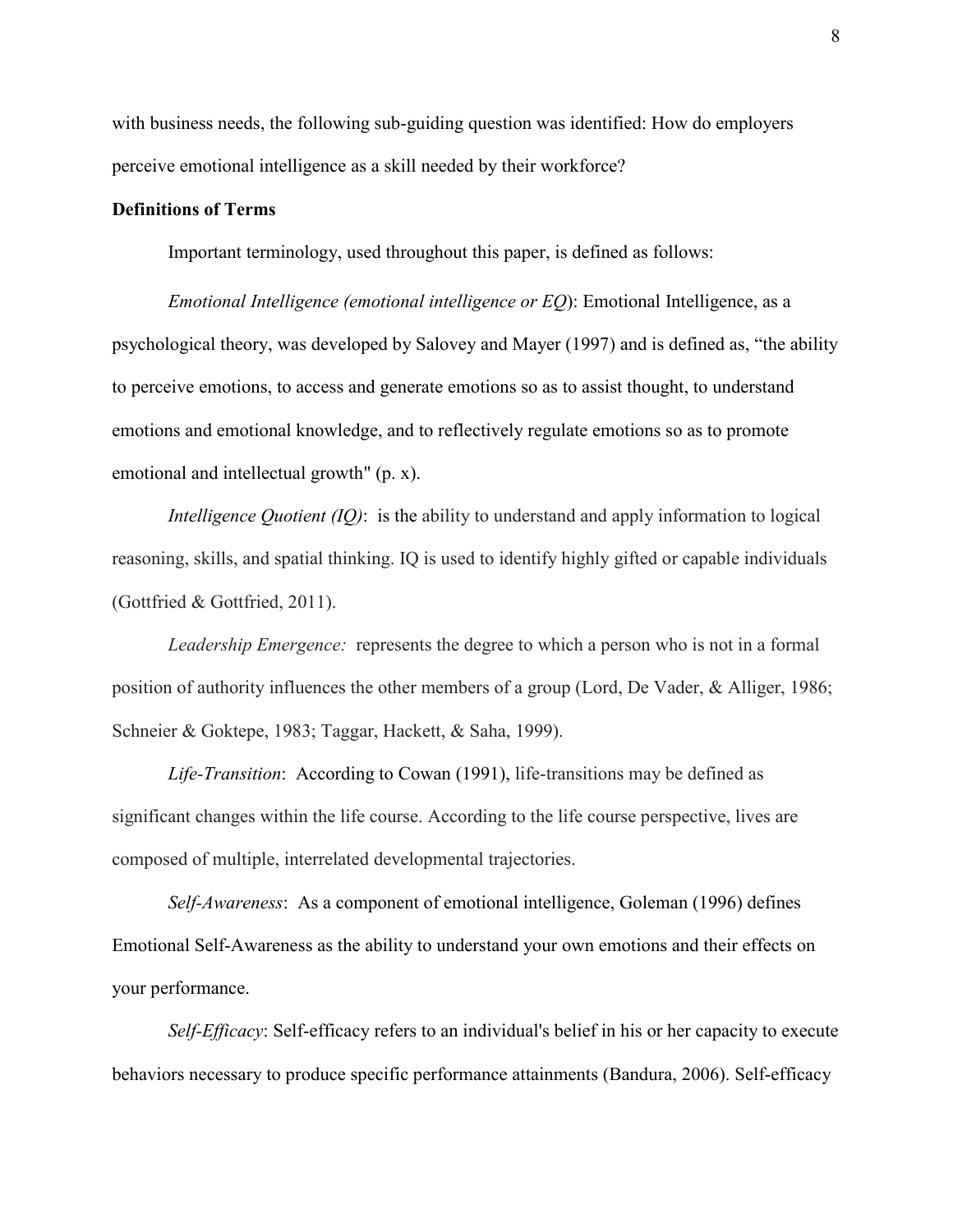reflects confidence in the ability to exert control over one's own motivation, behavior, and social environment.

*Social Competency:* Social competence is defined as the ability to handle social interactions effectively. In other words, social competence refers to getting along well with others, being able to form and maintain close relationships, and responding in adaptive ways in social settings (Hinkle, 2018).

*Social and Emotional Learning (SEL)*: Social and emotional learning (SEL) is the process through which children and adults understand and manage emotions, set and achieve positive goals, feel and show empathy for others, establish and maintain positive relationships, and make responsible decisions (Goleman, 1996).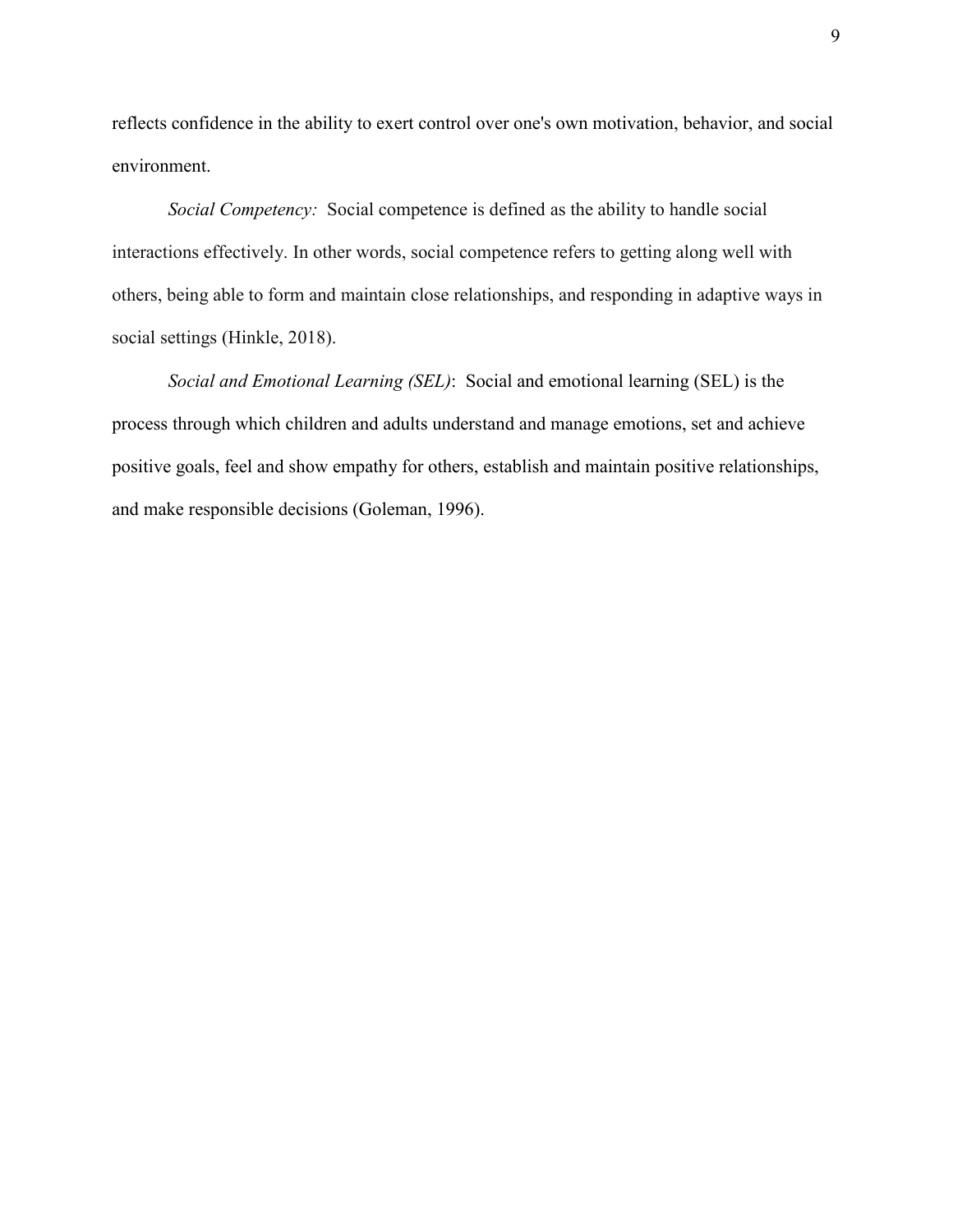#### **CHAPTER II: LITERATURE REVIEW**

This chapter is a review of various research studies and literature reviews that analyze and explain emotional intelligence and the importance it plays in preparing students for the workplace. To locate the literature for this thesis, searches of ERIC, EBSCO MegaFILE, and Google Scholar were conducted to locate research studies on the impact of emotional intelligence and how it impacts career readiness, leadership abilities, and job success for business students when entering the workplace. Various search terms were used to locate relevant studies and generally followed the format of "emotional intelligence + workplace + students." Studies were collected from the available literature that focused on emotional intelligence and its relationship with career decisions, self-efficacy, and leadership qualities.

Chapter II will first look at the definition of emotional intelligence and the theory behind it. Proceeding the theory and definition, this chapter will summarize and synthesize existing empirical studies that emphasize the importance of emotional intelligence training in preparation of a successful career in the workplace. These studies will be broken down into four components of emotional intelligence in preparing a business student for a successful career: self-efficacy, decision making, development of leadership skills, and collaboration.

It has been widely hypothesized that individuals who have a high level of emotional intelligence are expected to accomplish higher levels of achievement both in their personal life and their workplace (Bar-on et al., 2006; Goleman 1996, 1998) and that they contribute significantly to the performance of the organizations within which they work (Carmeli  $\&$ Josman, 2006). Carmelli and Josman's research (2006) has indicated that training in appropriate emotional intelligence skills is essential for preparing business students for career success and fulfillment. The emotional intelligence construct has garnered recent interest for its potential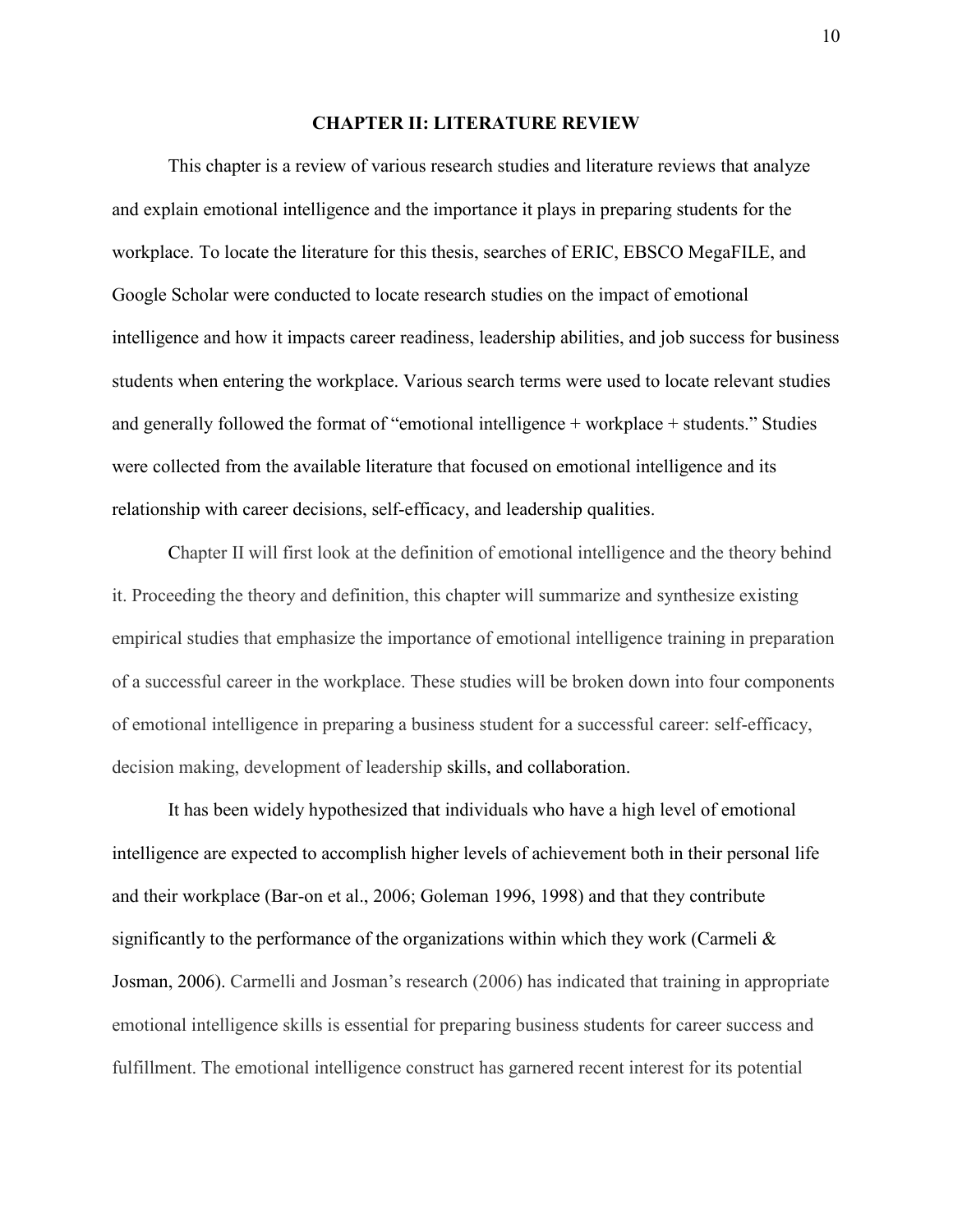utility in leadership assessment and development (George, 2000; Rubin, Munz, & Bommer, 2005). Riggio, Murphy, and Pirzollo (2002) proposed that effective leaders possess multiple forms of intelligence, which allow them to respond successfully to various situations. In particular, scholars have noted that emotional skills are essential for executive level leader performance (Carmeli, 2003) and become increasingly important (compared to IQ and technical skills) as individuals advance within their organizational hierarchies (Dulewicz & Higgs, 2003; Goleman, Boyatzis, & McKee, 2002). Thus, it is important that business students graduate with well-tuned levels of emotional intelligence.

#### **Emotional Intelligence Theory**

Emotional intelligence has been defined as an individual's ability to perceive, express, and process emotional thoughts while understanding, reasoning through, and regulating emotions in one's self as well as in others (Mayer & Salovey, 1997). Goleman (1996) explained emotional intelligence in terms of the workplace, identifying it as emotional management that allows people to work through emotions to achieve common goals. Bar-On (2006) defined emotional intelligence as "a cross-section of interrelated emotional and social competencies, skills, and facilitators that determine how effectively we understand and express ourselves, understand others and relate with them, and cope with daily demands" (p. 3). Bar-On (2006) also considered emotional intelligence to include noncognitive capabilities, competencies, and skills that influence one's ability to succeed in coping with environmental demands and pressures.

#### **Emotional Intelligence in Self-Efficacy**

Emotional intelligence continues to receive a considerable amount of attention from researchers who argue that it is a key predictor of health, welfare and especially, work-related results. Emotional self-efficacy, which is concerned with beliefs in one's emotional functioning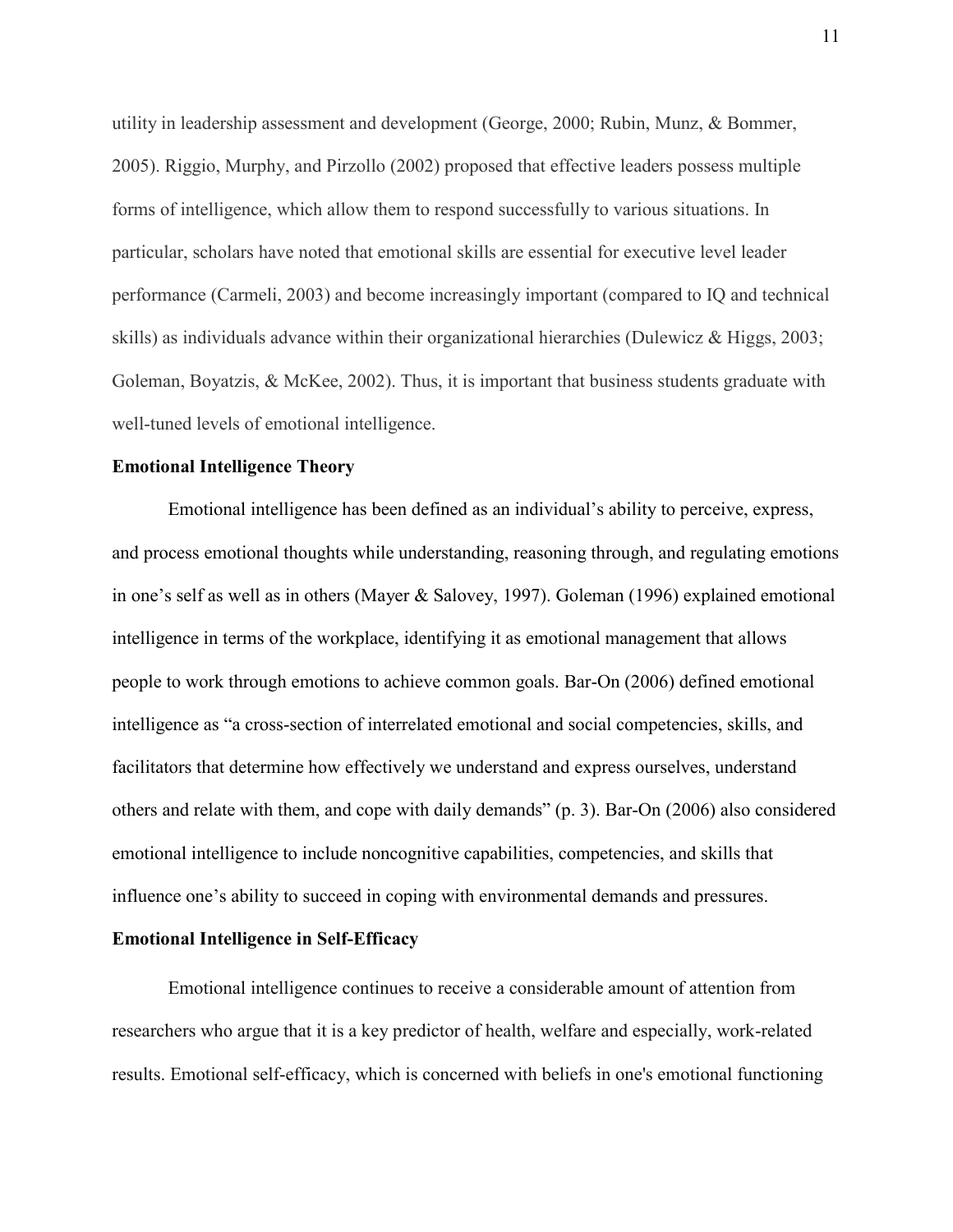capabilities, has recently been shown to be important in relation to graduate employability (Pool & Qualter, 2012). However, there are very few factual studies which illustrate that emotional functioning ability is something that it is possible to teach and develop. Pool and Qualter's (2012) study examined whether it was possible to improve levels of emotional intelligence and emotional self-efficacy in university students through a teaching intervention.

Pool and Qualter's (2012) research measures used were the online MSCemotional intelligenceT for emotional intelligence and the Emotional Self-Efficacy Sale (ESES) for emotional self-efficacy and GPA for cognitive ability. All of these measures were formatted into one elective course intended as an intervention model. Participants completed the measures during the first class, before any teaching took place, and during the final class. Completion of the pen and paper measures and the on-line test was supervised by the class tutor at both time points.

Positive changes in emotional intelligence and emotional self-efficacy were seen in both male and female participants. As the intervention in this study was carried out over 11 weeks, it is possible that this had an important effect on the results: people needed a longer period of teaching and reflection in order to develop their emotional understanding abilities (Pool & Qualter, 2012). Developing the 'understanding emotion' element of emotional intelligence could be crucial for graduate employability, particularly in relation to future leadership potential, as ability to 'understand' emotion has been shown to be the most consistent predictor of leadership emergence (Côté et al., 2010). The results of this study also showed that a person's self-efficacy can be learned when engaged in the subject at a deeper level.

This is particularly true in the accounting discipline. In an emotional intelligence study of business students, Esmond-Kiger, Tucker and Yost (2006) showed that the non-accounting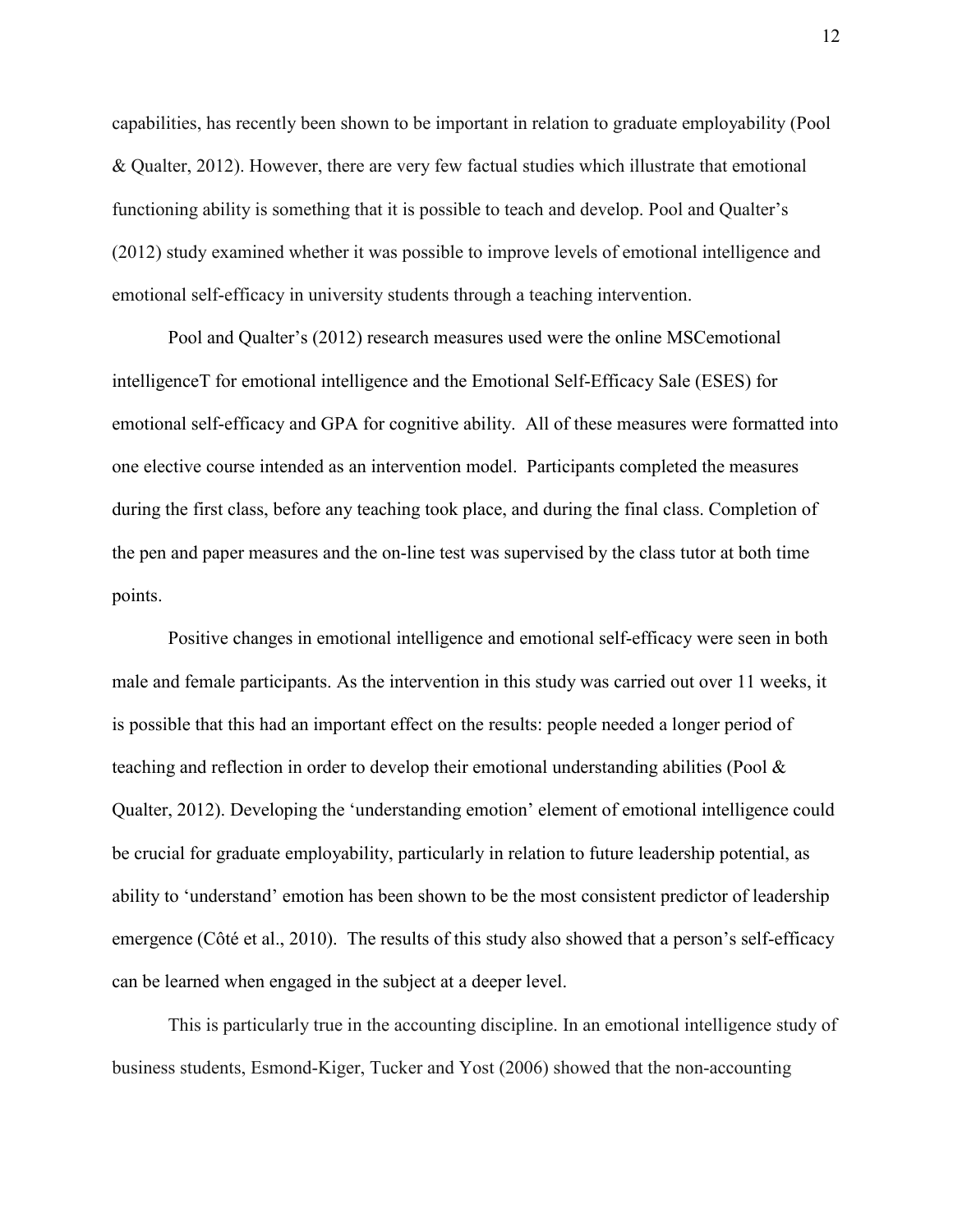majors demonstrated significantly higher levels of emotional intelligence than the accounting majors. However, the accounting majors had a significantly higher Grade Point Average (GPA). The research also suggested that emotional intelligence skills are critical for accounting students early on in their education. A study by Esmond-Kiger and Kirch (2003) incorporated emotional intelligence skills with the implementation of a Business Activity Model in their intermediate accounting course. This activity model involved adopting a problem-based learning approach which enabled teachers to provide students with experiences to gain the interpersonal skills currently demanded by the accounting profession. Apart from more motivated students, two other results were reported. First, the changes were noticed by recruiters as evidenced by more offers of employment opportunities for the accounting graduates and secondly, the university experienced an increase in the number of students choosing to do an accounting major (Esmond-Kiger & Kirch, 2003).

Adolescents differ vastly in the way they manage their emotions in everyday life, not only because they have different abilities, but also because they differ in their perceived capabilities to regulate their emotions. Self-efficacy theory, developed by Bandura (1997), includes two dimensions: self-efficacy in managing negative affect and self-efficacy in expressing positive emotions. Bandura states that if adolescents believe they can successfully obtain proposed objectives, they are motivated to undertake activities oriented to attain those objectives, and they persevere when facing difficulties and failures. Therefore, regulated emotional self-efficacy beliefs have a direct influence on the behavior (Bandura, 2006).

A similar study completed by Mesurado (2018) tested a longitudinal model that analyzed the direct effect of negative emotions such as anger, depression, and anxiety on prosocial and aggressive behavior in adolescents. The study also tested the indirect effect of negative emotions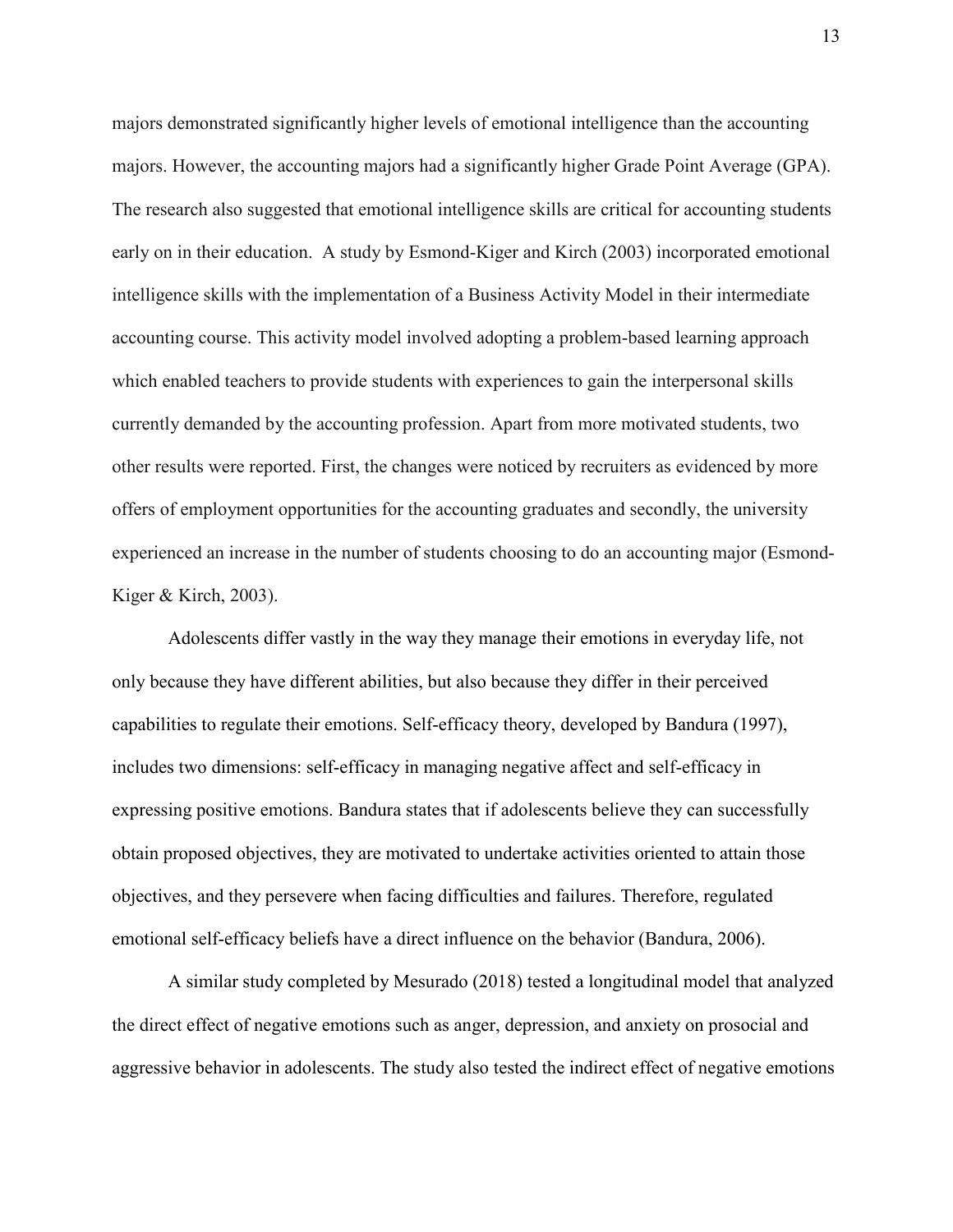on prosocial and aggressive behavior through regulatory emotional self-efficacy. Data was obtained from 417 adolescents in a two-wave longitudinal study from schools located in Valencia, Spain. Two different emotional intelligence models were administered to explore longitudinal models. The survey was administered by trained researchers in the classroom in 50 minute sessions during school hours. The two assessments took place during the first trimester of the school year (Mesurado, 2018). Results showed that anger had a direct relationship with prosocial behavior and aggression, measured two years later. However, the depression and anxiety states did not predict prosociality and aggressiveness. The mediation role of regulatory emotional self-efficacy between negative emotion and behaviors was confirmed. Finally, only the perception of self-efficacy in expressing positive affect was related to prosociality and aggressiveness.

#### **Emotional Intelligence in Decision Making and Conflict Resolution**

 Businesses recognize the need for, and lack of, emotional intelligence in new hires. In the traditional recruitment model, mostly Indian companies focused their criteria on hard skills such as technical expertise, industry knowledge and education, but paid less attention to the real factors that determine success and are harder to quantify. Human resource specialists and recruiters need to select the right candidates that not only fit the role but are able to fit with the organization. This will help the new and existing employees adapt and react accordingly in critical situations (Khardanda & Sapramadan, 2015).

Emotional intelligence is how an employee will manage both themselves and others. It is about understanding and gaining an accurate insight about an individual's emotion and motivating themselves and others to succeed. Employees with strong emotional intelligence in business will fly through their probation period and stay with the organization for the longer term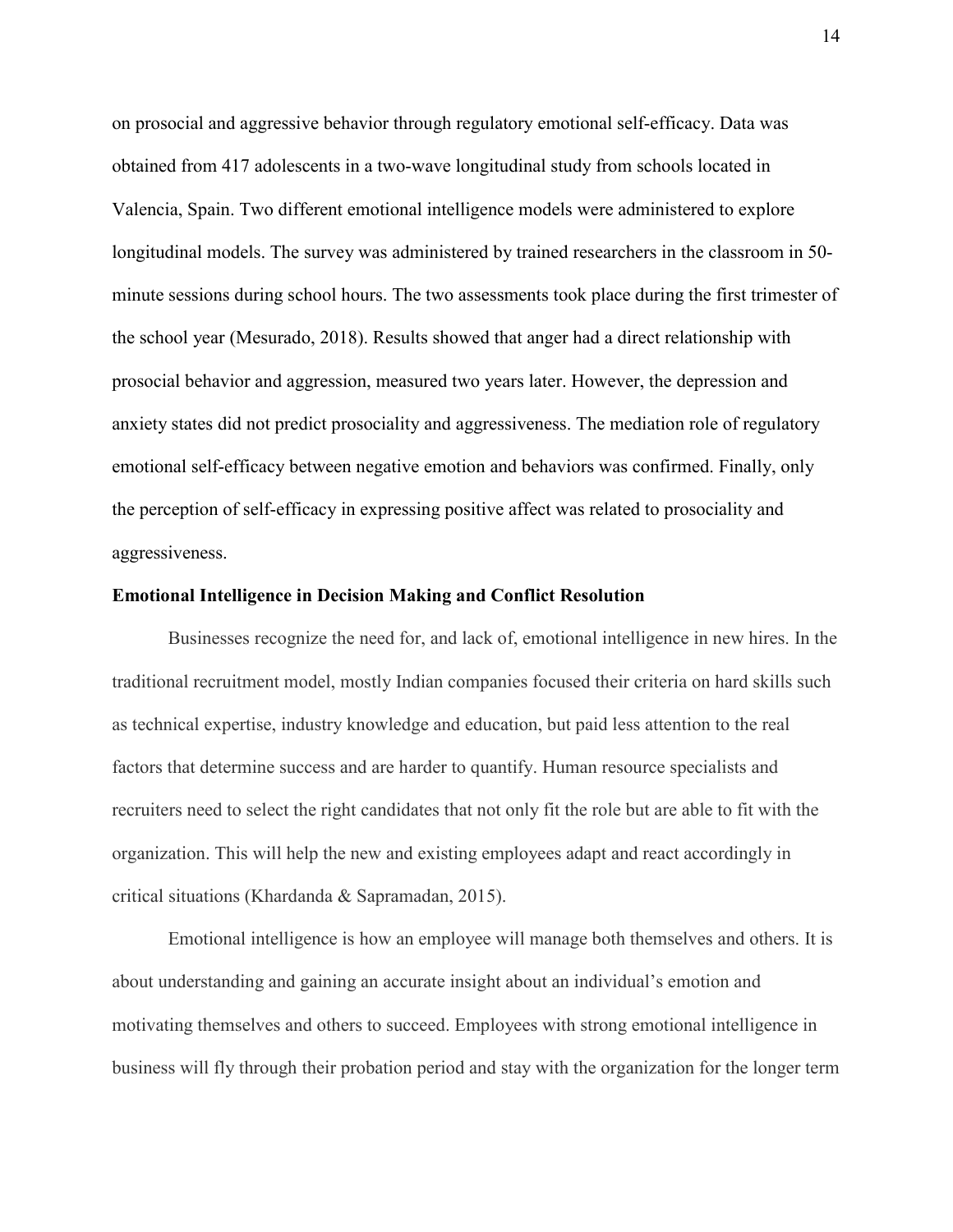(Kharbanda & Sapramadan, 2015). Being able to recruit and select for emotional intelligence ensures organizations are focusing on the real human factors that determine success (resilience to pressure, controlling critical emotions, motivation to succeed, decision making, and understanding others). This is the key to human capital management. Emotional intelligence will help businesses:

- Save recruitment costs from bad recruitment decisions
- Improve the caliber of new employees
- Improve training and development of new and existing employees
- Increase sales and productivity
- Enhance team building capability
- Reduce the rate of fraud and absenteeism

Kharbanda and Sapramadan (2015) set out to learn about the importance of emotional intelligence in the HR process, use emotional intelligence as a tool in the recruitment and selection process and improve the decision-making ability of hiring managers. All the information and data presented in their working paper were gathered from various sources of secondary data and the following conclusion was derived: emotional intelligence has been stated to be responsible for over 85% of outstanding performance in the workplace (Bennis, 2001). Emotional intelligence is considered a strong indicator of how an employee will perform on the job and is also an indicator of leadership behaviors (Downey, Papageorgiou, & Stough, 2006). It has also been concluded that the development and use of emotional intelligence tests in the hiring process can differentiate candidates on their emotional intelligence and recruit them according to their capabilities and lower the employee turnover ratio.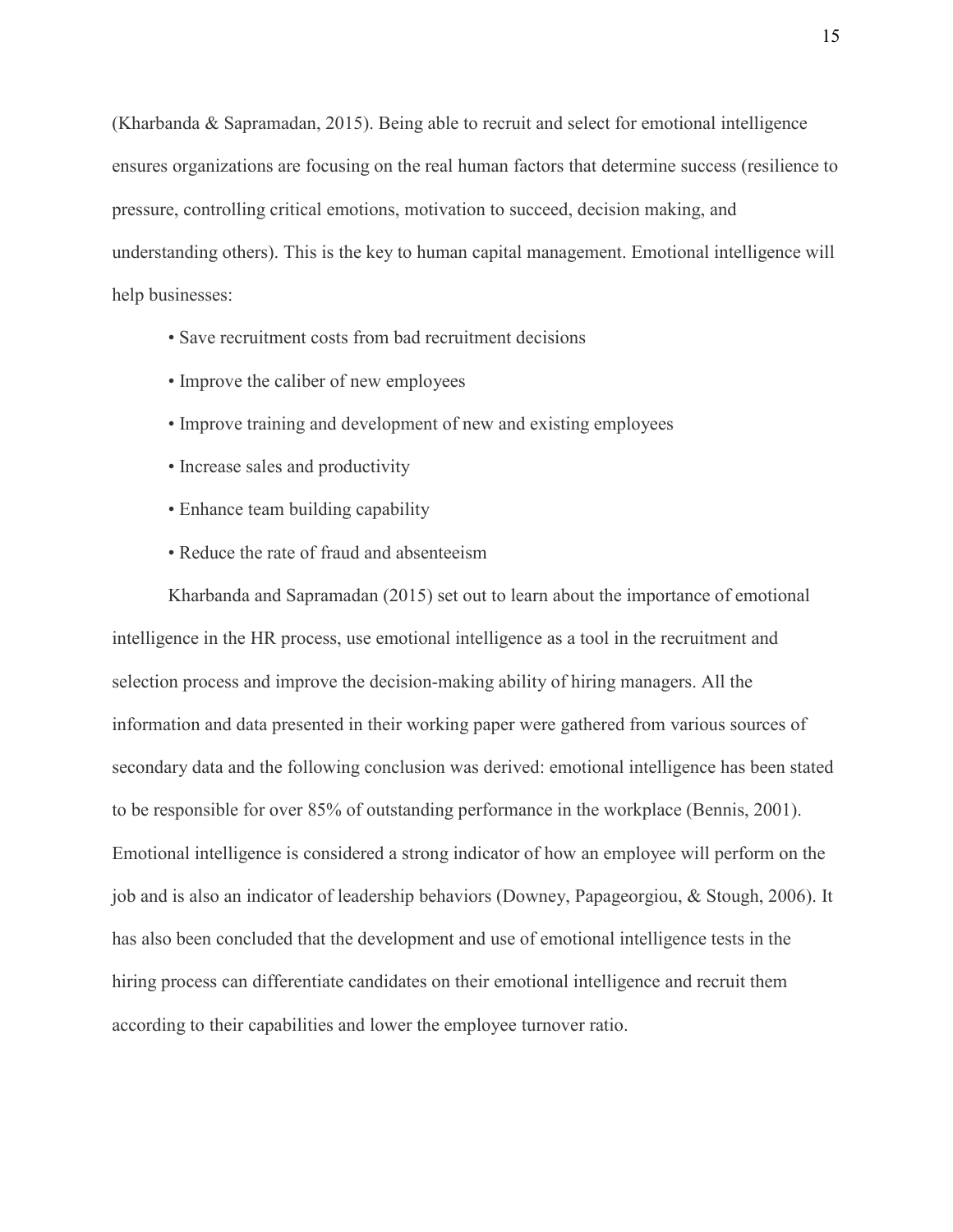A life course includes personal relationship trajectories, an educational trajectory, an employment trajectory, and physical health trajectories, among others. These trajectories are marked or accentuated by significant life transitions, with transitions in one trajectory often necessitating or involving transitions in another. A small university in Canada performed a study (Parker, 2005) and sought to explore several issues surrounding the stability of the emotional intelligence construct during a major life-transition, in this case, the transition from high school to university. This transition can be a particularly stressful situation for many young adults (Perry, Hladkyj, Pekrun, & Pelletier (2001). Young adults face a variety of stressors while making this transition: modifying existing relationships with family and friends, making new relationships, and learning study habits for a new academic environment. They must also learn to function as independent adults. This involves not only budgeting money, but time as well. The failure to master these types of tasks and challenges are the most common reasons reported by postsecondary students for withdrawing from their institutions (Hunsberger, Pratt, & Alisat, 2000). The first goal of the study by Parker, Saklofske, Wood, Eastabrook, and Taylor (2005) was to examine the long-term stability of emotional intelligence over several years. The second goal was to examine a major life transition and emotional intelligence levels.

 The participants were 238 young adults attending full-time at an Ontario university. This sample was part of a larger set of data collected in 2000 and 2005 with incoming freshmen classes of 870 and 944 students respectively. While in small groups, the participants were given a 51 question EQ-i:Short (Bar-On, 2002) survey broken down into the following sub-scales: intrapersonal, interpersonal, stress management, and adaptability. A high score on any individual subscale reflected a high level of emotional competency. Approximately 32 months later, 200 of the students were emailed and asked to volunteer for a follow-up survey on personality and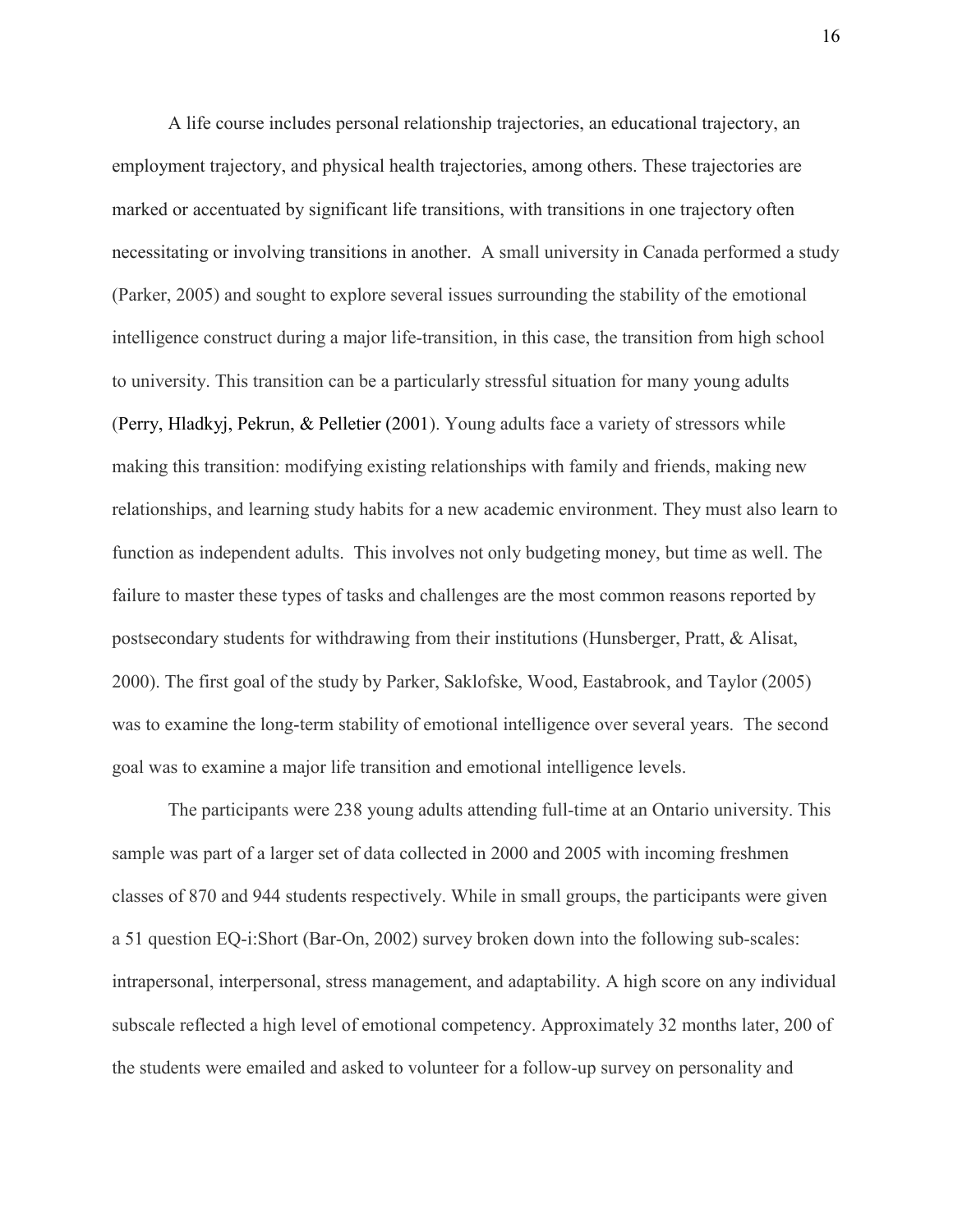academic success. The rationale for this length of time was due to the fact that a majority of the students would have completed the requirements for a three-year general degree (Parker, 2005).

 The results of the 32-month test correlations showed that the total emotional intelligence score (combination of the four subscales) was moderate in change. However, the subscales each showed a high change in scores. A problem with interpreting the results of these tests according to previous research (Pascarella & Terenzini, 2005), is that emotional intelligence levels increase with age. Did the subscale's results come from emotional intelligence development or from the students aging over the 32-month period? It is unclear whether the change results were part of a maturation process that occurs in most adults or an effect of various life transitions that take place in an adult's life. The results of this study (Pascarella & Terenzini, 2005) indicate that lifetransition had the capability to change several emotional intelligence subscale abilities in the right direction and future research should examine the impact of other life-transitions such as marriage, parenthood, death of family, and unemployment. This finding is consistent with an emerging body of work documenting the noncognitive benefits of a postsecondary education.

In an additional study, Parker (2004) researched the relationship between emotional intelligence and academic retention. Participants were selected from a sample of 1270 freshmen at a small University in Ontario, Canada, who were making the transition from high school to university. Participants were recruited during the first week of classes during their freshman year and completed a measure of emotional intelligence tests. Students were divided into two groups while their academic progress was tracked over the course of the year. The first group consisted of students who withdrew from the university before their sophomore year (213 students), and the second group consisted of a matched sample of 213 students (on the basis of age, gender and ethnicity) who continued at the university for their sophomore year. Participants from each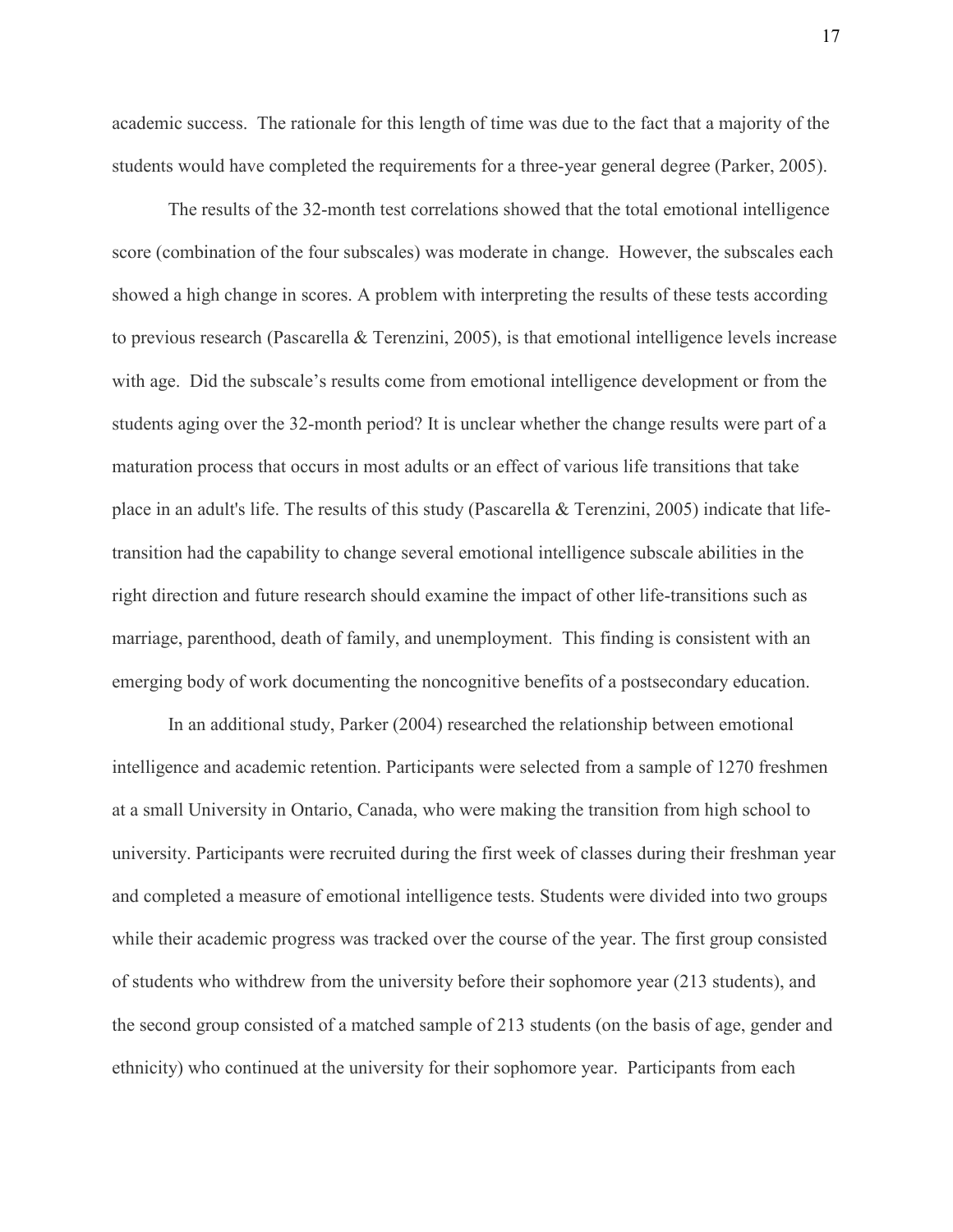group completed the short form of the Emotional Quotient Inventory (EQ-i:Short; Bar-On, 2002). This 51-item self-report scale is designed to assess four components of emotional intelligence abilities: intrapersonal abilities, interpersonal abilities, adaptability, and stress management abilities. Results of the present study are consistent with those of Parker's previous study, that various emotional intelligence dimensions were significant predictors of academic success and academic success was not associated with graduating high school GPA, age or course load.

Students who demonstrate higher emotional intelligence exhibit greater career decisionmaking self-efficacy, and students who report higher emotional intelligence express greater clarity and confidence for vocational exploration and career choice commitment. In a study by Brown, George-Curran, and Smith (2003), the relationship between career decision-making selfefficacy, vocational exploration and commitment, and emotional intelligence were investigated. The extent to which gender moderated the relationship between emotional intelligence and career decision-making self-efficacy and between emotional intelligence and vocational exploration and commitment was also examined. There were 288 participants at a university in Missouri. Several different tools were used to measure emotional intelligence: The Emotional Intelligence Inventory Revised, the Vocational Exploration and Commitment Scale (VECS), and the Career Decision Self-Efficacy Scale–Short Form (CDSES-SF) developed by Betz, Klein, and Taylor (1996).

The results established that emotional intelligence was measured by the following: empathy, utilization of feelings, handling relationships, and self-control factors. These results were positively related to career decision-making self-efficacy. However, the utilization of feelings and self-control factors were inversely related to vocational exploration and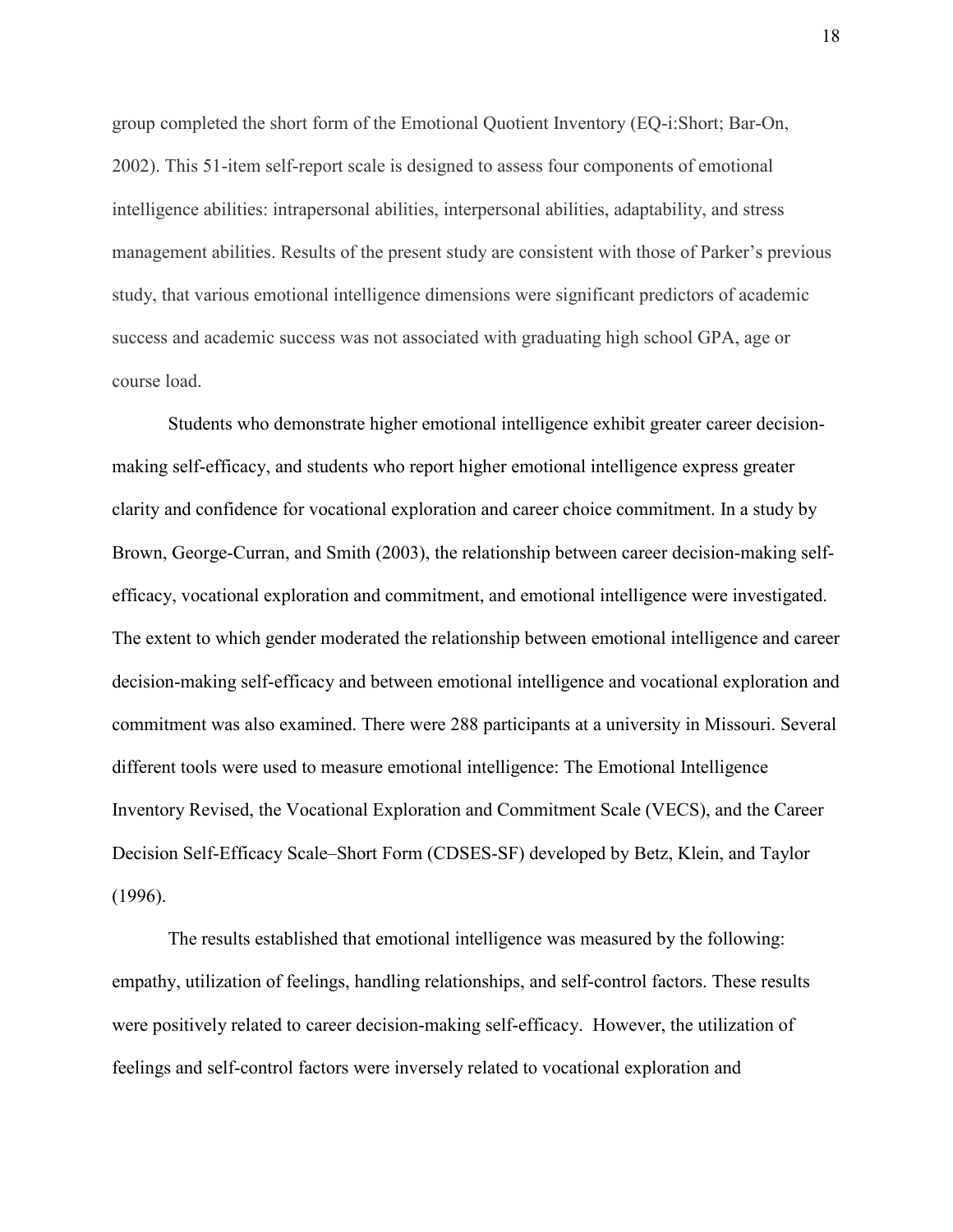commitment (Brown, George-Curran, & Smith, 2003). The associations found between emotional intelligence and career behaviors called attention to the practical importance of emotional intelligence in career counseling and assessment. Further arguments in favor of emotional intelligence assessment in career development, selection, and training were provided by Caruso and Wolfe (2001), who professed that how a person manages her or his emotions and the emotions of others in the workplace can significantly affect job satisfaction and performance.

Difficulties in career decision making are expressed as possible obstacles that may prevent a better career decision (Saka, 2007). It is also believed that these obstacles lead to failures in career readiness. The act of making career decisions utilize various skills and abilities, career preferences, and personal expectations. The effect of making a bad career decision could lead to low job performance, low satisfaction, unhappiness, and lack of motivation (Kirdok, 2010).

Recent studies identified that career-decision making is correlated to one's emotions and personality (Saka, 2007). Kirdok and Korkmaz (2010) examined dimensions of personality and emotional intelligence as a predictor of career decision difficulties.The participants of this study consisted of 432 students, ages 14-19, who attended five different high schools in Adna, Turkey. Several methods were used for collecting data: Career Decision Difficulties Questionnaire (CDDQ) (Bacanli, 2008, Saka, 2001), Emotional Intelligence Assessment Scale (emotional intelligenceAS) (Hall, 1999) and Adjective Based Personality Scale (ABPS) (Bacanli et al., 2009). The CDDQ was a 34-question survey used to measure the career decision difficulties and data was collected while the students were in grades 9-12.

 The analysis showed that emotional instability was a predictor of career decision difficulty. Yet, self-awareness and extraversion were negative predictors of career difficulty 19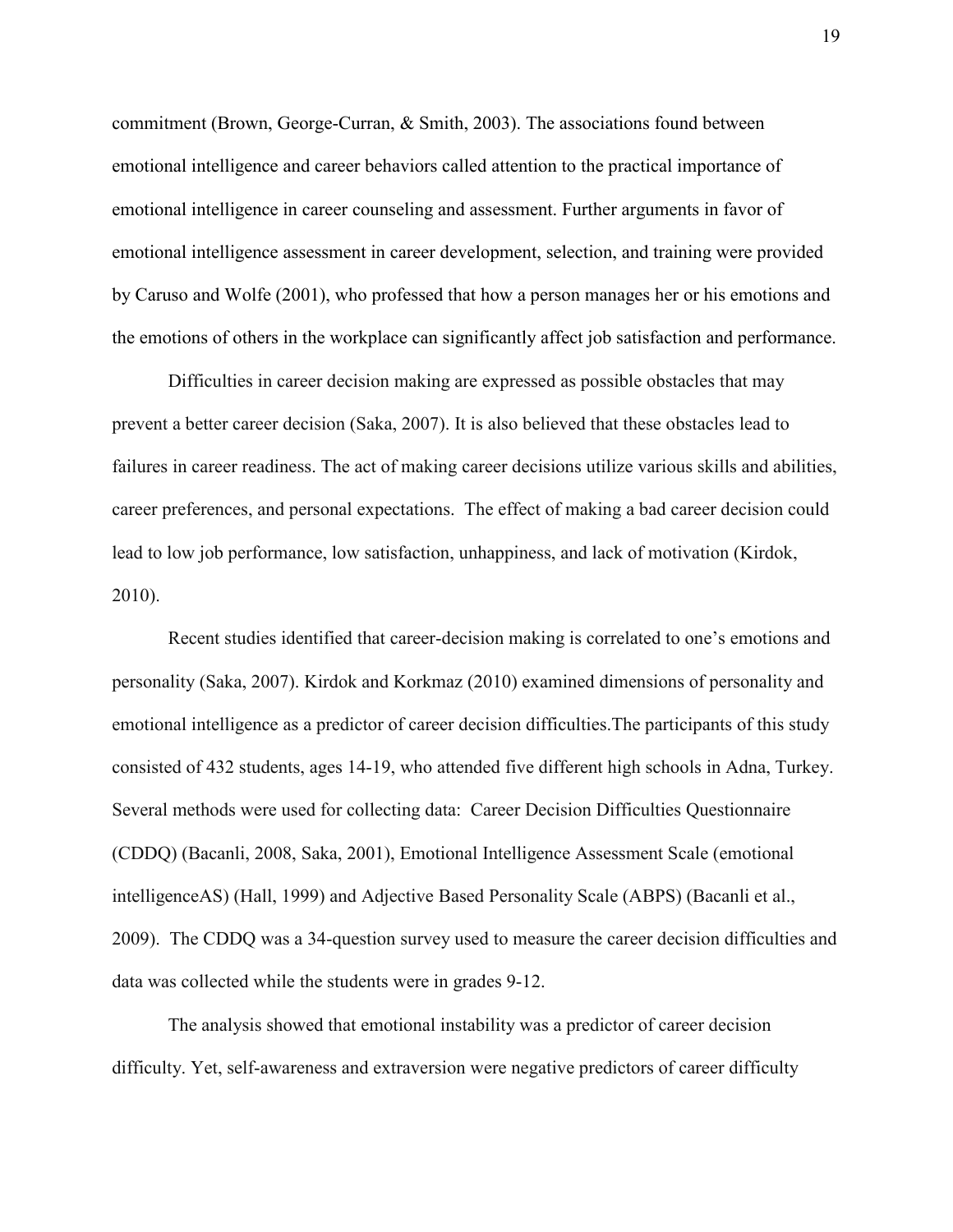decisions. Individuals who score high on the extraversion subscale of emotional intelligence are known to be more caring, social, and talkative (Yazgan, 2016). Kirdok and Korkmaz (2010) concluded that individuals with strong interpersonal relationships have fewer problems in making career decisions. The predictor on emotional instability showed that individuals who are indecisive about their careers may have anxiety, depression, stress and other negative emotions. This study shows that individuals' emotional processes and active social relations may reduce their career decision difficulties. Self-awareness-enhancing activities can be included into group guidance activities for students who have difficulty in career decision-making. In career counseling, it may be useful to focus on self- awareness of individuals' emotions. This study did have limitations. Lack of cultural diversity was one factor. It was suggested that similar studies need to be conducted in different cultures. Gender was another limitation of the study. Gender was not taken into consideration and some studies show that women and men may differ in emotional features that impact decision making.

Drawing from the theoretical model of Mayer and Salovey (1997), Di Fabio and Kenny (2011) developed a program to improve emotional intelligence among students attending a network of schools in Tuscany, Italy. The program was intended to serve as a preventive strengths-based intervention to enhance ability-based emotional intelligence (Mayer et al., 2008). Related to concerns that emotional intelligence training demonstrates both a direct impact on emotional intelligence abilities, and contextually relevant behaviors important for school and work success (Caruso & Kornacki, 2007), the program was expected to result in emotional intelligence gains as well as decreases in indecisiveness and career decision difficulties. The training was constructed using an ability-based model of emotional intelligence. It was hypothesized that specific training would increase both ability and self-reported emotional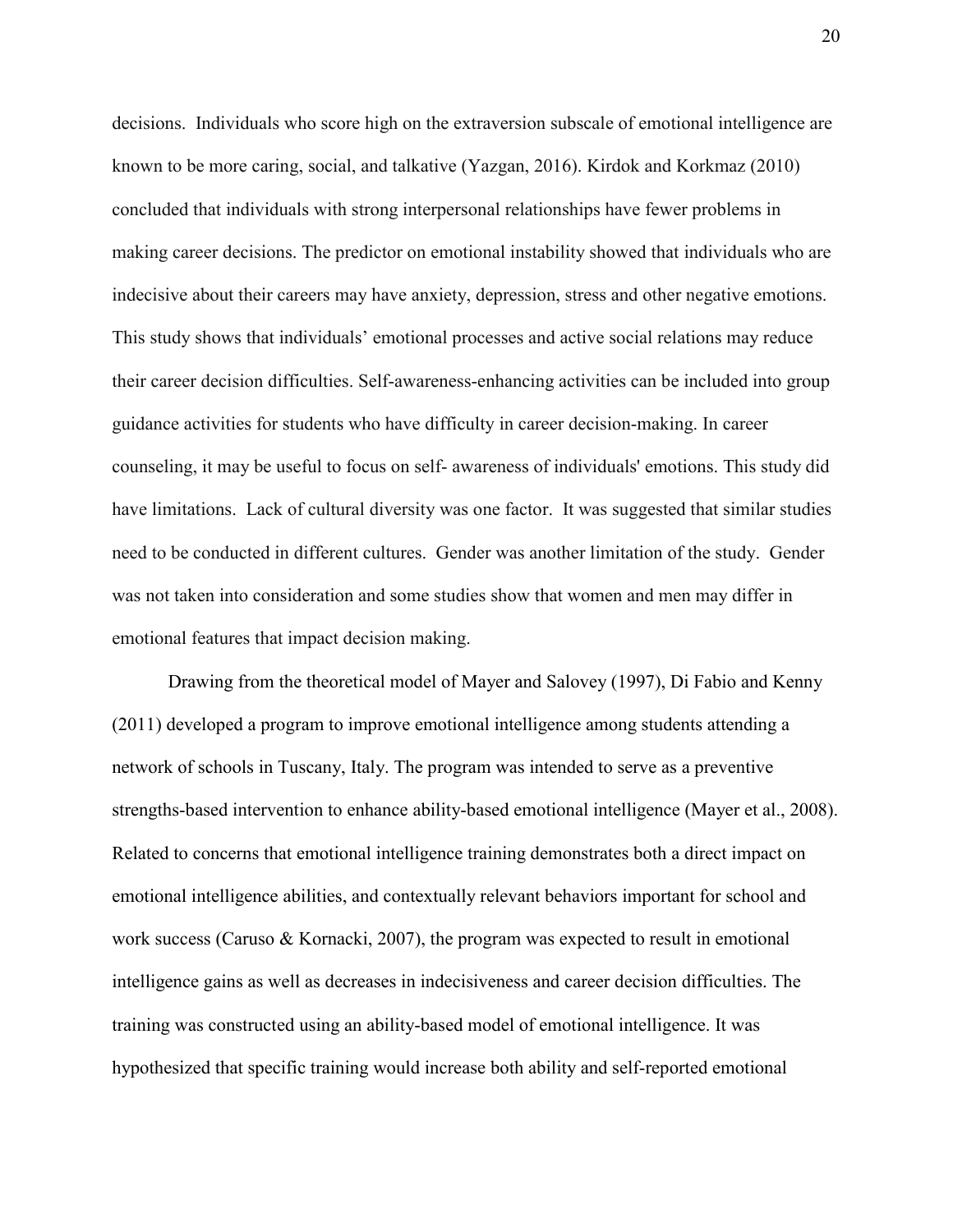intelligence and reduce levels of indecisiveness and career decision difficulties. In the preliminary phase of intervention, four classes (91 participants) were randomly selected from those classes completing their final year of high school in a school system located in the province of Florence. EQ questionnaires were administered and scored for students in those four classes pre and post intervention.

The findings supported the hypothesis and suggested that the intervention contributed to the hypothesized effects, with students participating in the training demonstrating increased in both ability-based and self-reported emotional intelligence. The gains in ability-based intelligence were consistent with the Mayer and Salovey (1997) model and previous findings (Mayer et al., 2002). More specifically, the students who participated in the training showed a significant increase in all of the emotional intelligence abilities that were targeted in the intervention and evaluated by the Mayer-Salovey-Caruso Emotional Intelligence Test (MSCEIT). Moreover, these data contribute further evidence that emotional intelligence can be increased through specific training (Bar-On, 2000). Kirdok and Korkmaz (2010) concluded that certain emotions and personality traits make it less difficult for students in making career decisions.

In a related study, Kumar, Singh, and Tewari (2018) sought to understand the role of emotions and emotional intelligence in conflict formation and resolution at the workplace. They used theoretical understandings and findings from various studies and research. The emotional ability of individuals was also evaluated in order to reduce or manage conflicting situations in the workplace. Several findings were identified. First, a person with a high degree of emotional intelligence can manage conflicts better and retain strong relationships with others in an organization, in comparison to a person with low or moderate emotional intelligence levels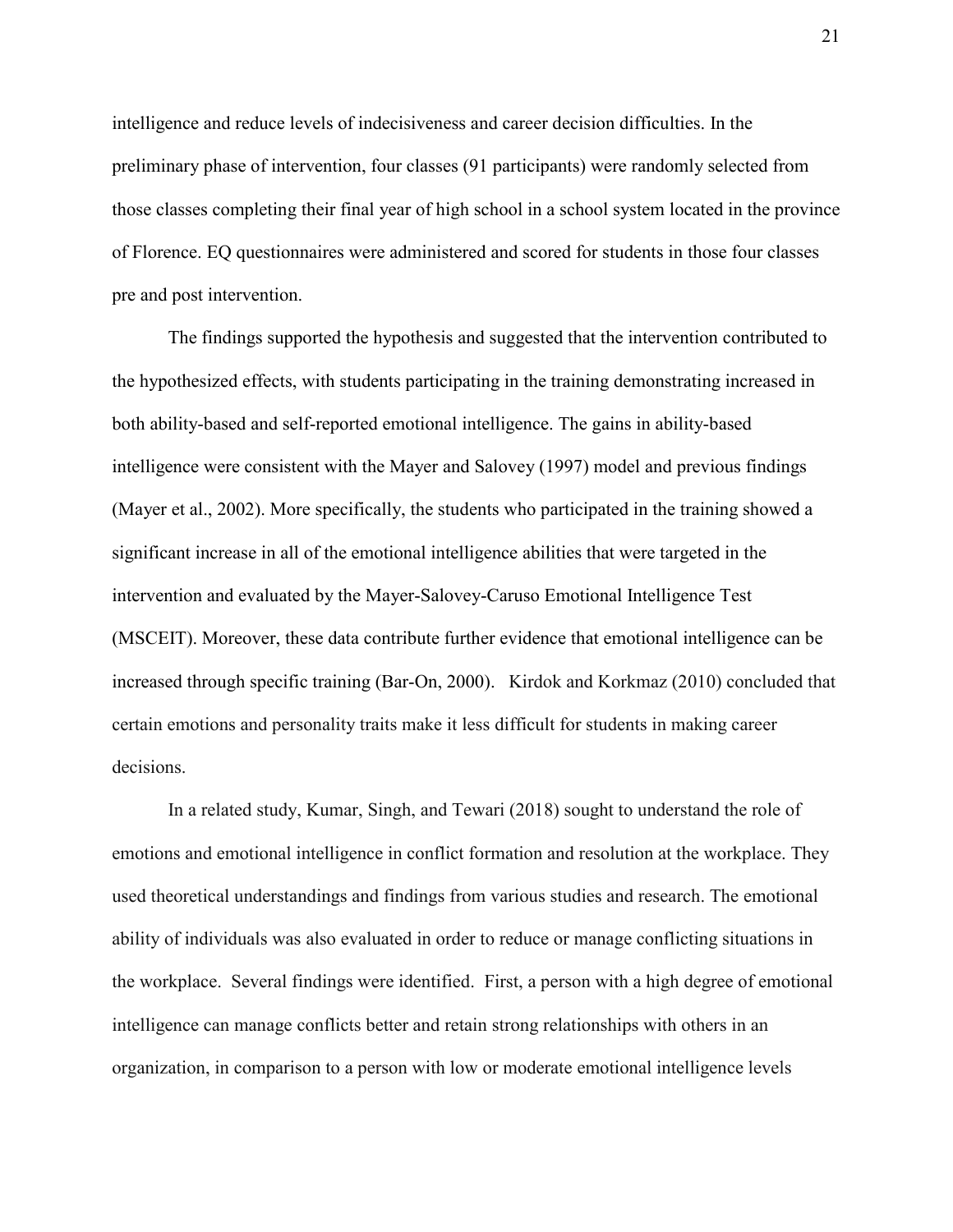(Kumar, Singh & Tewari, 2018). Second, it was found that more than half of leaders or managers at organizations find themselves playing the role of mediator, referee or peacemaker when resolving conflict in the workplace. Third, individuals with a high level of emotional intelligence are more likely to engage in a collaborative approach to conflict resolution (Jordan & Troth, 2002). This study found two variables towards conflict management as having a significant impact, the ability to manage emotions and the ability to understand others emotions.

 Kumar, Singh, and Tewari (2018) then looked deeper into the impact of high emotional intelligence levels over low emotional intelligence levels, finding that employees with high levels of emotional intelligence have more success at workplace conflict resolution. This study researched a question of why people with high EQ have more career advancement, better personal and professional relationships and good health in comparison to workers with low emotional intelligence levels. Answers to the questions, provided by different authors in the ways like Goleman, (1996) "describe the reason, that workmen with high EQ are communication effective they are well expressive of their ideas, objectives, and interest in a positive way so that they and others interacting with them feel better conducive to the work environment" (Kumar & Singh, p 10).

A study by Chia (2005) investigated the effects of academic performance, extracurricular activities, and emotional intelligence of potential accounting major graduates on the outcomes of their respective interviewing activities and the number of final job offers given by the Big Five public accounting firms. The American Institute of Certified Public Accountants (AICPA) called for an expanded education for accounting students, it identified the need for professionals to be "technically competent and who possess the analytical abilities, communication and interpersonal skills [emphasis added], and cultural awareness that will enable them to serve the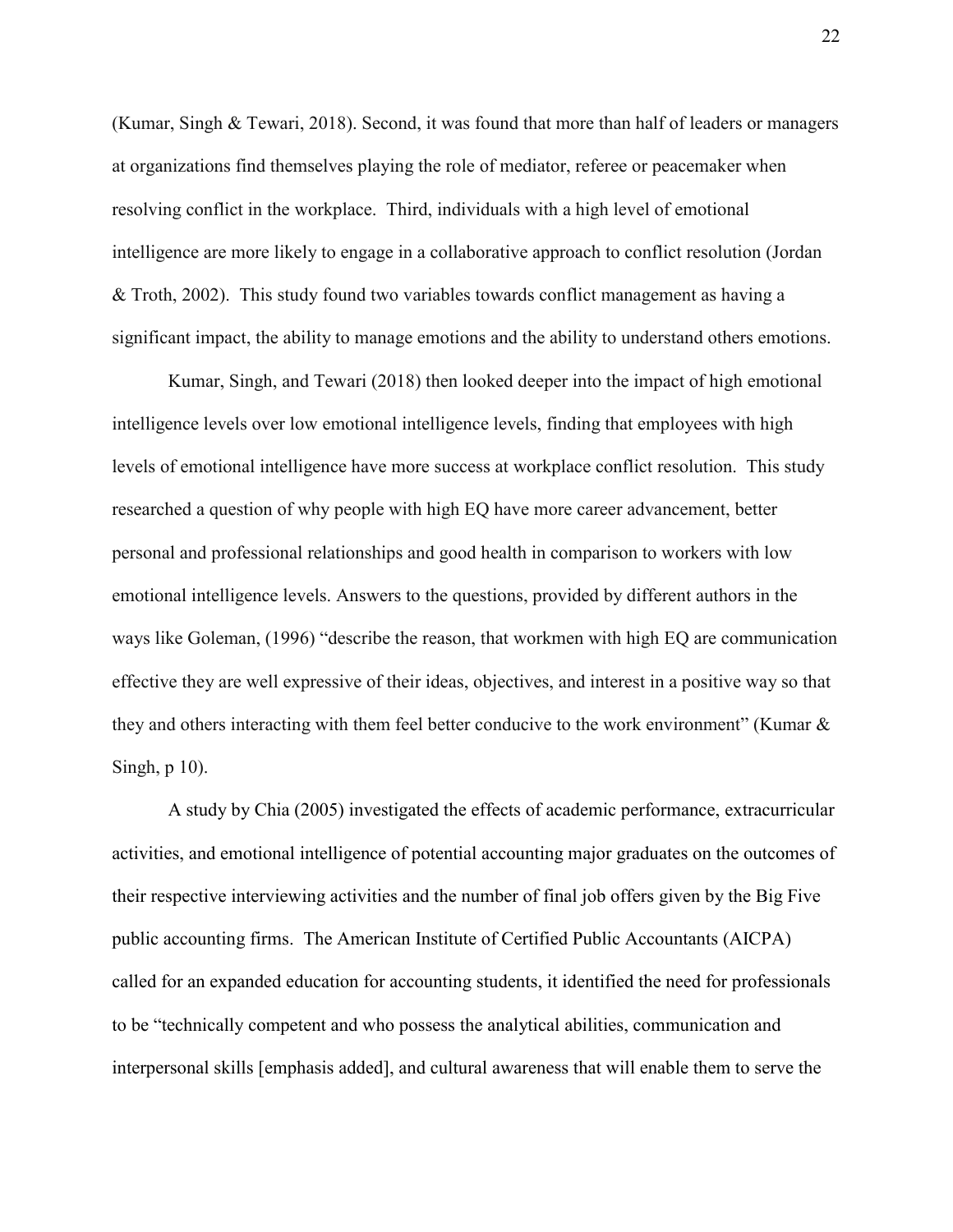public in a complex and changing environment" (AICPA, 1992, p. 2). Maupin & Lehman (1994) also identified the need for the public accounting organizations to be more responsive to human needs. Public accounting firms are looking to hire entry-level accountants whose strengths are soft skills and intellectual knowledge that the profession has emphasized that it needs in lieu of technical skills. The soft skills form the emotional competencies that are linked to emotional intelligence.

The research model for this study (Chia, 2005) consisted of three stages of the recruitment process/job search that are undertaken by an accounting-major graduate. The outcome for each stage was as follows: the number of initial job interviews in the first stage, the number of subsequent job interviews in the second stage and the number of final job offers for the third stage (Chia, 2005). The study sample consisted of 91 accounting major graduates of a university, with an average age of 22 years, who all intended to enter public accounting upon graduation. The instrument used to measure the emotional intelligence of participants was the 133-item emotional Quotient Inventory (EQ-i) developed by Bar-on (2000). Total scores showed a broad spectrum of emotional intelligence which covered scores for five composite dimensions of intrapersonal intelligence, interpersonal intelligence, adaptability, stress management, and general mood. Several outcomes were identified. The number of initial job interviews was affected by both a graduate's academic performance and level of participation in ECA; the number of subsequent job interviews was affected by both the number of initial job interviews as well as the level of a graduate's emotional intelligence; the number of final job offers was affected by the graduate's level of emotional intelligence and both the number of initial and subsequent job interviews (Chia, 2005). The results indicated the relevance of emotional intelligence in the job search process and would also be useful for accounting educators to plan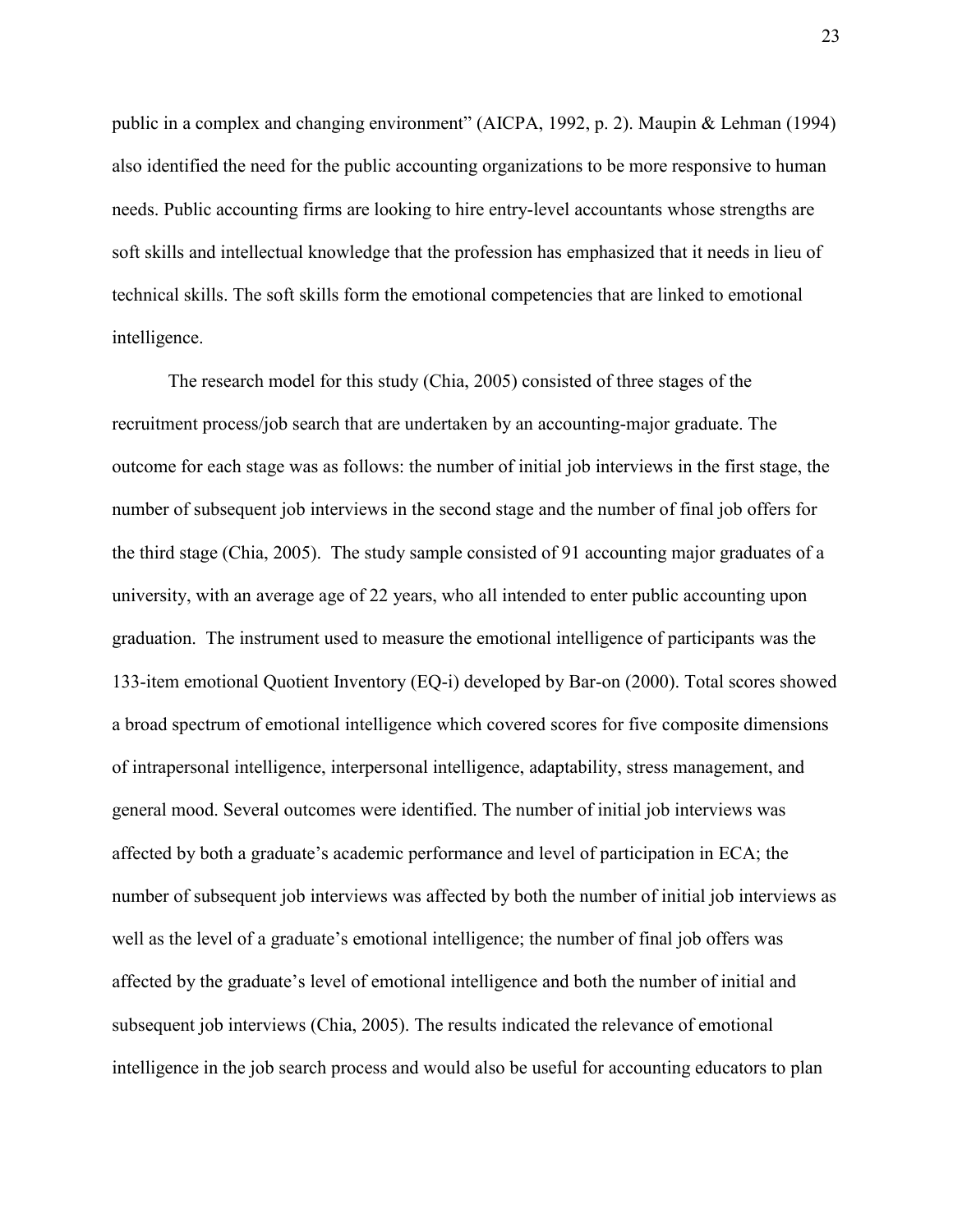their curriculum more effectively to enhance the job placement of their graduates with the Big Five firms.

#### **Emotional Intelligence in Leadership**

In the last two decades, there has been a growing body of research (Hooijberg et al., 1997; Zaccaro, 2001) regarding the importance of emotional intelligence for successful leadership. Underlying this research interest was the view that people with high emotional intelligence competencies are more likely than less emotionally intelligent people to gain success in the workplace. Particularly, scholars Myers and Tucker (2005) have noted that social skills are essential for executive level leaders; as individuals ascended the organizational hierarchy, social intelligence became an increasingly relevant determinant of who will and will not be successful.

Some of the most important qualities that characterize effective leaders include integrity, maturity, business acumen and social skills (Charan & Colvin, 1999), which are also emotional intelligence traits. However, the traditional recruitment of business graduates put more emphasis on intelligence quotient (IQ) measures than emotional intelligence (EQ) measures (Siegel  $\&$ Sorensen, 1994). This is despite the fact that companies often invest significant amounts of time and money in the recruitment process (Moncada & Sanders, 1999).

Students in leadership courses typically emerge with an understanding of how various leaders face difficult situations, implement tools and strategies, and experience outcomes. However, this approach does not teach the students how they would face difficult situations or use different strategies. By developing a certain level of self-awareness through introspection, individuals can better understand how they affect others and take action to address skill gaps. Hinkle (2018) emphasized the importance of teaching business student's self-awareness, an ability that business leaders find lacking in their new hires. Academic courses on leadership tend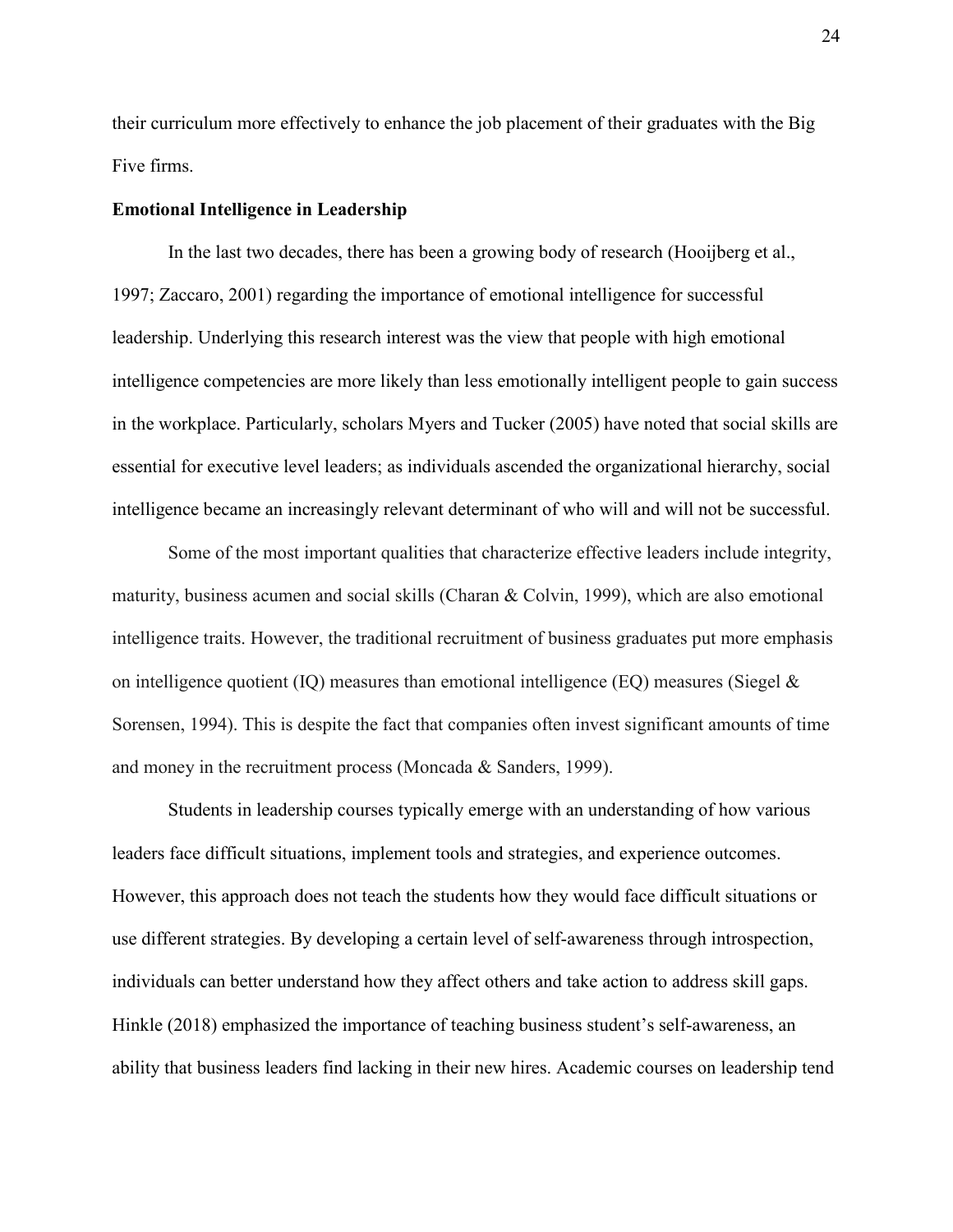to focus on theory as well as case studies of historical and contemporary leaders. The literature on leadership has recently underscored the value of self-awareness on managerial capabilities and effectiveness. Showry and Manasa (2014) defined self-awareness as the ability to think critically about oneself and understand the social cues and interactions with others as they relate to our own behaviors. However, this ability cannot be learned individually or with preconceived opinions. It is important to see how others perceive oneself and how they handle their feedback. For students to achieve the learning outcome of becoming effective leaders, a foundational graduate course in organizational leadership, focused on the competency of self-reflection, is required (Hinkle, 2018).

 This organization leadership course took a new approach for students to achieve the learning outcomes of becoming effective leaders. Through a two stage process of a survey and follow up interviews, Hinkle (2018) found that students developed a greater awareness of their existing leadership qualities, a desire to behave in ways that build trust, collaboration, and empathy, and a higher propensity to seek feedback. The survey (Hinkle, 2018) contained 17 statements that related to behaviors associated with self-awareness. The first stage conducted the survey with 23 students participating in the organizational leadership course. This was a traditional course evaluation that was conducted online at the end of the course. Thirteen survey items asked about the student's group effectiveness, six of the items in the survey showed a significant difference between the pre and post EQ training. The biggest changed was with the item "non-verbal behavior noticed by others" (Hinkle, 2018, pp. 48). This was a big emphasis in the EQ training sessions. The data supported an affirmative answer to their first research question. The students' satisfaction with their group and satisfaction with their own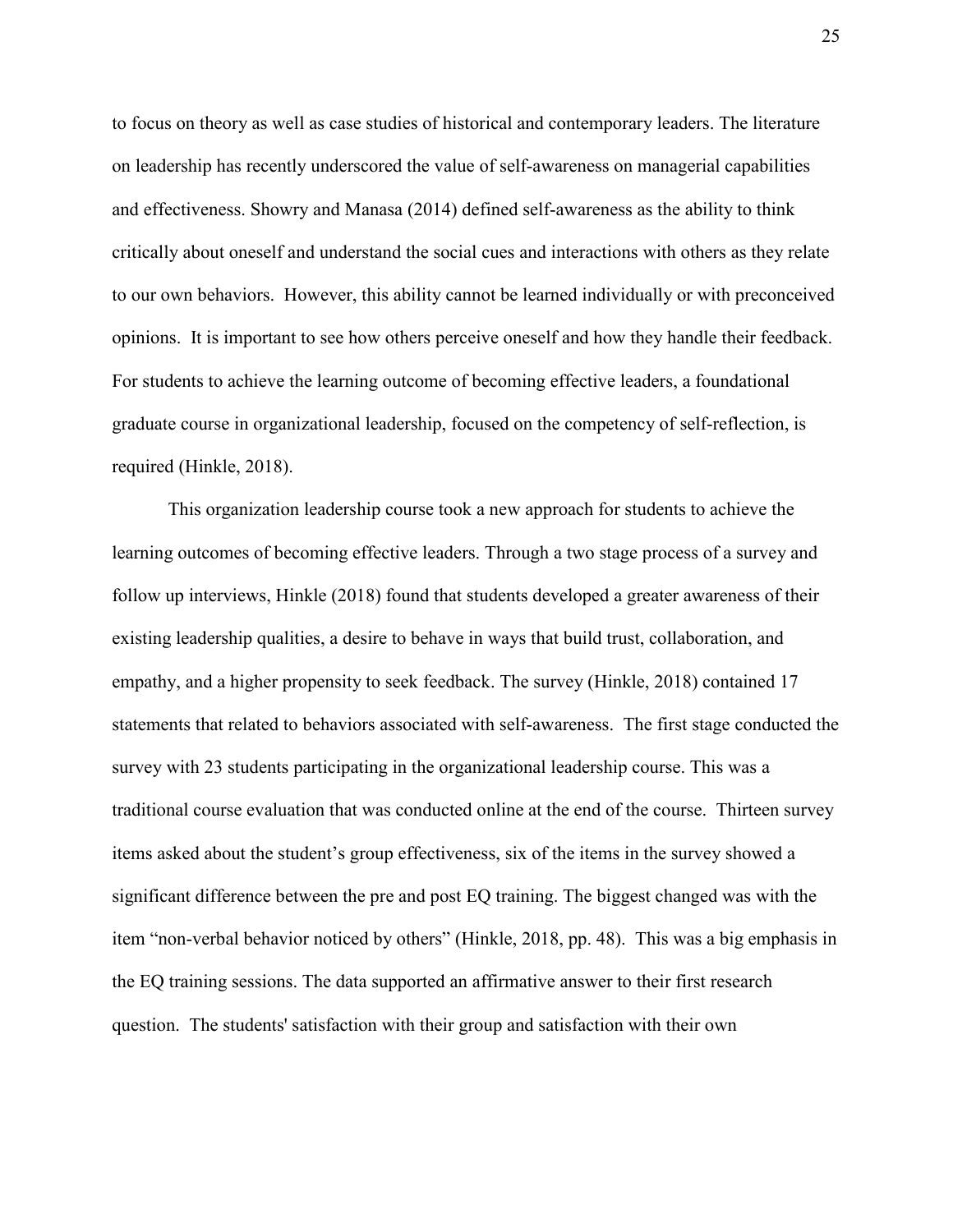contributions to the group significantly improved on a number of dimensions as a result of the EQ training sessions.

The second stage of the study included interviews with five of the survey participants six months later to evaluate if there were connections to the course content and increased selfawareness. With everyone considering their own behaviors and attributes, students openly discussed in class choices they have made in the past and their thinking processes at the time compared to how they would handle those same circumstances now. This personalization and application of content may be how students connected with the learning and were able to draw upon them months later (Hinkle, 2018).

Being a 21st century learner may require a shift in the education paradigm. To be successful, students may need to possess a different type of intelligence. Cherniss (2001), Goleman (1996), and O'Neil (1996), suggested that the key to positive life outcomes should acknowledge emotional intelligence as more important than intellectual quotient (IQ). Emotional intelligence is associated with positive life outcomes, as seen in several studies conducted on emotional intelligence in business leadership, educational leadership, achievement, and life success.

Despite the call from business for educational innovation and college and career readiness, America continues to fall short in preparing its students with the skills necessary for postsecondary life (Wilkens & Wilmore, 2005). Emotional intelligence is correlated with positive life outcomes and transitions. The purpose of a study by Wilkens and Wilmore (2015), was to compare the implementation of a positive behavior support (PBS) system, also known as The Leader In Me (TLIM), that embedded emotional competencies throughout an entire learning community with its effect on student achievement and career readiness. More than 1,200 schools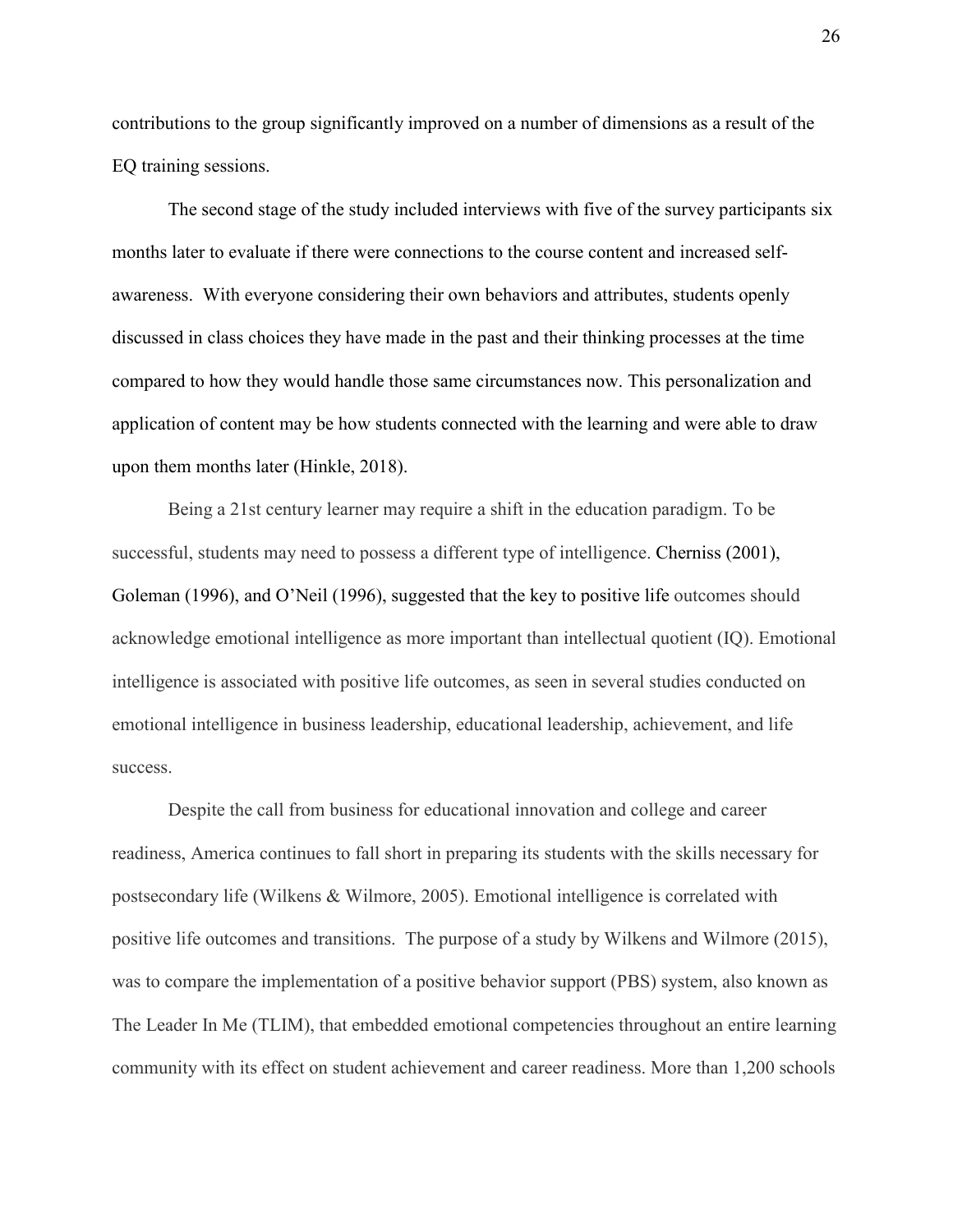across the United States use the TLIM approach. The schools chosen for this study were located in Texas. Data was obtained from the publicly available archival datasets from the Texas Education Association (TEA). A causal comparative analysis, using a one-way ANOVA, was used to determine whether a significant correlation existed between schools that used TLIM and those that did not. Results indicated no statistically significant difference between the two school groups. Additional analysis was performed to examine the level of implementation. Schools that had reached Lighthouse status, a three-year criterion for schools which requires them to prove continued excellence in nine specific areas demonstrated, found success. A few of these criteria were: development of a Lighthouse team, staff collaboration, community engagement, leadership environment, leadership instruction, student leadership, goal setting and tracking, and measurable results (Wilkens & Wilmore, 2015).

Although the study showed that there was no statistically significant difference between TLIM school versus non TLIM schools, variables showed significant growth in the nine development areas with Lighthouse status schools. Wilkens and Wilmore (2015) found that the importance of greater success in a global society, it is important to continue research on TLIM and other programs that promote emotional intelligence.

Focus on social and emotional intelligence competencies to improve effective leadership has become commonplace in the corporate arena and is now considered by many a prerequisite to successful job performance and outcomes (Antonakis, Ashkanasy, & Dasborough, 2009). Only recently has a similar trend become recognized and more accepted in the field of education (Patti, Holzer, Brackett, & Stern, 2012). Little empirical research exists on the role that educational leaders' social and emotional competencies play in their job performance and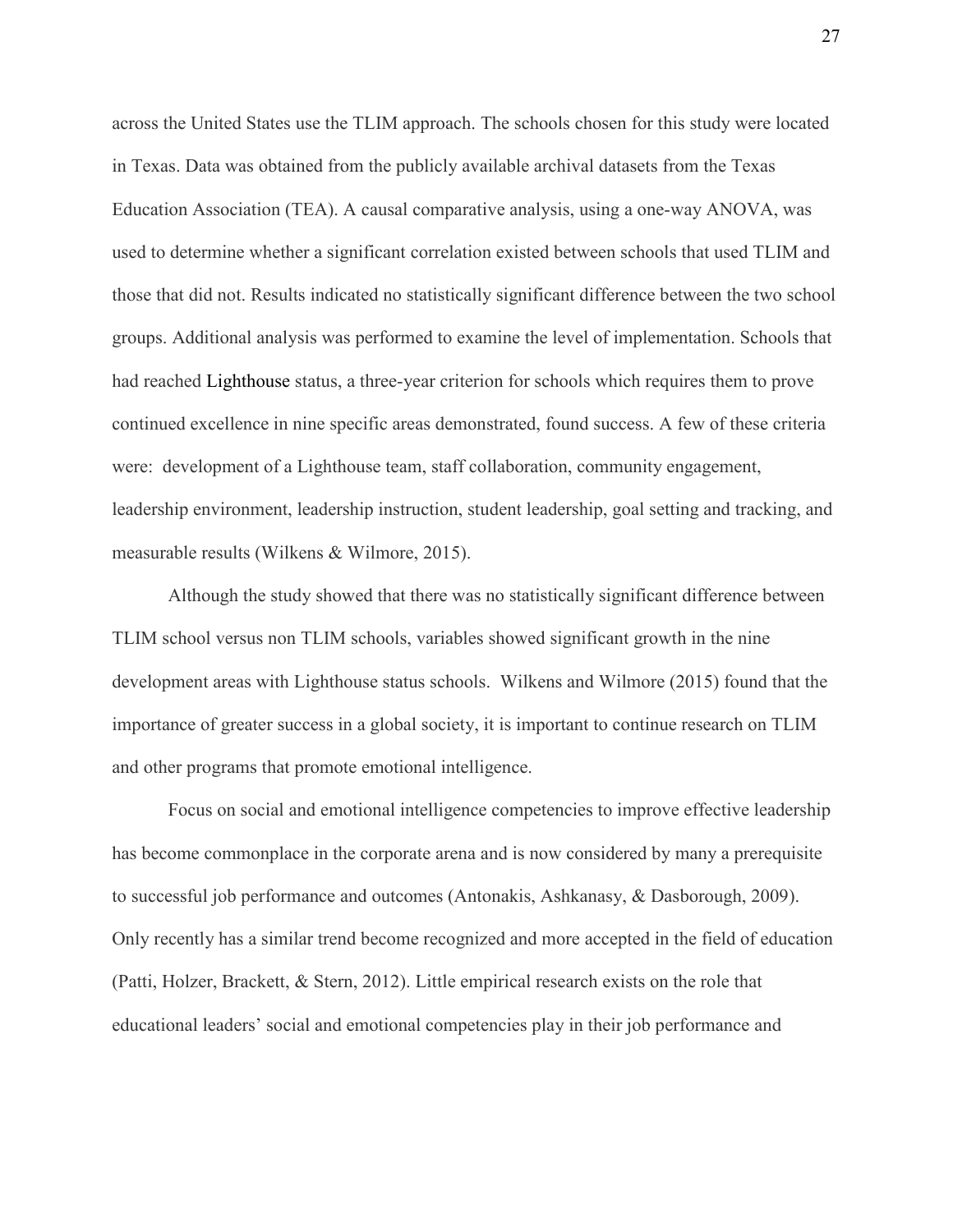effectiveness; none exist that explore such development with aspiring school leaders (Sanchez-Nunez, 2015).

This quasi-experimental pilot study evaluated the effectiveness of a post-graduate development program for aspiring school leaders that incorporates social and emotional intelligence based on the Goleman-Boyatzis model (Goleman, Boyatsis, & McKee, 2001) and inspired by the original concept of emotional intelligence (Salovey & Mayer, 1990). The interrelated social and emotional competencies explored in this study form four core clusters that include: self-awareness, self-management, relationship management, and social awareness (Brackett, Rivers, & Salovey, 2011; Goleman, 1996; Salovey & Mayer, 1990; Zins & Elias, 2007). Sanchez-Nunez's (2015) study sample consisted of 32 aspiring leaders who participated in a post-graduate educational leadership program at a university in New York. The study evaluated whether or not there were any effects of focused social and emotional intelligence content and skills on aspiring leaders' emotional intelligence and other related characteristics such as assertiveness, empathy, mental health, personality, and openness to experience. Post-tests on various characteristics after one semester found no statistical significance in the tested variables. However, after two years, when the social and emotional intelligence competencies were post-tested, there were significant findings in the student candidates' self-reported competencies directly related to leadership. These important findings demonstrate that the students experienced a perceptual adjustment regarding their own social and emotional intelligence competencies. At the end of two years, results indicated that there was a significant change in the self-reported increase of the competency variables related to leadership. Sanchez-Nunez's (2105) research discussed these findings as well as the strengths and challenges of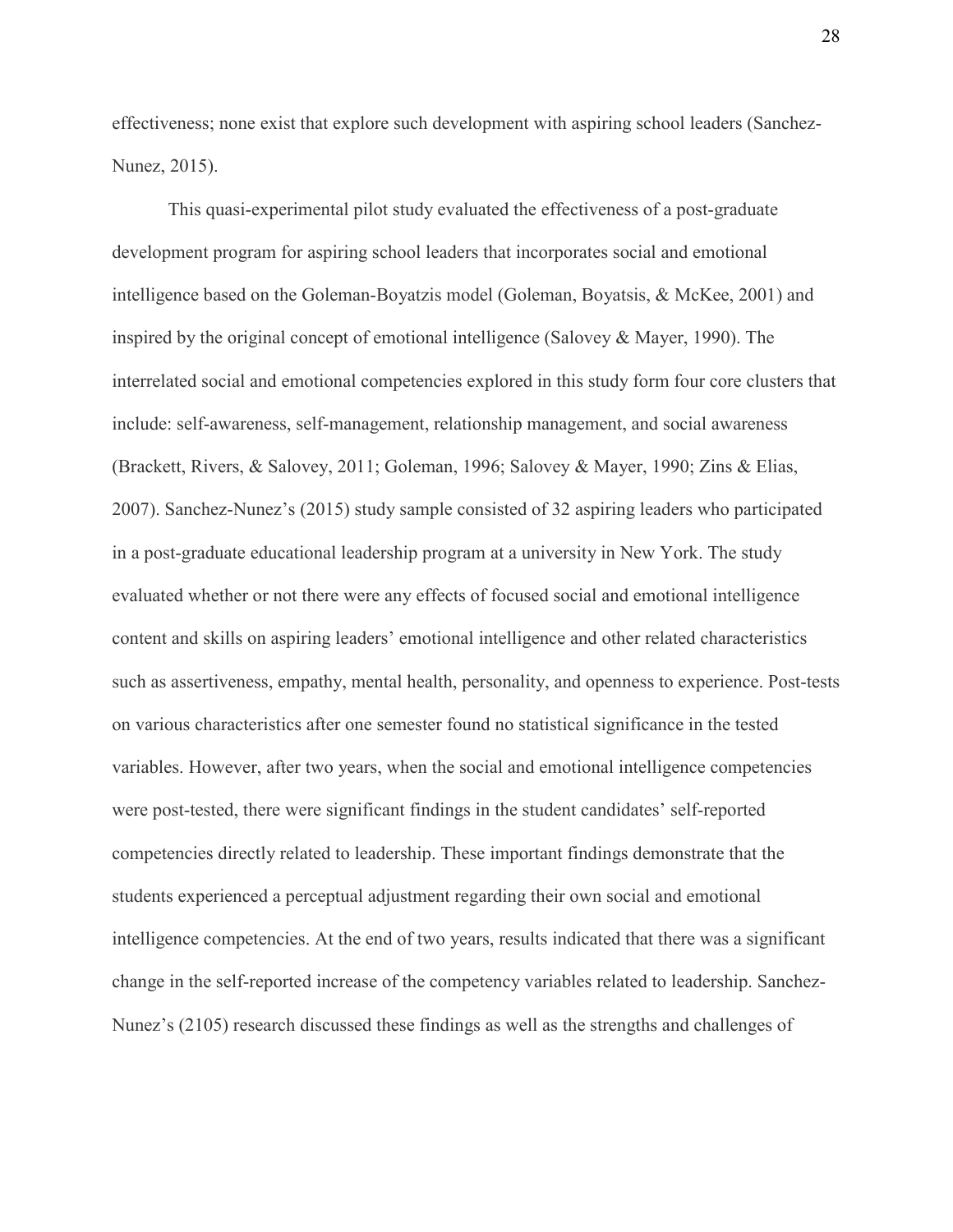implementing social and emotional intelligence development within aspiring school leaders' programs.

The ability to understand emotions is a key ingredient for successful leadership in groups with no formal authority, a new paper has found (Cote, 2011). The findings come through two different studies using University of Toronto commerce students. The first study consisted of 138 undergraduate students in a commerce program and enrolled in an organizational behavior course. These participants worked in small groups averaging three to four per group. The first study looked at the emotional intelligence of its participants as they worked in these small groups and who emerged as leaders through the completion of a project. Both an ability test (MSCemotional intelligenceT) and self-report scale developed by Shcutte (1998) were used to measure emotional intelligence. At the end of the project they were asked to identify whom they thought had shown the greatest leadership. Those identified by their peers as leaders scored high on the emotional ability test, which included tasks such as identifying emotions in faces in a photograph and rating the effectiveness of different emotion regulation strategies. People's perceptions of their own emotional skills, however, did not predict leadership as reliably.

The second study consisted of 165 undergraduates from the same commerce program. Cote (2011) expanded on study one, adding the additional measures of cognitive intelligence and self-monitoring. This time participants were randomly assigned to groups to work on a project. In addition to the MSCemotional intelligenceT used for measurement, the Wonderlic Personnel Test (Wonderlic, 2002), a 50-question paper and pencil test, was used for measuring selfmonitoring and leadership effectiveness. As in study one, the ability to understand emotions predicted leadership emergence. This adds to evidence that emotional intelligence is a separate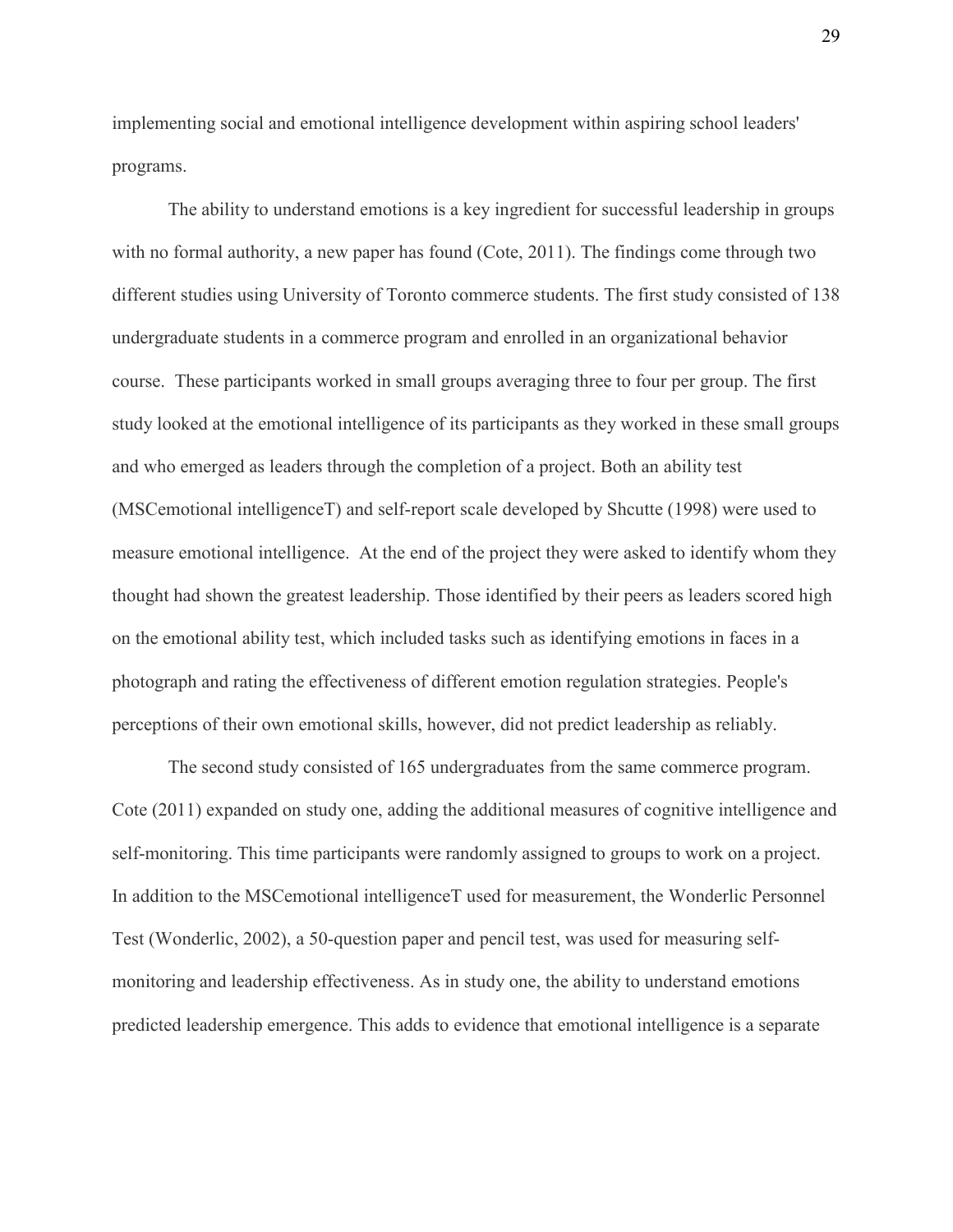trait from other leadership qualities such as having cognitive intelligence and being cooperative, open to ideas, and conscientious. Cote (2010) states,

Traditionally we've had the assumption that leaders have high IQ, are gregarious individuals, or happen to be dominant personalities, but this shows it's not just about these traditional factors, it's also about being able to process other people's emotions. Anybody who wants to pursue a position of leadership and power can benefit from these abilities (p. 497)

The results validated that the ability to understand emotions was most consistently correlated to leadership emergence.

As in the study by Gottfried and Gottfried (2001), expanded on their research from children to adults that were 29 years old. However, this longitudinal study did not just focus on a major life-transition but does the education of intrinsic motivation during childhood and adolescence provide a foundation for motivation to lead. The participants of this study were from the Fullerton Longitudinal Study (FLS). The FLS is a contemporary investigation that was initiated in 1979 with 130 infants and their families and has been ongoing with the most recent assessment conducted at age 29- years in 2008 (Gottfried & Gottfried, 2011). During the course of the study, children were assessed at a six-month interval until they were four years old. The next assessments were yearly during their childhood to young adults. From the ages 24 - 29, 106 of the participants were given surveys which included a host of leadership measures. The data analyzed in Gottfried and Gottfried's (2011) study consisted of three segments: academic intrinsic motivation (ages 9-17), intelligence (12-17), and motivation to lead at age 29. The Motivation to Lead survey consisted of 27 questions and nine subscales regarding different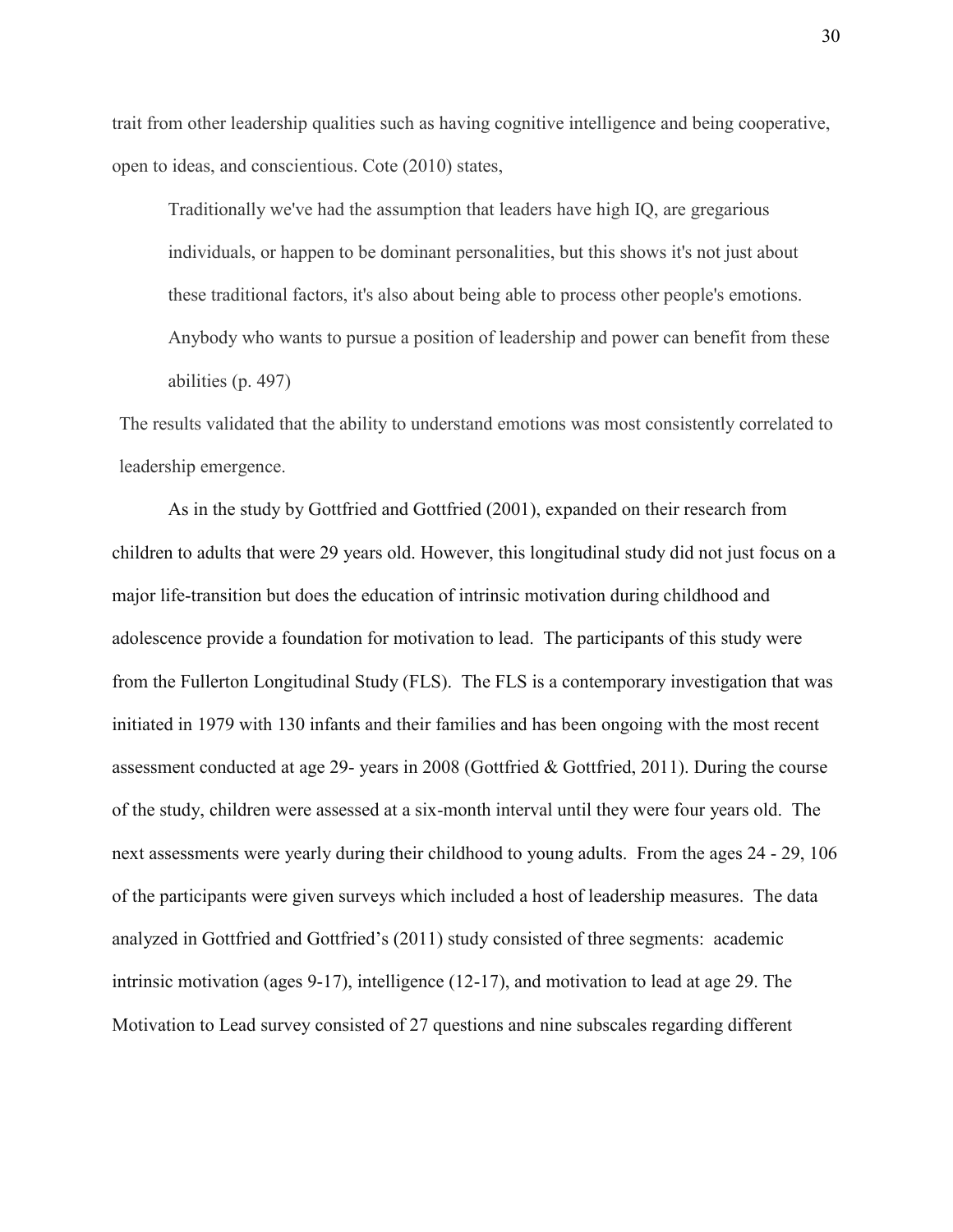aspects of leadership. Subscales looked at differences between the types of people who enjoy leading without any reward or benefit to those who like being in charge of others.

 The results of the survey were conducted in two phases. Phase one analysis was to determine the continuation of academic intrinsic motivation to the subscales of motivation to lead. Phase two analysis was to determine the contributing factor of IQ to the subscales of motivation to lead. Phase one results reported is significant continuity of academic intrinsic motivation to motivation to lead with need of reward. Phase two results reported that IQ has no significant direct effects on motivation to lead. Aspects of intelligence may play a role in the emergence of leadership (Bass, 2008) however, in this study (Gottfried & Gottfried, 2011) IQ did not play a direct role in motivation to lead. This may not be applicable to all types of leadership roles where high intelligence may be necessary, such as: educational institutions, scientific organizations, or businesses. These results also have implications regarding a variety of business trends that have resulted in the need for individuals to develop better leaders. Globalization, diversity at home, retirement of baby boomers, and lower birth rates (Riggio, 2008) add to the growing need for more individuals who are motivated to lead.

Based on the same FLS study above, research continued with the same group of participants, but adult social skills and leadership potential were investigated. In addition, Gottfried & Gottfried's (2011) study examined the joint effect on leadership potential using both a variable and a pattern approach. The study evaluated six components of leadership development and their corresponding measurement type:

- Extraversion: NEO five-factor inventory scale
- Intelligence: Wechsler Adult Intelligence Scale
- Social skills: Social Skills Inventory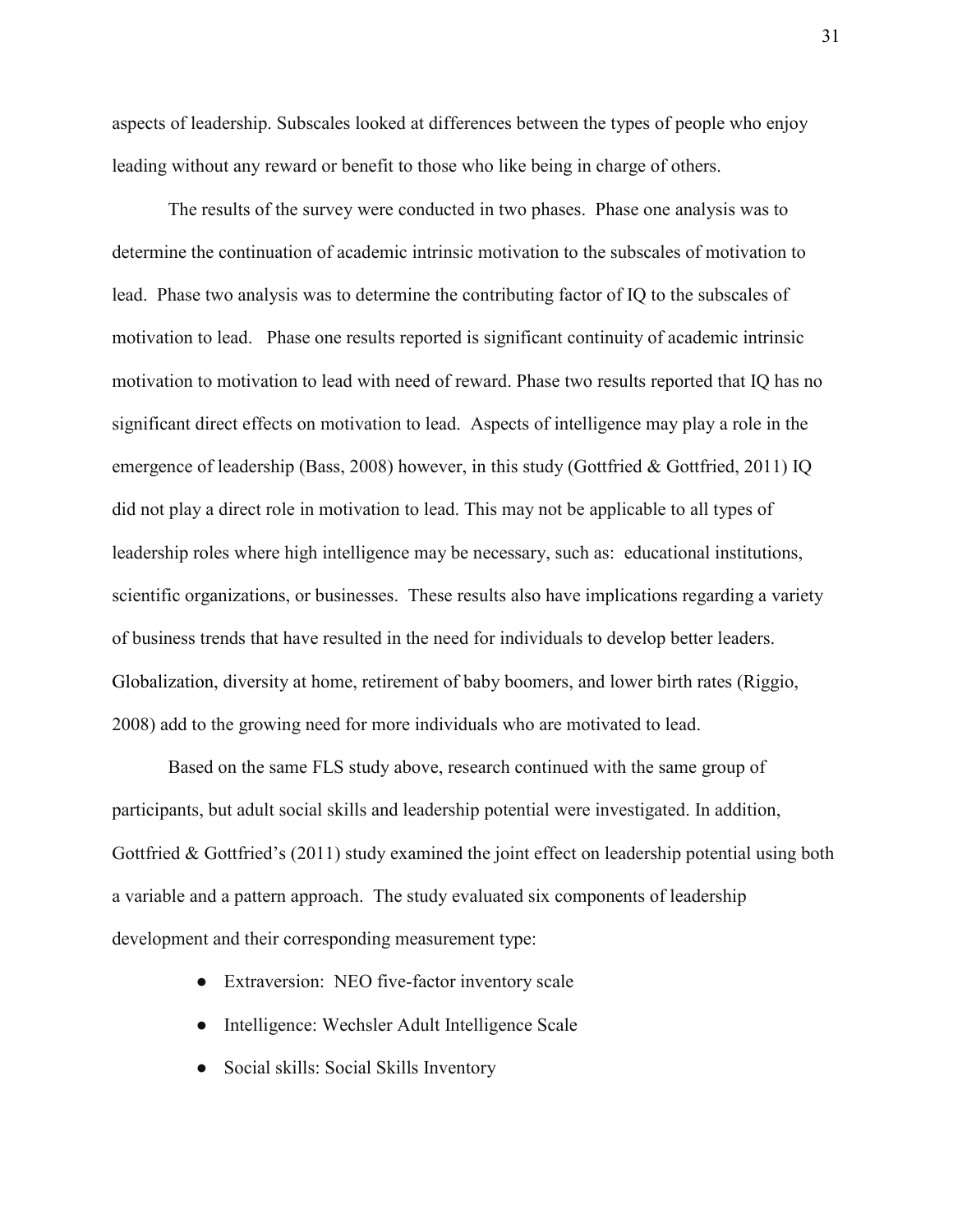- Measures of leadership potential: FLS self-developed measurement report for the age 29-year assessment
- Work duties: Leadership Resume Questionnaire
- Temperamental approach/withdrawal of new stimuli: Reichard scale

Gottfried and Gottfried's (2011) results of the six leadership components varied. The relation between adolescent extraversion and adult leadership potential was completely mediated by adult social skills. Utilizing longitudinal data from early childhood through adulthood, a specific developmental pathway to adult leadership potential spanning the first three decades of life was delineated. Adolescent IQ had neither a direct nor an indirect relationship with adult leadership potential, nor did it interact with extraversion in predicting adult leadership potential. A pathway beginning in early childhood with temperamental approach/withdrawal shows stability throughout childhood and leads to extraversion in adolescence, which in turn relates to leadership potential in adulthood via adult social skills.

 A conceptual study by Riggio and Reichard (2003) from the Kravis Leadership Institute in Claremont, California provided suggestions for research and the development of emotional and social skills for leadership and management. The most common approach used to measure emotional intelligence is the abilities model developed by Salvoy and Mayer (2004). This fourfactor model is broken down into the following abilities: identifying emotions in oneself or others, using emotions to facilitate thinking, understanding emotions, and managing emotions. This test is referred to as the Mayer-Salovey-Caruso Emotional Intelligence Test (Salvoy & Mayer, 2004), a performance-based assessment tool.

Riggio and Reichard's (2003) research expanded on the emotional intelligence model and MSCemotional intelligenceT and applied it to the domain of leadership effectiveness and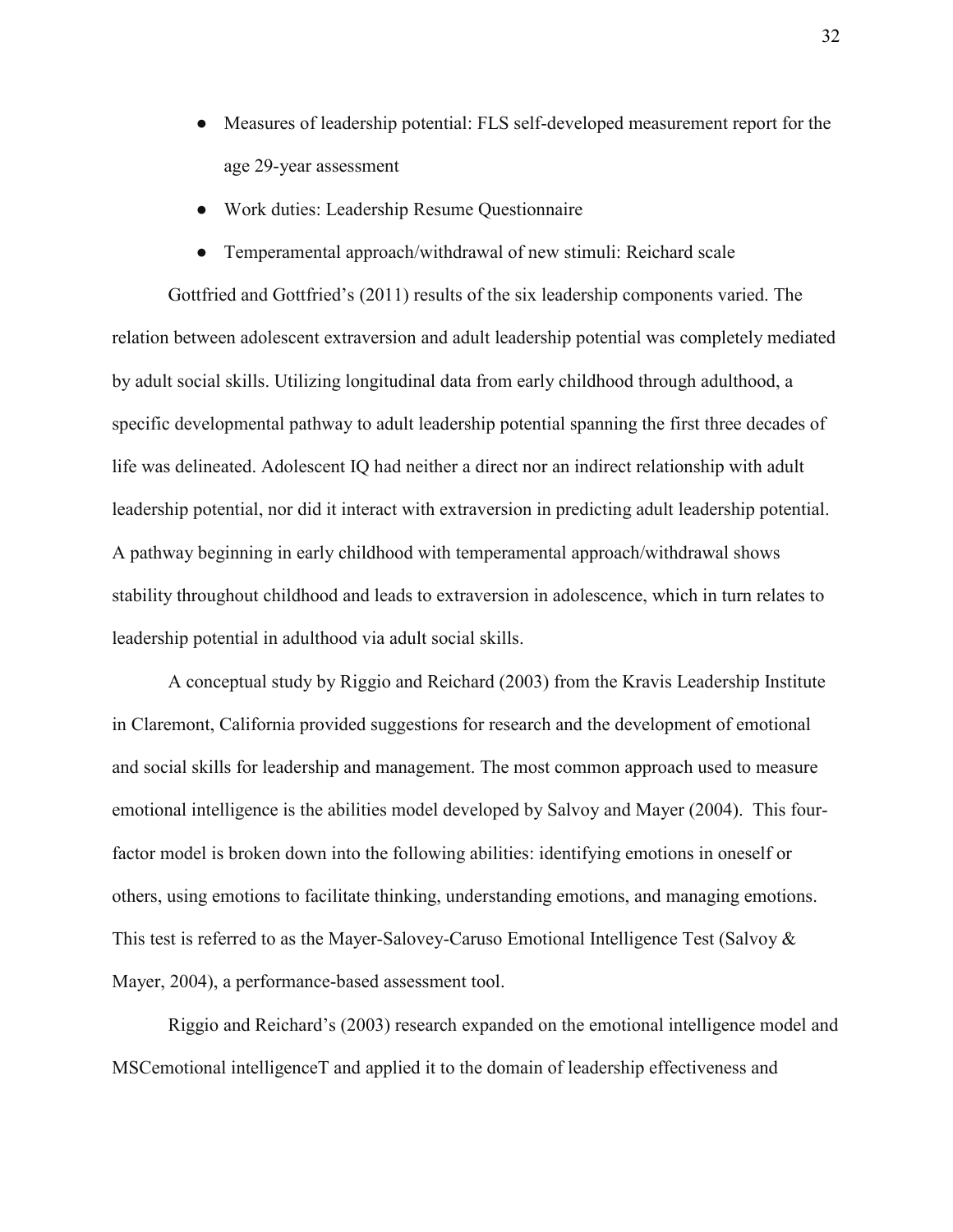interpersonal communication. This expanded model suggested that emotional and social communication can be composed of three basic skills: skill in expression, sensitivity, and control. Each of these skills function on both the emotional and social domains. Riggio and Reichard's (2003) research showed that the first skill of expression both emotionally and socially have demonstrated that the manipulation of a leader's emotional expressiveness can lead to perceptions of charisma and that they are more effective.

The skill of social and emotional expression has shown not only charisma in leadership, but a positive emotional climate in the group or organization. For example, leaders such as Southwest Airlines' Herb Kelleher and Cisco Systems' John Chambers, became well known for their ability to create and sustain a positive emotional climate among their employees. Isen's (2004) research has demonstrated that positive affect in a work group is related to better group motivation and coordination and to better task performance, particularly on creative tasks.

The second skill, social and emotional sensitivity, is associated with leader emergence and upward leader career progression according to Isen (2004). It was proposed that as managers progress in their leadership roles, speaking and social expression skills will become more important. In one study of fire service officers/leaders, an increase of social expressiveness and other social skills moving up the organizational hierarchy was observed (Riggio et al., 2003).

The third skill, social and emotional control, is a skill in role-playing and social selfpresentation. Isen (2004) found this skill is related to the emergence of leaders in small groups, a sense of self-confidence, and a belief in one's ability to lead. This study has shown that with expanding on the MSCemotional intelligenceT and added assessments such as: self-report assessments, corrective feedback, targeted training interventions, and performance-based measurements, all three social and emotional skills can be developed and improved.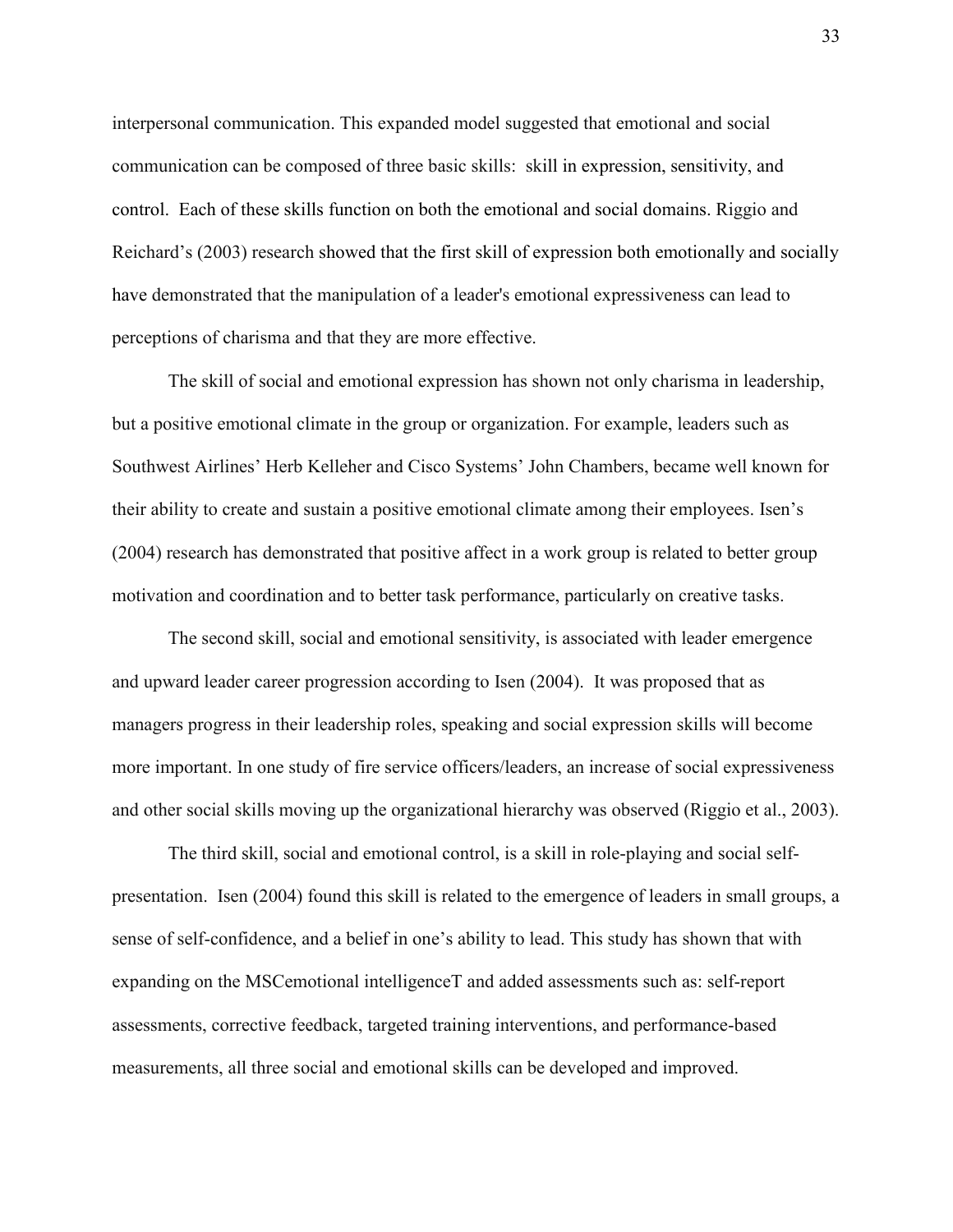A study by Carmelli (2005) suggests that managerial skills in general, and emotional intelligence in particular, play a significant role in the success of senior managers in the workplace. This can be attributed to the fact that although a few studies have provided evidence to support this argument, it has not received an appropriate empirical investigation. Carmelli's (2005) study attempted to narrow the gap by empirically examining the extent to which senior managers with a high emotional intelligence employed in public sector organizations develop positive work attitudes, behavior and outcomes.

The population of Carmeli's study (2005) were senior managers employed as chief financial officers in the local government authorities in Israel. A questionnaire was mailed to 262 senior managers, and there was a 37% response rate. The questionnaire was broken down to five dependent variables: work outcomes, work-family conflict, job satisfaction, organizational commitment, and job involvement.

The results indicated that emotional intelligence augments positive work attitudes, altruistic behavior and work outcomes, and moderated the effect of work-family conflict on career commitment but not the effect on job satisfaction. The results also indicated that emotionally intelligent senior managers develop emotional attachment to their organizations and are also more committed to their career. In addition, findings also indicated that emotionally intelligent senior managers tend to be more satisfied with their work. Retaining talented and knowledgeable senior managers is a major concern for many organizations (Carmeli, 2005).

#### **Emotional Intelligence in Collaboration & Communication**

In addition to preparing students to handle difficult situations, the importance of preparing students for the job market where collaboration is expected and excellent communication skills are required cannot be overlooked (Sigmar, Hill & Hynes, 2012). Business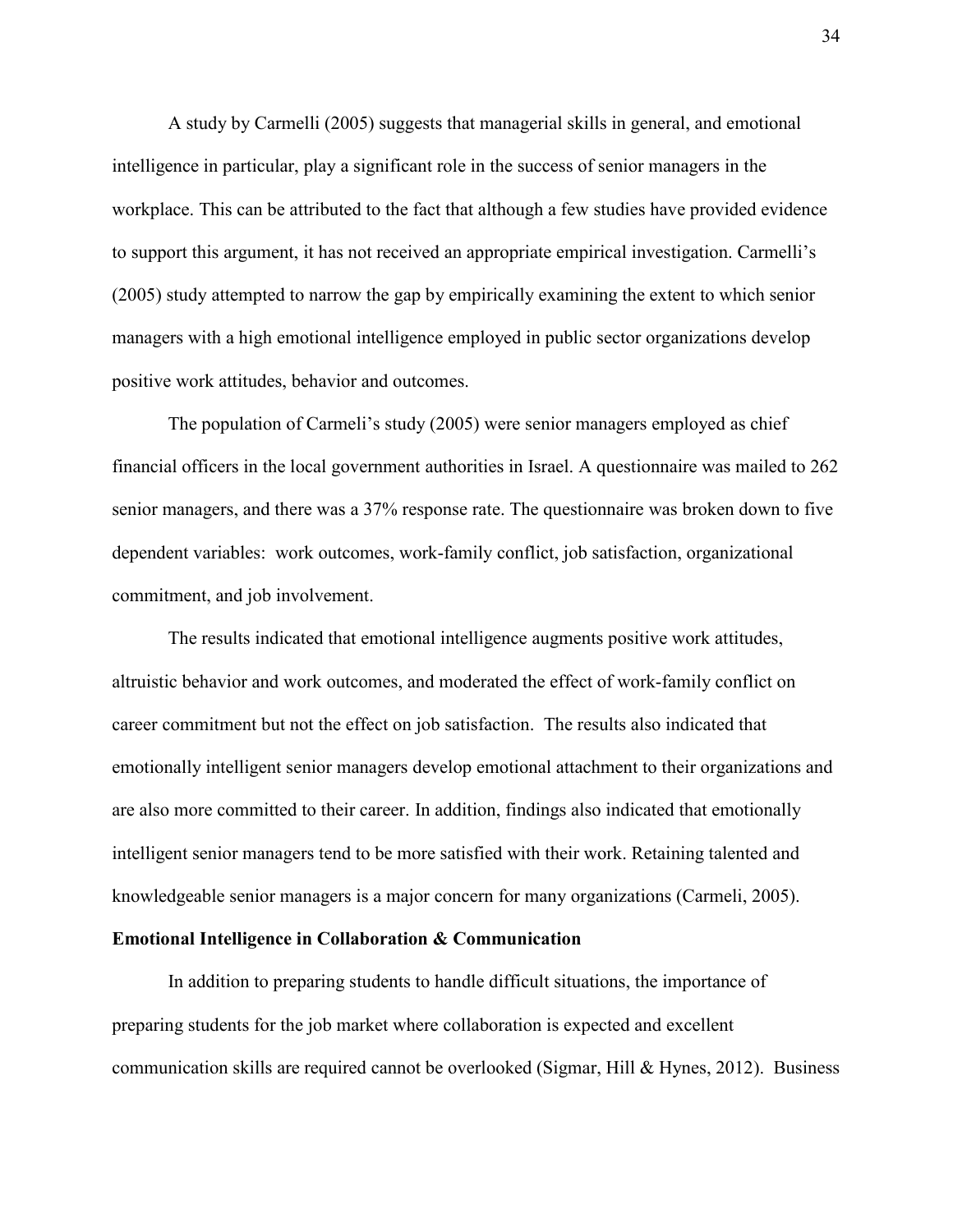communication professionals understand the importance of collaborative writing skills for students entering the job market where working in teams is the primary form of collaboration. The ability to collaborate in this type of work environment requires the development of elaborate social and emotional skills. While much of this can be learned with hands-on experience, most students lack these skills upon entering the workforce.

Incorporation of social and emotional skills (EQ) training into the business communication curriculum is an important step in preparing students to function effectively in a constantly changing global workplace with technology, integrated networks and leadership. Sigmar et al. (2012) investigated the impact of EQ training on student satisfaction with the collaborative writing process and also analyzed the effect on the writing product. Two distinct research questions were created and researched through surveys, EQ training and post surveys. Sigmar et al (2012) selected students from four sections of a business communications course in an undergraduate business school program. The students went through four sessions: a pretraining collaborative writing task and survey, two EQ training sessions and a post-training collaborative writing task and survey. After these sessions, the students were asked two questions. The first question was "Did students' satisfaction with the group and individual contributions to the group change as a result of EQ training?" The results of this 27-question survey showed that students' satisfaction did improve due to the EQ training. The second question was "Did the writing quality if the documents written by the groups change as a result of the EQ training?" This question was reviewed by an independent expert in business writing and evaluated the writing samples with a 16-item rubric. The results of this question showed that their writing did not improve as a result of the EQ training. However, this study showed the importance of business schools including a course in social and emotional intelligence skills in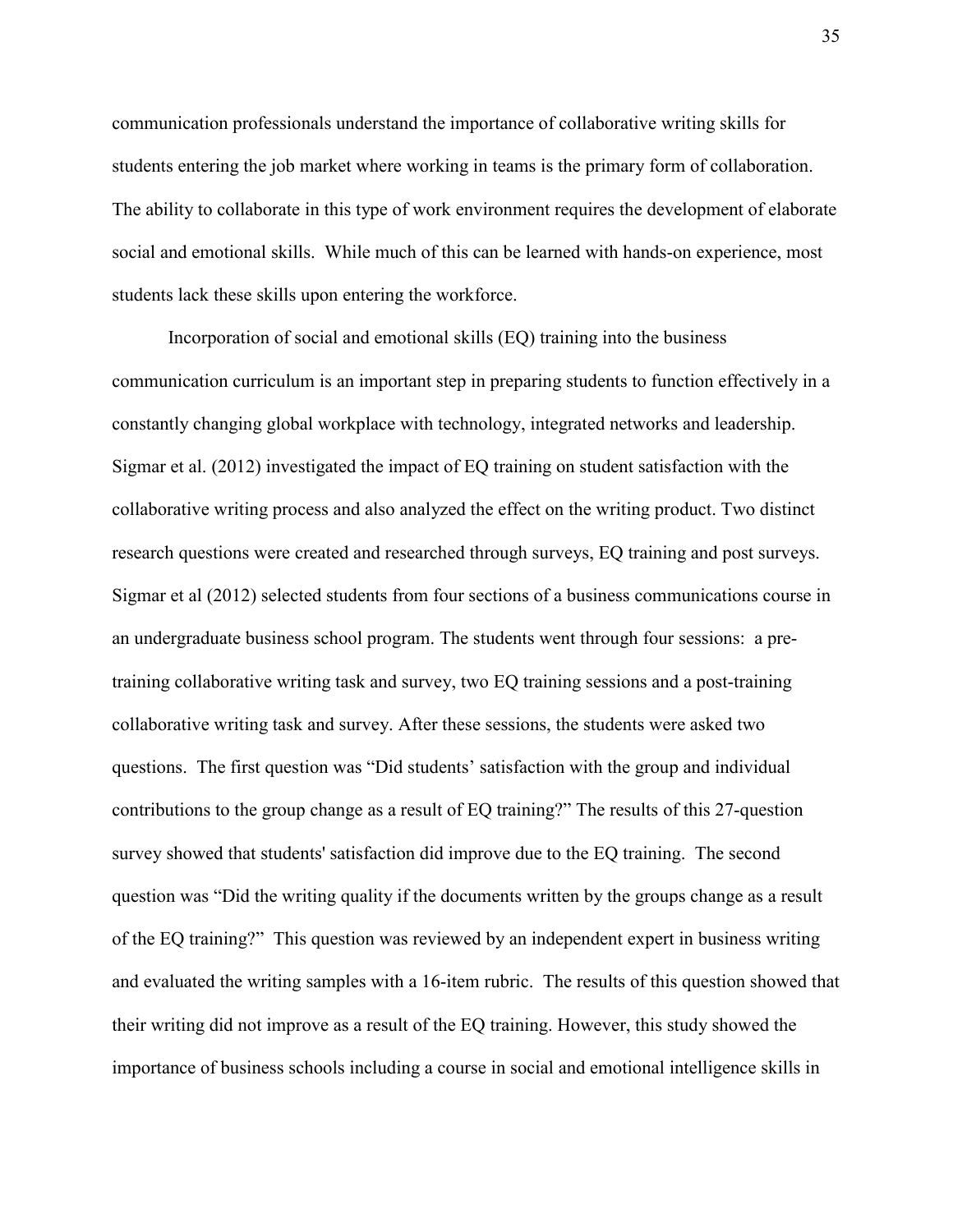the business communication curriculum to prepare the students to enter the job market with skills for collaborating and communicating at a professional level (Sigmar et al, 2010).

A similar study was conducted by Landau and Meirovich (2011) who endeavored to explore the role participative college classroom environments play in the development of emotional intelligence and whether emotional intelligence is related to academic achievement. Emotional intelligence has become an increasingly popular topic in recent years in the management and behavioral science literature. The researchers now broadly acknowledge that emotions play a critical role in organizational life and performance. The subjects for the study were upperclassmen from an undergraduate business school in New England. There were two parts to the study: part one was a handwritten survey on academic success and was completed by students in class. Part two was a voluntary online survey to be conducted by the same students, of which only 137 participated in the second survey. There were varying results throughout the study; a positive relationship was not found between opportunities of participation and emotional intelligence.

Finally, according to Landau & Meirovich (2011) emotional intelligence was not related to grade point average (GPA). It is suggested that GPA is more likely related to cognitive ability. emotional intelligence has also become a concern and focus for companies that face a serious gap between required and actual level of their employees' emotional abilities. Although employers of new college graduates emphasize the importance of soft skills, they are substantially less satisfied with graduates' interpersonal and emotional competencies than with their conceptual and analytical skills (Landau & Meirovich, 2011). Acknowledgement of this discrepancy makes it essential for educators to address the issue of enhancing students' emotional intelligence in academic institutions.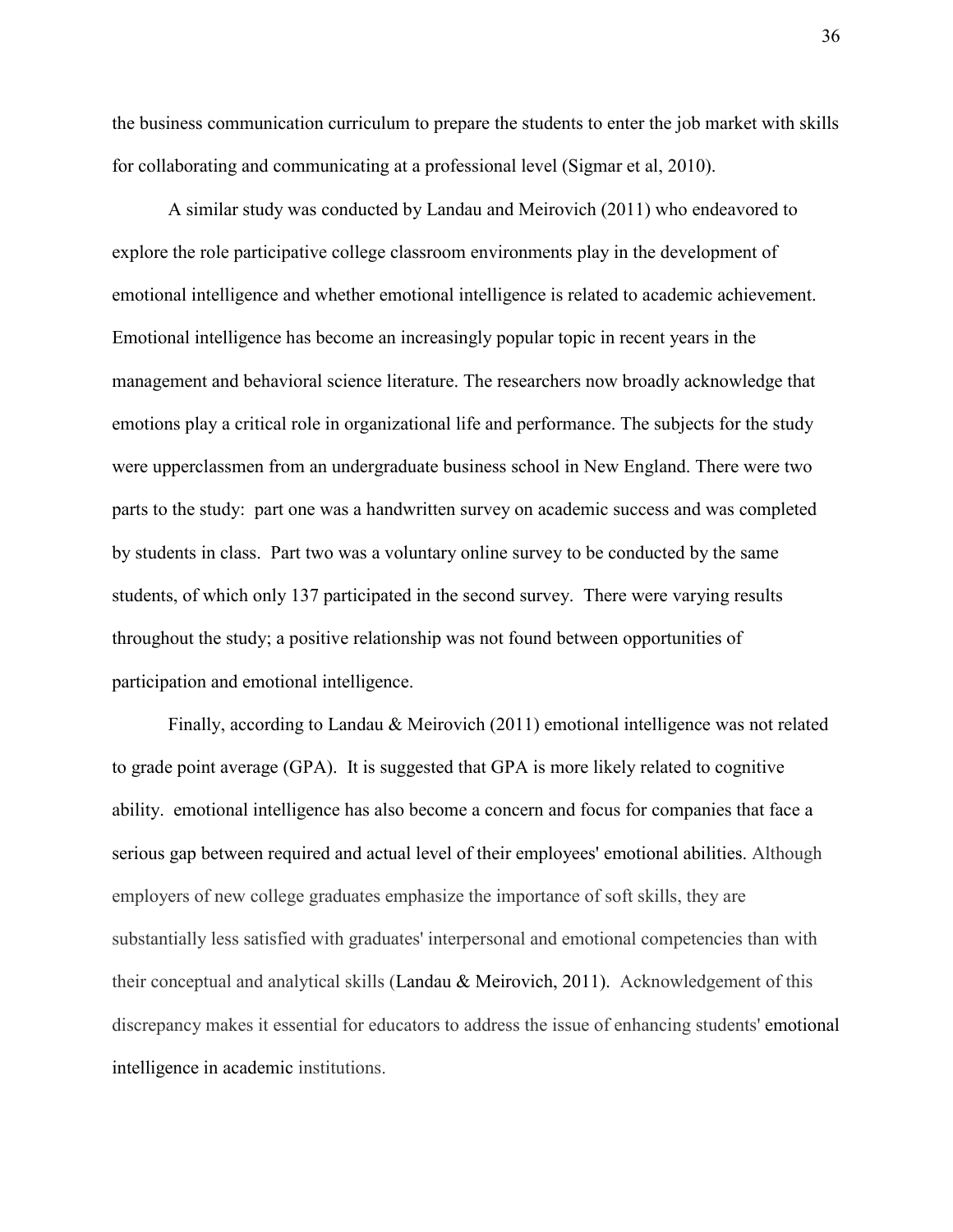Currently, in some Masters in Business Administration (MBA) programs, new approaches are being integrated into the MBA curriculum with activities aimed at preparing students to collaborate effectively across disciplines, adapt to change, work with flexibility, and think critically. As these MBA programs are redesigned, priority is placed on more fully linking content to context and ensuring that opportunities for decision making are integrated throughout (Epstein, 2010). Over the past two decades, an escalating interest in the construct of emotional intelligence has made its way into the popular press, professional press, and peer reviewed journals. In addition, an interest in emotional intelligence is also gaining ground in academic settings (Bond, Duffy, Hogan, Parker & Wood, 2002; Eastabrook, Hogan & Parker & Wood, 2006; Eastabrook, Parker, Saklofske & Wood, 2005). Several major longitudinal studies have laid a sound theoretical foundation supporting the development of emotional intelligence competencies as a component of the MBA curriculum (Boyatzis, Stubbs & Taylor, 2002).

Boyatzis, Stubbs and Taylor's (2002) research described why and how Indiana University's MBA program took theory to practice and piloted the integration of content designed to develop competencies related to emotional intelligence into its curriculum. The program was a 45-credit general management cohort that was typically completed in 33 months. Each cohort consisted of 25 students that represented 45 employers, 65 undergraduate programs, and a significant mix of international students. The pilot study took place from 2007- 2010 using specific content related to the development of emotional intelligence competencies of the MBA curriculum. The content used for the program was continuously scaffolded over the three-year period. The emotional intelligence awareness and training protocol conducted by Boyatzis, Stubbs and Taylor's (2002) consisted of the following steps:

• Develop deeper awareness to answer the question: Who am I?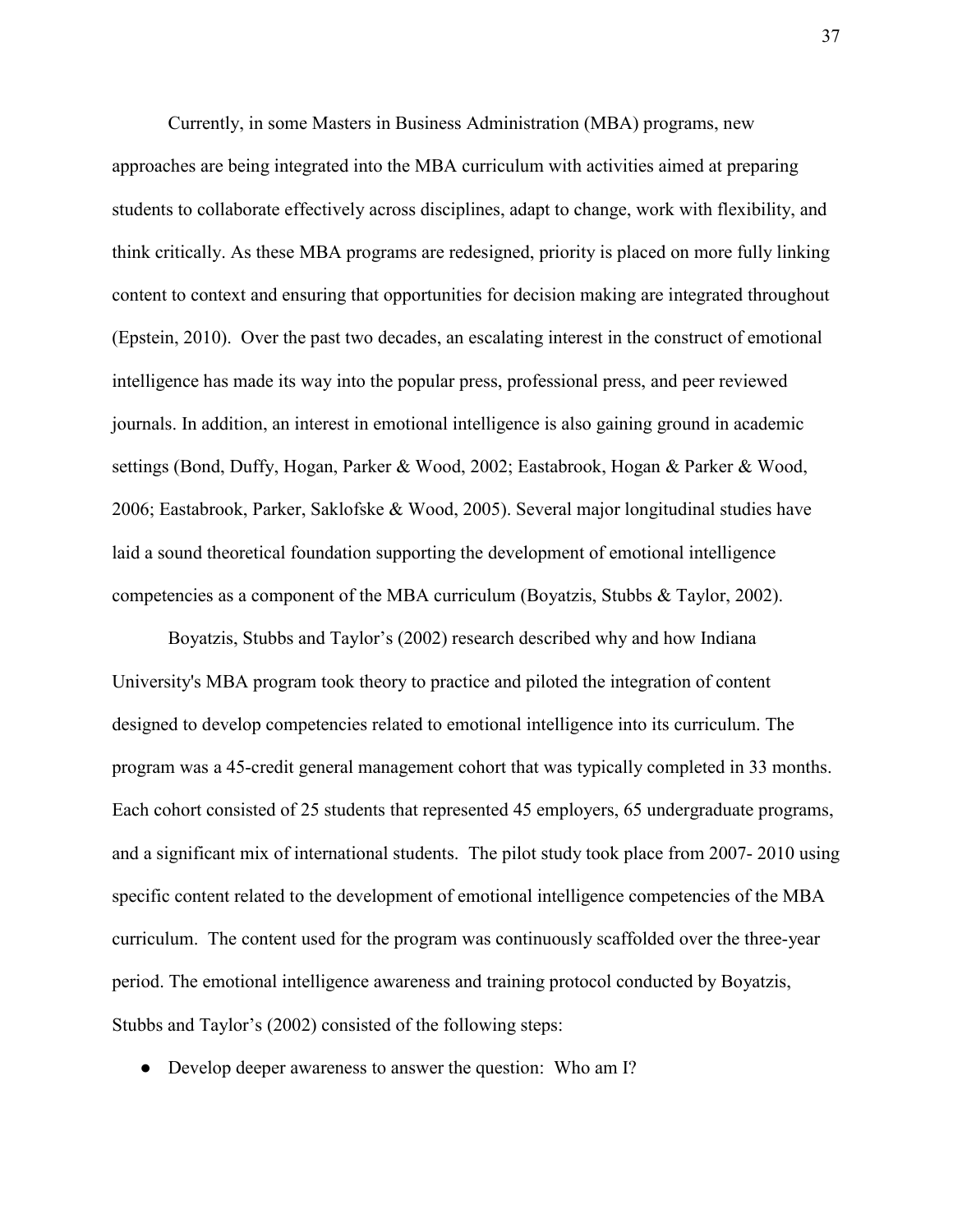- Identify challenges, opportunities, expectations, and demands of the current context in order to fully answer the question: What are the most important components of my context?
- Identify development opportunities and leverage points through self-knowledge to answer the question: How can I increase my effectiveness?
- Establish and implement a development plan.

Boyatzis, Stubbs and Taylor's (2002) study was conducted using one of the most widely used instruments for measuring emotional intelligence, the Bar-On Emotional Quotient Inventory (Bar-On, 2000), to identify significant changes between the beginning and the end of the program in the aggregate measures of emotional intelligence competencies.

Enhancing the capacity for thinking differently, leading differently, and creating an engaging work environment were three results of the many ways in which the development of emotional intelligence competencies can be a significant asset to students as they graduate and enter challenging and turbulent work environments. Success in these settings requires managers to have both strong disciplinary and interdisciplinary knowledge along with tools, models and frameworks for analysis and synthesis and well-honed and continuously improving emotional intelligence competencies (Joyner & Mann, 2011).

A study by Krishnamurthi and Ganesan (2008) demonstrated how business schools could enhance emotional intelligence of their graduates by imparting experiential learning through a specially designed training and development module on emotional intelligence. The 27 participants in the study were second year MBA students enrolled in an Interpersonal Effectiveness course. The participants were administered an emotional intelligence test developed by Weisinger before and after training. This emotional intelligence test measured the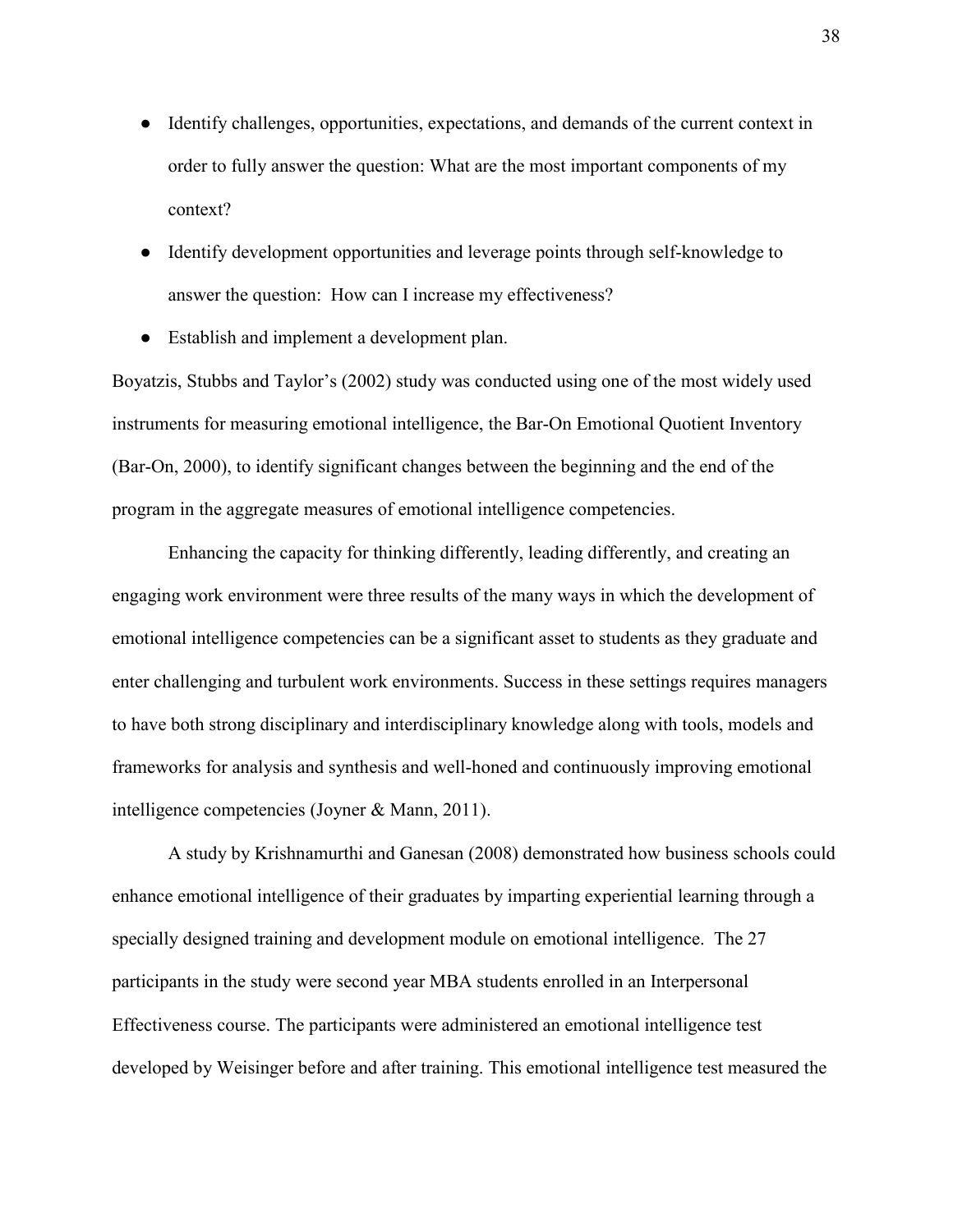five dimensions of emotional intelligence. A Training and Development Module (TDM) for emotional intelligence included training the students on the five dimensions of emotional intelligence: Self-Awareness, Self-Monitoring, Self-Motivation, Relating Well and Emotional Mentoring. TDM was designed for 40 direct contact hours, eight hours for each dimension, and a number of indirect contact hours during a period of three months (Krishnamurthi & Ganesan, 2008). There was a significant difference between the emotional intelligence scores of the respondents after the experiential learning intervention, so results established that emotional intelligence can be enhanced through well-designed experiential learning modules. A recommendation was made for business schools to incorporate emotional intelligence training in their curriculum.

A similar recommendation was made by Meyers and Tucker in 2015. Their recommendation was to increase students' emotional intelligence through incorporating emotional intelligence into a business school's communication curriculum. Meyers and Tucker (2015) also used Weisinger's 1998 emotional intelligence model that measures self-awareness, managing emotions, and self-motivation.

Meyers & Tucker (2015) described an emotional intelligence instructional module that utilized outside-of-class assignments for the majority of the learning. The project started with students completing an emotional intelligence assessment, reading a short book on emotional intelligence, developing a personal plan for intrapersonal and interpersonal communication improvement, and submitting weekly journal entries that detail progress toward their plan's goals. After reading about emotional intelligence and tying it to their personal plan, students applied what they learned to further develop their skills in an action-learning, role practice, and discussion during an in-class emotional intelligence workshop (Meyers & Tucker, 2015). The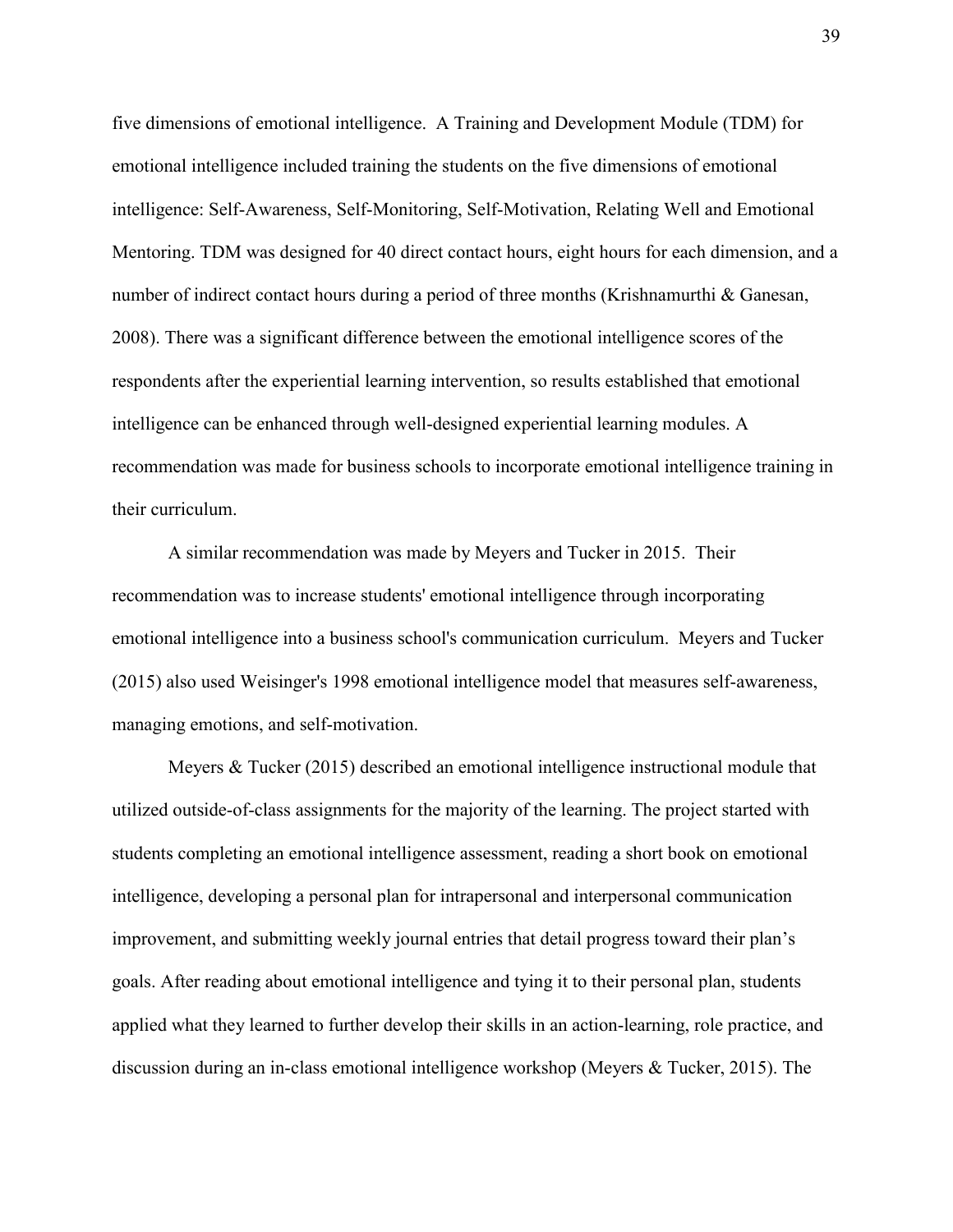last component of this project, a communication interview and analysis, encouraged students to read additional articles about emotional intelligence and to network with individuals in the business world through interviews that sought out information that connects the emotional intelligence concepts studied to the real world.

Results of the study by Meyers and Tucker (2015) showed incorporating emotional intelligence theory into a course allowed for personal growth and enhanced teamwork in the classroom. Furthermore, emotional intelligence is a theoretical model that promotes both intrapersonal and interpersonal communication skills as a means for understanding the role of emotions in the workplace, because identifying, understanding, regulating, and expressing one's emotions are inherently communicative actions (Meyer & Tucker, 2015).

#### **Chapter Summary**

This literature review first looked at the definition of emotional intelligence and the theory behind it. Following the theory and definition, the chapter summarized and synthesized existing empirical studies that emphasized the importance of emotional intelligence training in preparation of a successful career in the workplace. These studies were then broken down into four components of emotional intelligence in preparing a business student for a successful career: self-efficacy, decision making, development of leadership skills, and collaboration. Chapter III will discuss the key findings from the literature review, limitations from the research, and how to apply the research to business education.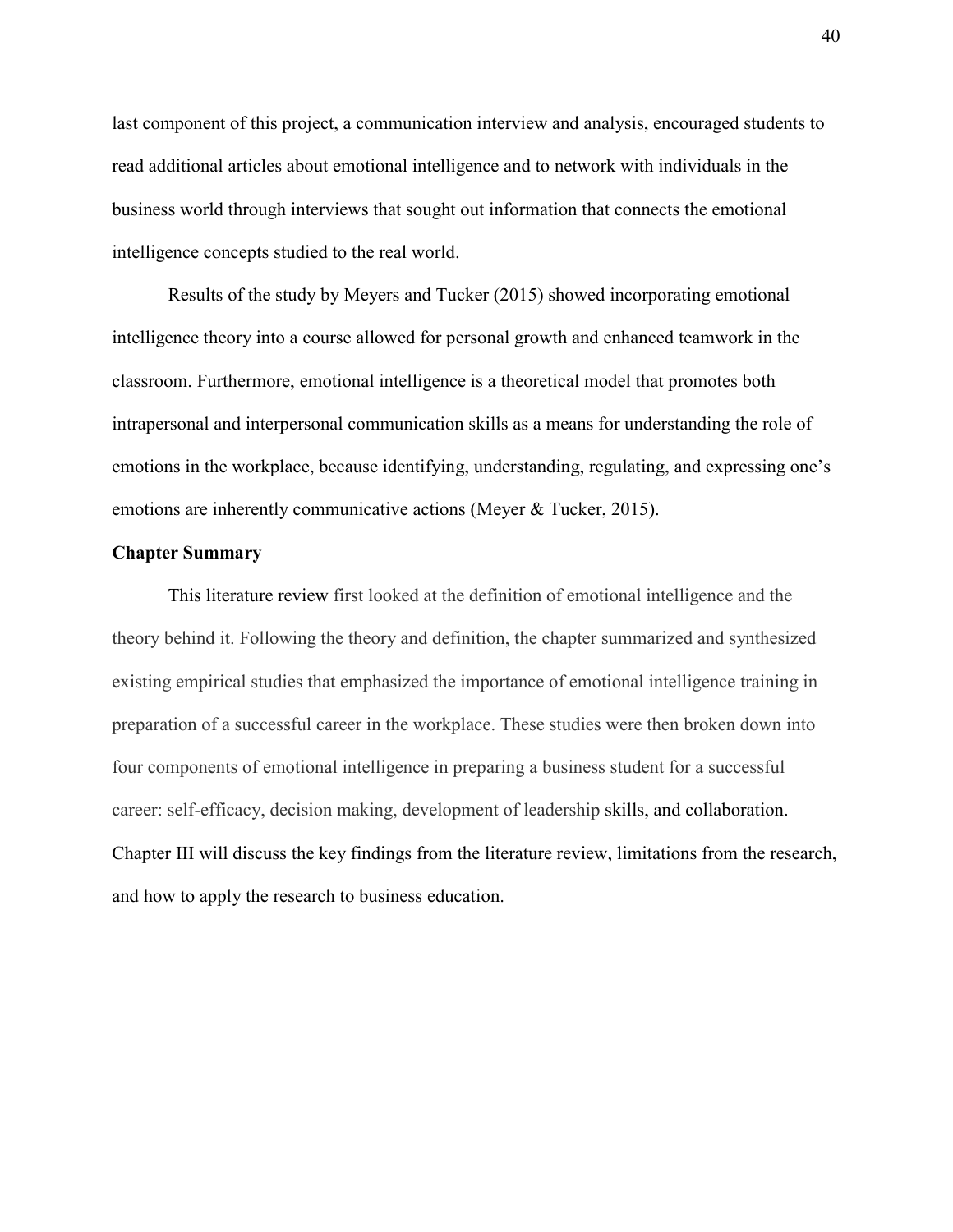#### **CHAPTER III: DISCUSSION AND CONCLUSION**

The purpose of this research was to explore the importance of training business students in emotional intelligence to prepare for career readiness in the workplace. Many businesses are still stating that the recent graduates they are hiring are not prepared with the essential interpersonal and soft skills that are needed to succeed in the workplace, also known as emotional intelligence (Chamorro-Premuzic & Frankiewicz, 2019). The second guiding question focused on how employers perceive emotional intelligence as a skill needed for their workforce and whether these two components align success for both the student and the employer.

#### **Summary of Literature**

In today's work culture, organizations are highly focused on developing a stronger relationship between management and employees in order to reduce differences in opinion, collaborate on ideas, increase participation in decision making and, most importantly, to reduce workplace conflicts. An emotional intelligence quotient is a person's capacity to reason and analyze emotional information. Becoming aware of emotions can help leaders become attuned to their own needs and the needs of others and can help them make better decisions and develop better relationships.

Emotional self-efficacy, which is concerned with beliefs in one's emotional functioning capabilities (Badura, 2006), has been shown to be important in relation to graduate employability (Pool & Qualter, 2012). Several studies indicated that emotional intelligence is positively related to self-efficacy, can predict academic achievement, and show that a person's self-efficacy can be learned when engaged in the subject at a deeper level. The associations found between emotional intelligence and career behaviors in Brown, George-Curran, and Smith's (2003) study called attention to the practical importance of emotional intelligence in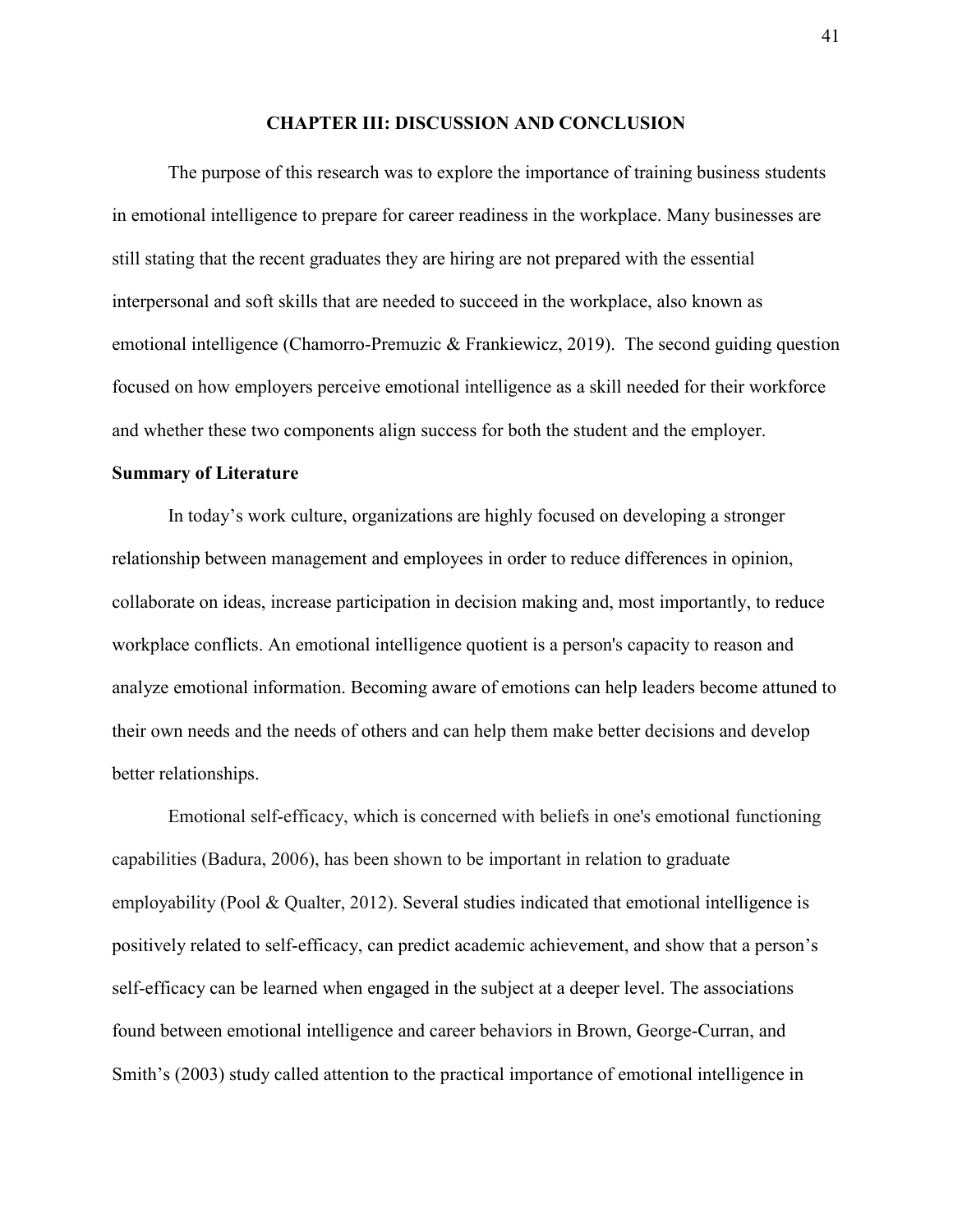career counseling and assessment. Further arguments in favor of emotional intelligence assessment in career development, selection, and training are provided by Caruso and Wolfe (2001), who claimed how a person manages her or his emotions and the emotions of others in the workplace can significantly affect job satisfaction and performance.

Research suggested that the most essential skill involved in emotional intelligence is selfmanagement (Sanchez-Nunez, 2015). It is usually developed in concordance with selfawareness, or when you notice an emotion. What can happen is that an emotional response takes on a life of its own, gets hijacked, or snowballs into a reaction that is difficult to control. Kharbanda and Sapramadan's (2015) research was far-ranging and confirmed conclusions that are becoming more widely accepted: organizations that emphasize emotional intelligence have higher employee engagement and customer loyalty. This engagement and loyalty then leads to greater productivity and profitability.

While the importance of having a focus on emotional intelligence is becoming increasingly more accepted in organizations, the question of how to develop it has been a difficult one. One study at a high school (Di Fabio & Kenny, 2011) and one at the college level (Pool & Qualter, 2012) researched and implemented emotional intelligence intervention training. The findings suggested that the intervention training contributed to the hypothesized effects, with students participating in the training demonstrating increases in both ability-based and selfreported emotional intelligence. The gains in ability-based intelligence were consistent with the Mayer and Salovey (1997) model and previous findings (Mayer et al., 2002). More specifically, the students who participated in the training showed a significant increase in the emotional intelligence traits of critical thinking, self-awareness, stress management, flexibility, and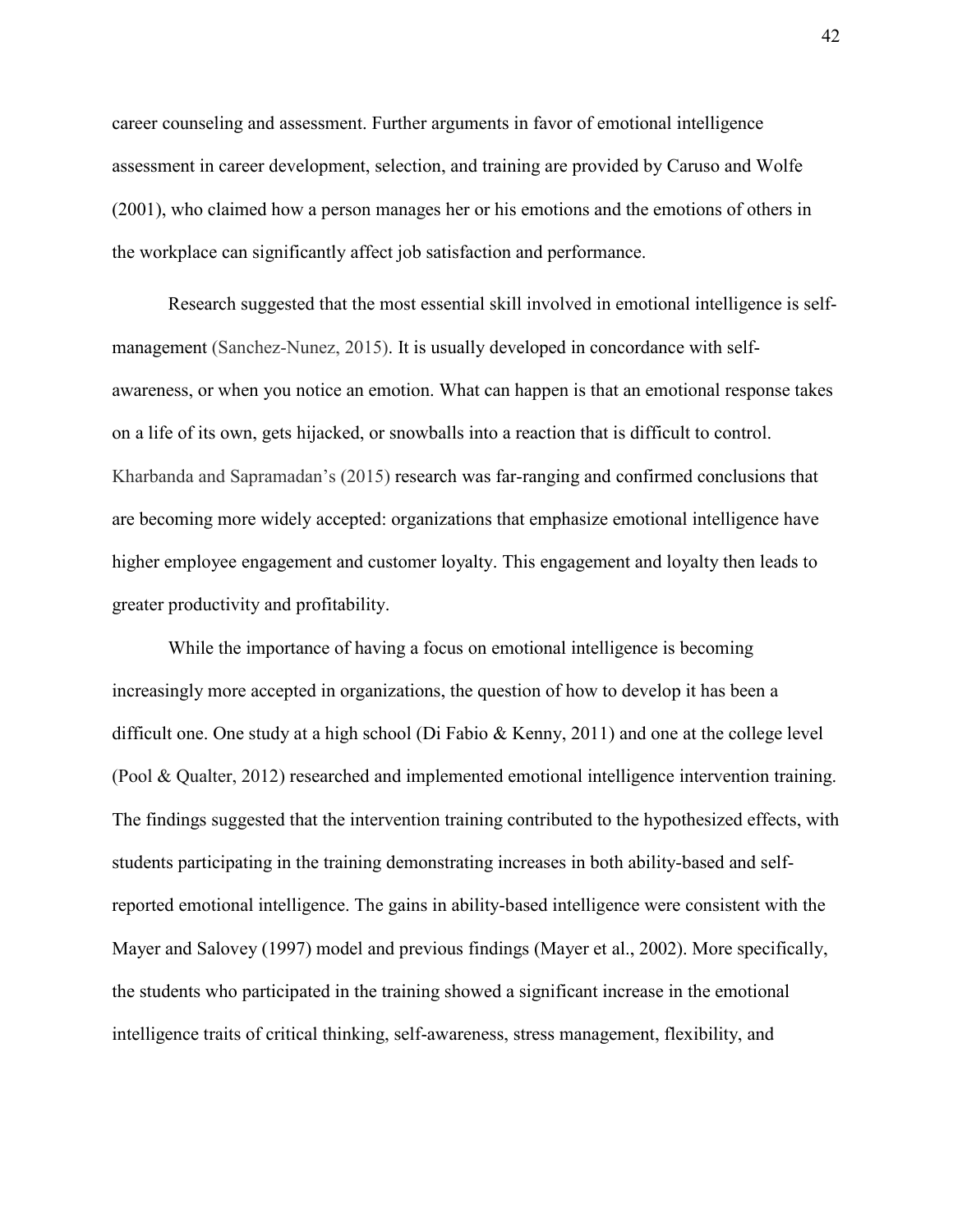assertiveness. These are all key traits that align with employers' needs when hiring new employees.

Leaders with a strong mixture of emotional awareness, self-management, and social skills navigate relationships more effectively and are more likely to be successful in their personal and professional lives. Cote (2010) and Isen (2004) both found that through emotional intelligence training, the ability to understand emotions predicted leadership emergence. Participants that received high scores on the emotional intelligence tests emerged as leaders in groups and showed the greatest leadership attributes. Two separate longitudinal studies conducted by Gottfried and Gottfried (2011) and Mesurado (2018) showed the impact of a pathway beginning in early childhood with temperamental approach/withdrawal showed stability throughout childhood and led to extraversion in adolescence, which in turn related to leadership potential in adulthood via adult social skills.

Carmelli (2005) also indicated that emotionally intelligent senior managers developed emotional attachment to their organizations and are also more committed to their career. In addition, findings also indicated that emotionally intelligent senior managers tend to be more satisfied with their work. Retaining talented and knowledgeable senior managers becomes a major concern for many organizations and the need for preparing students through emotional intelligence training is evident.

#### **Professional Application**

Emotional intelligence is highly important in a teen's development and has not been incorporated into typical business curricula. There is considerable evidence pointing to its positive role in helping students deal with stress, develop relationships, and handle the life transitions facing them. Many students seem to focus on a project's points and rubric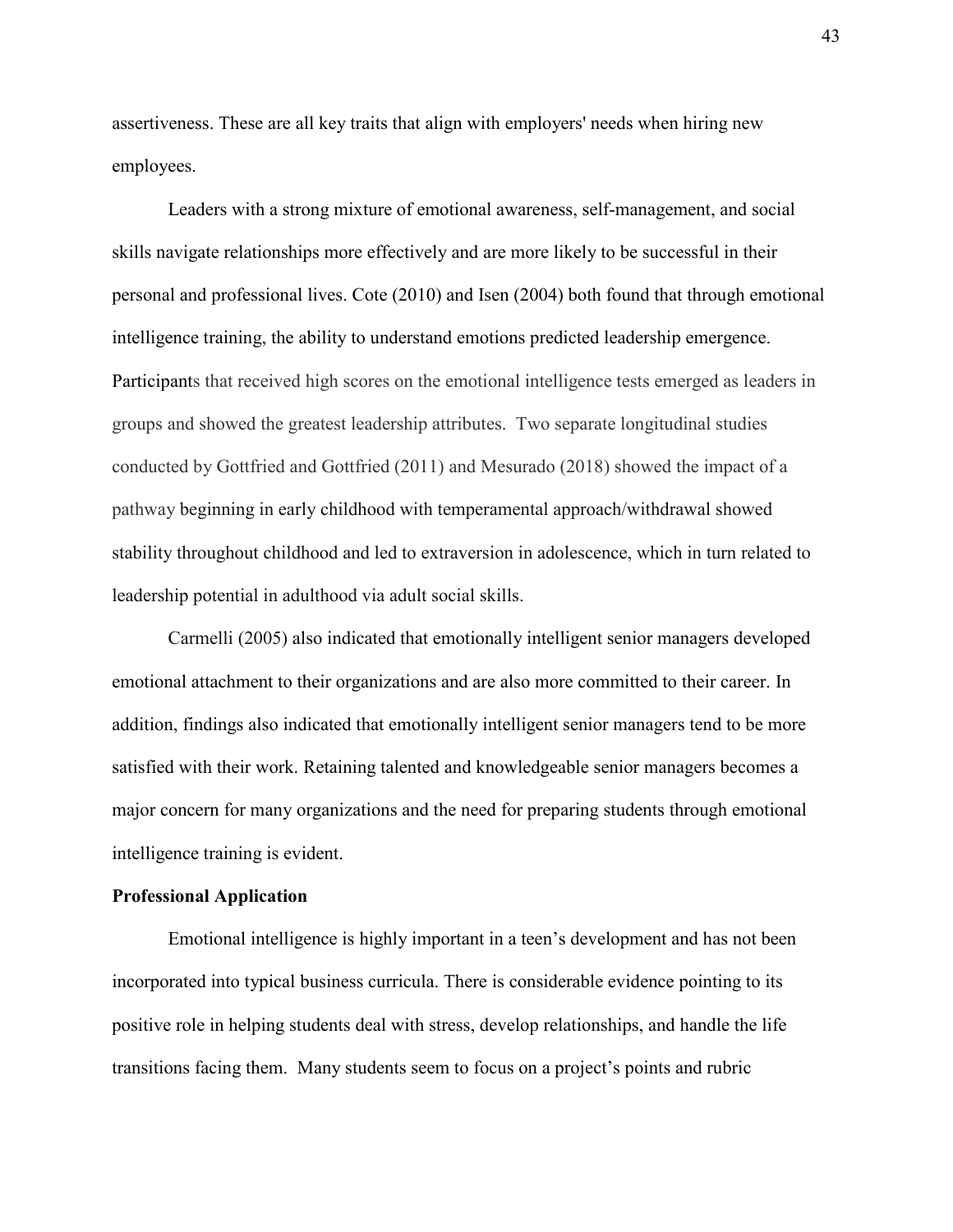requirements instead of understanding how this content is applicable to their future. Some students need to see the immediate results from a lesson with a structured test. However, emotional intelligence training is learned over time in addition to life experiences. Incorporating emotional intelligence training into the high school business classroom is key to giving our students the tools they need for decision making, self-efficacy and collaboration in the workplace.

A suggested starting point for emotional intelligence training is to scaffold the curriculum over the students' four-year high school experience to assist in this stressful transition to postsecondary life. If high schools fulfilled this goal, one would expect emotional intelligence levels to change for the better over the course of a student's postsecondary career. Students who persevere in a postsecondary program are likely to have higher levels of emotional intelligence at the end of their program when compared to levels at the start of their program (Eastbrook et al., 2006).

Another benefit of emotional intelligence education for students is college readiness. As this paper has shown, many studies have linked emotional intelligence to benefits in school and personal life. We need to prepare our high school students for the challenging transition of entering post-secondary institutions, trade schools or the workforce. Moving from high school to a post-secondary institution is a major life event that has been linked with a variety of emotional and social variables. Several studies have demonstrated a link between emotional intelligence and academic achievement in students making the transition from high school to a postsecondary environment.

In the effort to prepare students for the business world, integration of emotional intelligence training into the curriculum should be considered. Within the framework of business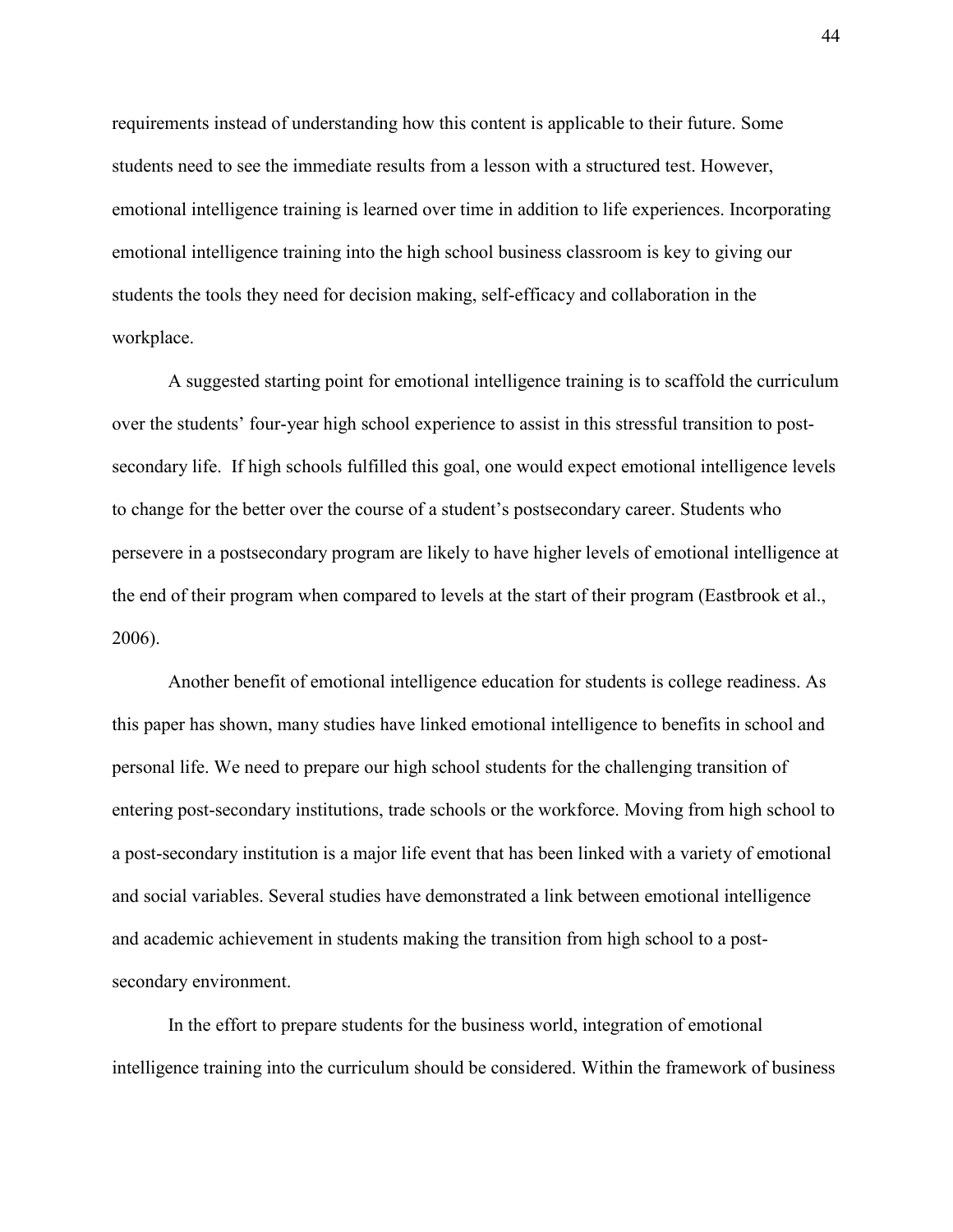education, suggestions for integrating emotional intelligence training include conducting lectures, continuous formative assessments and group projects to teach students about emotional intelligence personal competencies (self- awareness, self-regulation, self-motivation) and social competencies (social awareness and social skills) and their relevance to the workforce. Sigmar, Hynes, and Hill (2012) recommended a variety of classroom activities that can be introduced to the business and professional communication curriculum for emotional intelligence training purposes. They discussed the use of having students complete an emotional matrix activity, a "magic carpet" assignment, a corporate blinding exercise, and a role-playing exercise. Another study by Myers and Tucker (2005) suggested that simply exposing students to emotional intelligence theory will enhance their emotional intelligence. Myers and Tucker (2005) also recommended using an array of teaching strategies, including journaling, role-playing, interviewing, and case analysis to strengthen students' emotional competence, which they believe is valuable for students' acclimation in the business field.

In the collaborative context of initial teacher education partnerships in school districts, emotional intelligence education and training aspirations should go beyond business teachers to a wider learning community. This community should include high schools, higher education settings, and professionals who will openly share existing good practice and support each other's development. Development could take place through observation, discussion and modelling of emotionally intelligent teaching. To make this successful, teachers need to have training themselves to ensure they are equipped with the same emotional intelligence tools they are requiring of their students.

To assist in this process, business professionals should partner with schools to ensure the training provided aligns with their business needs and goals. Organizations such as The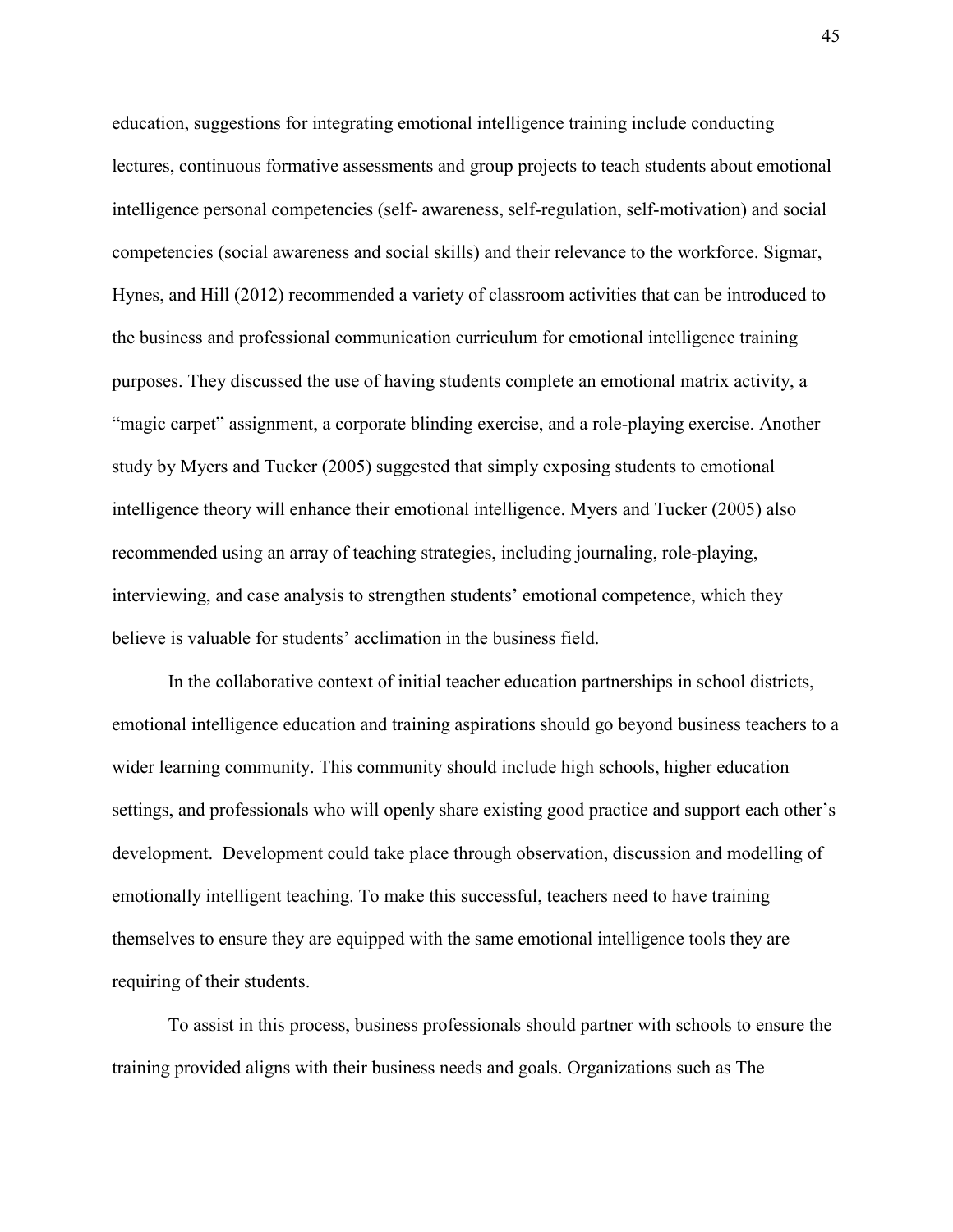Collaborative for Academic, Social, and Emotional Learning (CASEL), BigEQ.org and Yale's Center for Emotional Intelligence collaborate with leading experts, business leaders to support districts, schools, and states nationwide to drive research, guide practice, and inform policy for social and emotional intelligence training to students. These existing programs can be used as a platform to expand training and interventions consistently and ensure the training aligns with business needs.

As studies have shown, Emotional Intelligence is highly important in a teen's development. There is considerable evidence pointing to its positive role in helping students deal with stress, develop relationships, and handle the transitions facing them. Because self-awareness involves becoming attuned to our internal dialogue, exercises to help build self-awareness can be a first step toward challenging these irrational processes (Hinkle, 2018). Some examples to enhance business curriculum include building student knowledge of emotional intelligence through individual assessment, role-practice and discussion, primary research, analysis, and synthesis. Helping students develop self-awareness, therefore, is one means of helping them deal with challenges like exam stress or test anxiety. Emotional Intelligence training in the classroom can take shape in a variety of ways. It is promoted through explicit instruction, often using an evidence-based program, and should also be integrated across classroom instruction and academic curriculum.

#### **Limitations of the Research and Implications for Future Research**

All research has limitations, or drawbacks which may affect the recommendations and professional application. Emotional intelligence is a vast topic with many different facets in the educational community and business world. However, this literature review has some shortcomings and limitations. First, the problem has been investigated mainly through qualitative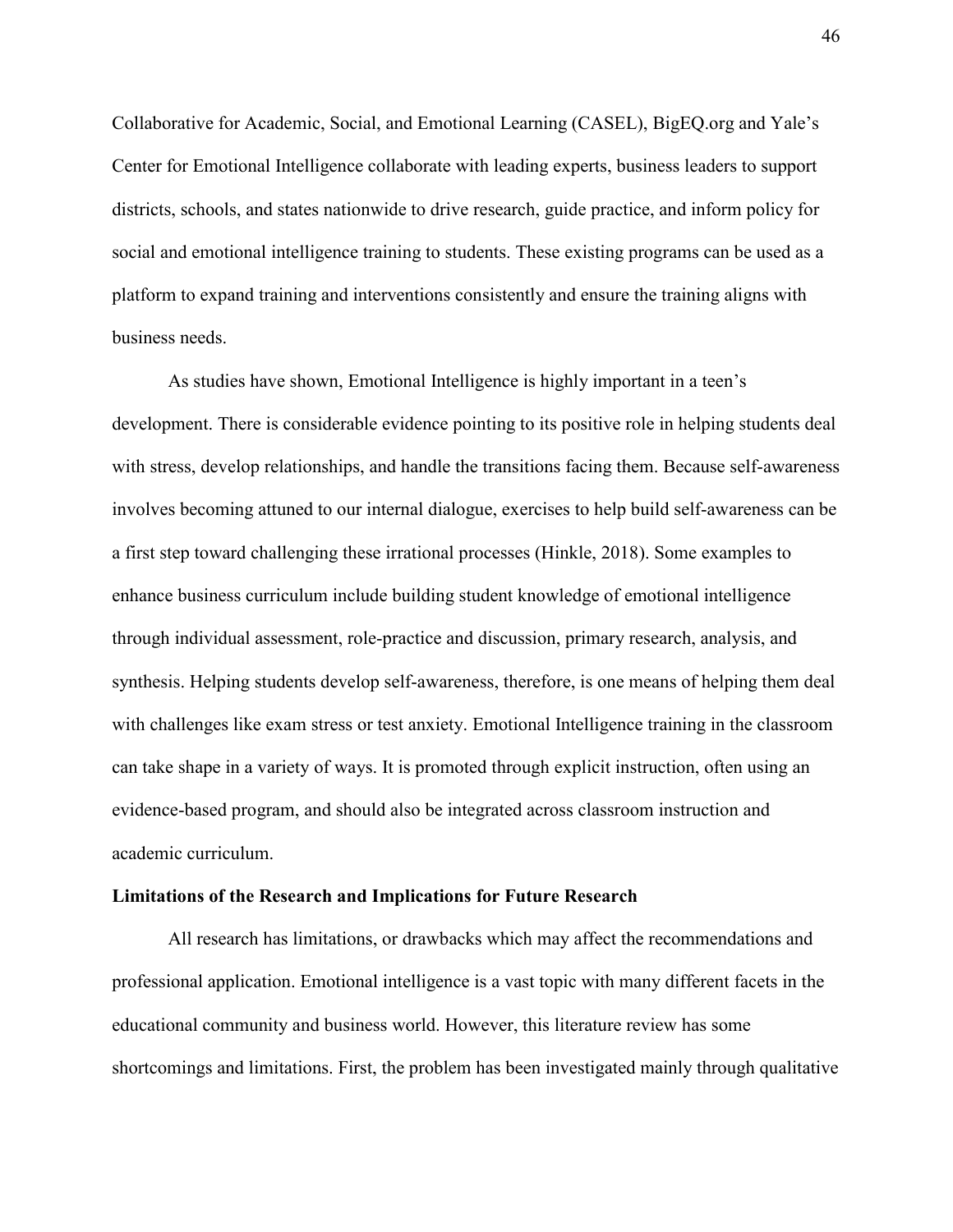research methodology and more quantitative research, focused on high school business students, should be performed. Second, different demographic variables such as age, gender, academic grade, location, family education, family income, and culture are variables that may have affected the outcomes of several of the studies reviewed, but these variables were not considered in many studies. Focusing on those variables could change the results of future studies, which may change some of the ideas about the importance of implementing emotional intelligence in high school curricula.

In addition, many studies reviewed were not focused on business education and had a wider lens into different industries or professions. This was due to a lack of specific research focused on high school business programs and emotional intelligence training. Future research could focus specifically on high school business students, the impacts of emotional intelligence curricula, and what employers may gain from hiring high school business graduates who have received emotional intelligence training. As more high schools, colleges and universities adopt practices to improve emotional intelligence skills and behaviors, the field will benefit from efforts to share lessons learned and best practices, as well as from rigorous implementation and impact studies to identify and understand what works best, under what circumstances, and for which students.

#### **Conclusion**

 Despite the call from business for educational innovation and college and career readiness, America continues to fall short in preparing its students with the skills necessary for postsecondary life. The purpose of this literature review was to determine if emotional intelligence training could help prepare business students for the workplace and future success. To investigate this purpose, the guiding question was: Can incorporating emotional intelligence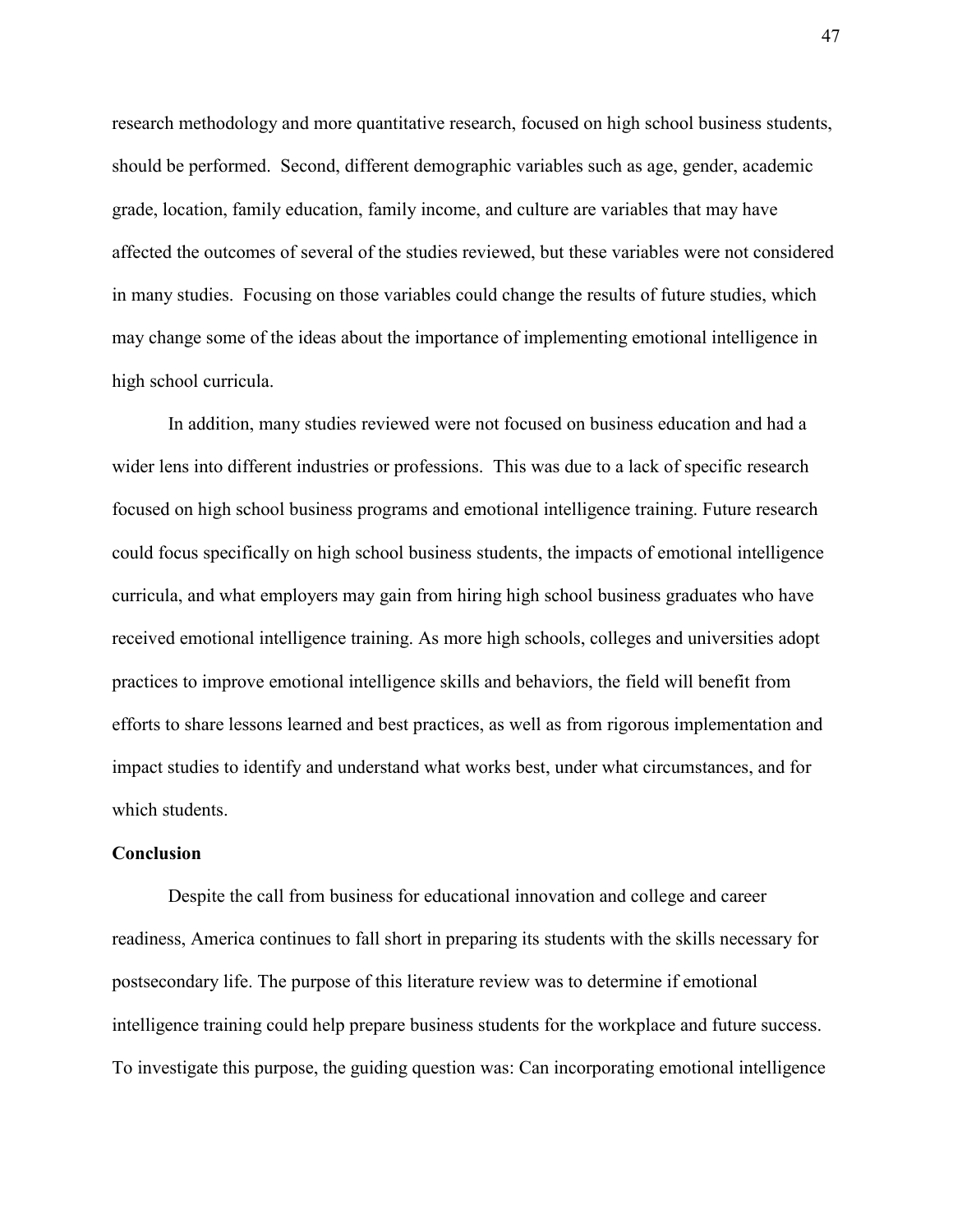training help prepare business students for the workplace? In addition, to help understand what being prepared for the workplace entails and how to align with business needs, the following sub-guiding question was identified: How do employers perceive emotional intelligence as a skill needed by their workforce?

These studies were then broken down into four components of emotional intelligence in preparing a business student for a successful career: self-efficacy, decision making, development of leadership skills, and communication/collaboration. Emotional intelligence interventions/training have shown that emotional intelligence programs produce beneficial results for students' overall career readiness and academic success. emotional intelligence in business education needs to be incorporated into the high school classroom, universities and workplace to develop, enhance, align with business needs, and grow our future business leaders.

There is an enormous emphasis on academic performance and IQ these days. There are many options, research, and examples from studies where emotional intelligence interventions/training have shown that emotional intelligence programs produce beneficial results for students' overall career readiness and academic success. Emotional intelligence in business education needs to be incorporated into the classroom in order to ensure the use of common language and practices throughout the entire school. The outcome will produce students with greater social, emotional, and academic achievements. Business educators, in particular, have the responsibility to provide their graduates with a strong foundation in both technical and emotional training so that they will be well-rounded individuals, and hence worthy employees, effective managers and dynamic leaders.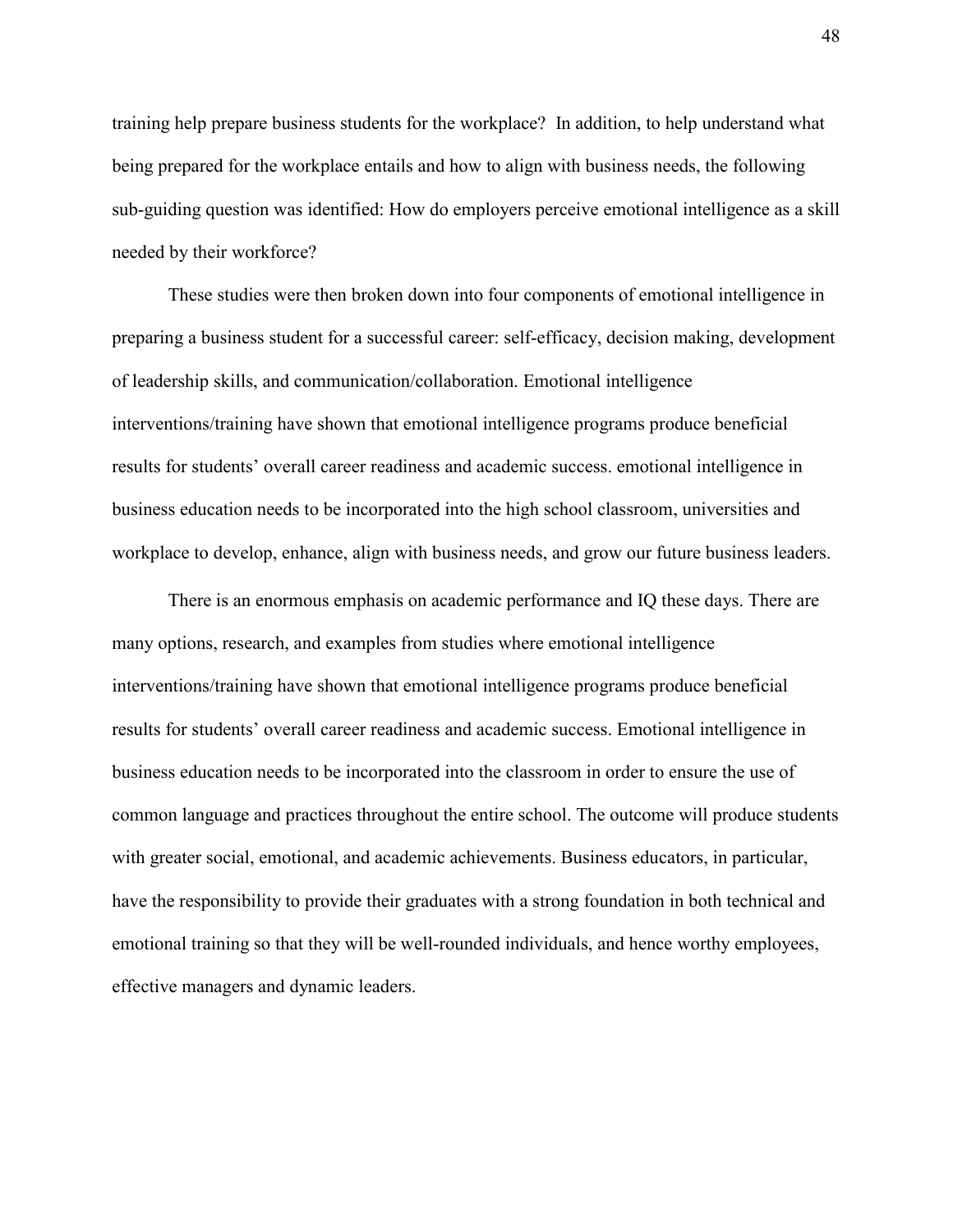#### References

- Abraham, A. (2006). The need for the integration of emotional intelligence skills in business education. *The Business Renaissance Quarterly, 1*(3), 65-80.
- Antonakis, J., Ashkanasy, N. M., & Dasborough, M. T. (2009). Does leadership need emotional intelligence? *The Leadership Quarterly, 20*(2), 247–261.
- Bacanlı, F (2008). Career decision-making difficulties of Turkish adolescents. Paper presented at Counseling International Perspective: Global Demands and Local Needs, Bahçeşehir University, İstanbul, Turkey, April 25-27.

Bandura, A. (1997). Self-efficacy: The exercise of control. New York: Freeman.

- Bandura, A. (2006). Guide for constructing self-efficacy scales. In F. Pajares, & T. Urdan (Eds.). Self-efficacy beliefs of adolescents (pp. 307–337). Greenwich, CT: Information Age.
- Bandura, A., Caprara, G. V., Barbaranelli, C., Gerbino, M., & Pastorelli, C. (2003). Role of affective self-regulatory efficacy in diverse spheres of psychosocial functioning. *Child Development*, *74*(3), 769–782. doi: 10.1111/1467-8624.00567 Bar-On, R., & Parker, J.D.A. (2000). The Bar-On EQ-i:YV: Technical manual. Toronto: Multi-Health Systems.

Bar-On, R. (2006). *The Bar-On Model of Emotional-Social Intelligence*. Psicothema. 18 Suppl. 13-25.

Bass, R. R., & Bass, B.M. (2008). *The Bass handbook of leadership: theory, research, and managerial applications*. London: Free Press.

Bennis, W. (2001), *The Emotional intelligent workplace*, Foreword, Jossey-Bass, San Francisco, CA.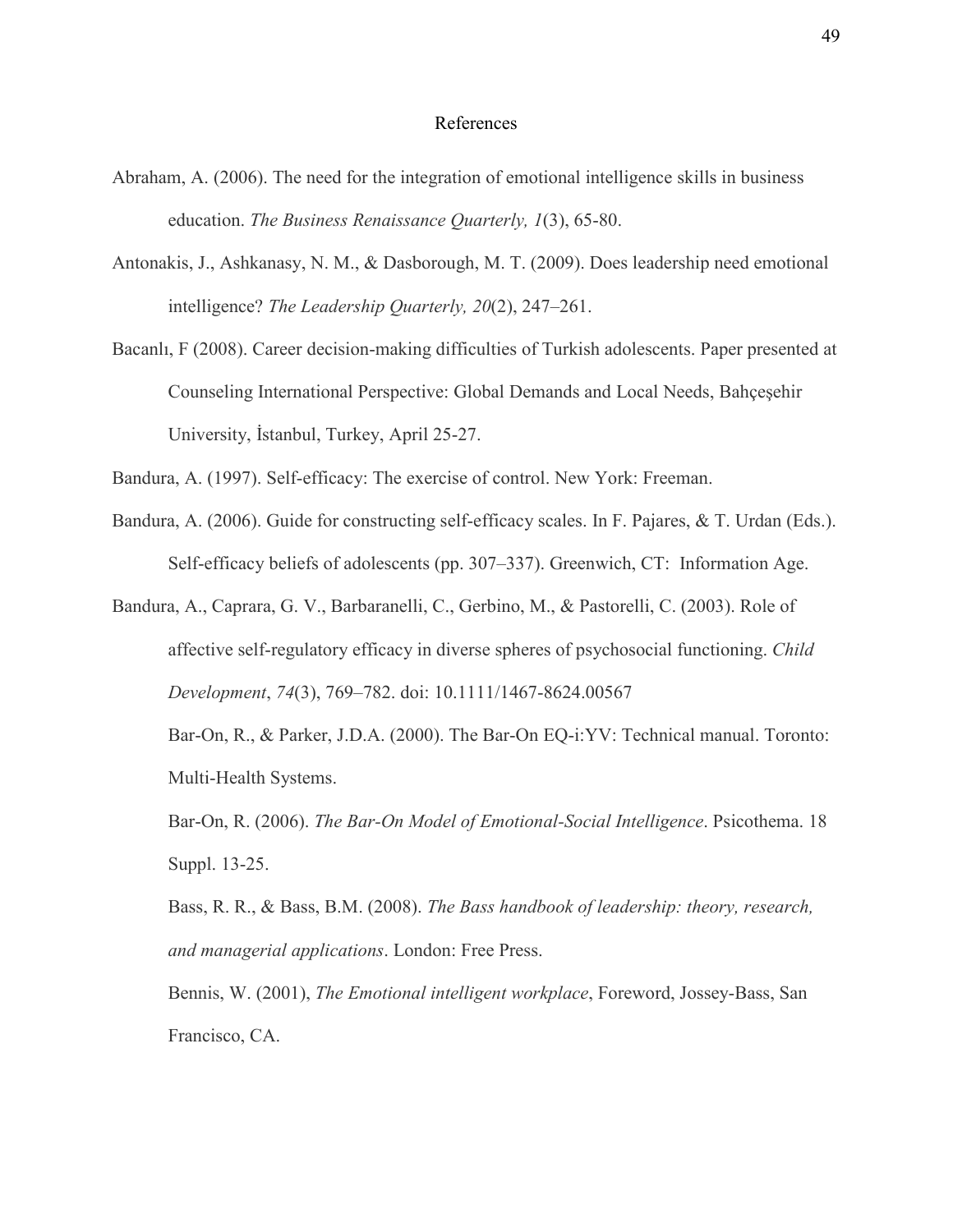Blanc, R., DeBuhr, L., & Martin, D. (1983). Breaking the attrition cycle: The effects of supplemental instruction on undergraduate performance and attrition. *Journal of Higher Education, 54*, 80–90.

Boyatzis, R. E., Stubbs, E. C., & Taylor, S. N. (2002). Learning Cognitive and Emotional Intelligence Competencies Through Graduate Management Education. *Academy of Management Learning Education*, *1*(2), 150–162.

- Boyatzis, R. E., & Saatcioglu, A. (2008). A 20‐year view of trying to develop emotional, social and cognitive intelligence competencies in graduate management education. *Journal of Management Development*, *27*(1), 92–108. doi: 10.1108/02621710810840785
- Brown, C., George-Curran, R., & Smith, M. L. (2003). The role of emotional intelligence in the career commitment and decision-making process. *Journal of Career Assessment*, *11*(4), 379–392. doi: 10.1177/1069072703255834
- Carmeli, A. (2003). The relationship between emotional intelligence and work attitudes, behavior and outcomes. *Journal of Managerial Psychology*, *18*(8), 788–813. doi: 10.1108/02683940310511881
- Carmeli, A., & Josman, Z. E. (2006). The relationship among emotional intelligence, task performance, and organizational citizenship behaviors. *Human Performance, 19*(4), 403– 419. [https://doi.org/10.1207/s15327043hup1904\\_5](https://psycnet.apa.org/doi/10.1207/s15327043hup1904_5)
- Caruso, D. R., & Wolfe, C. J. (2001). Emotional intelligence in the workplace. In J. Ciarrochi, J. P. Forgas, & J. Mayer (Eds.), Emotional intelligence in everyday life: A scientific inquiry (pp. 150-167). Philadelphia: Taylor & Francis.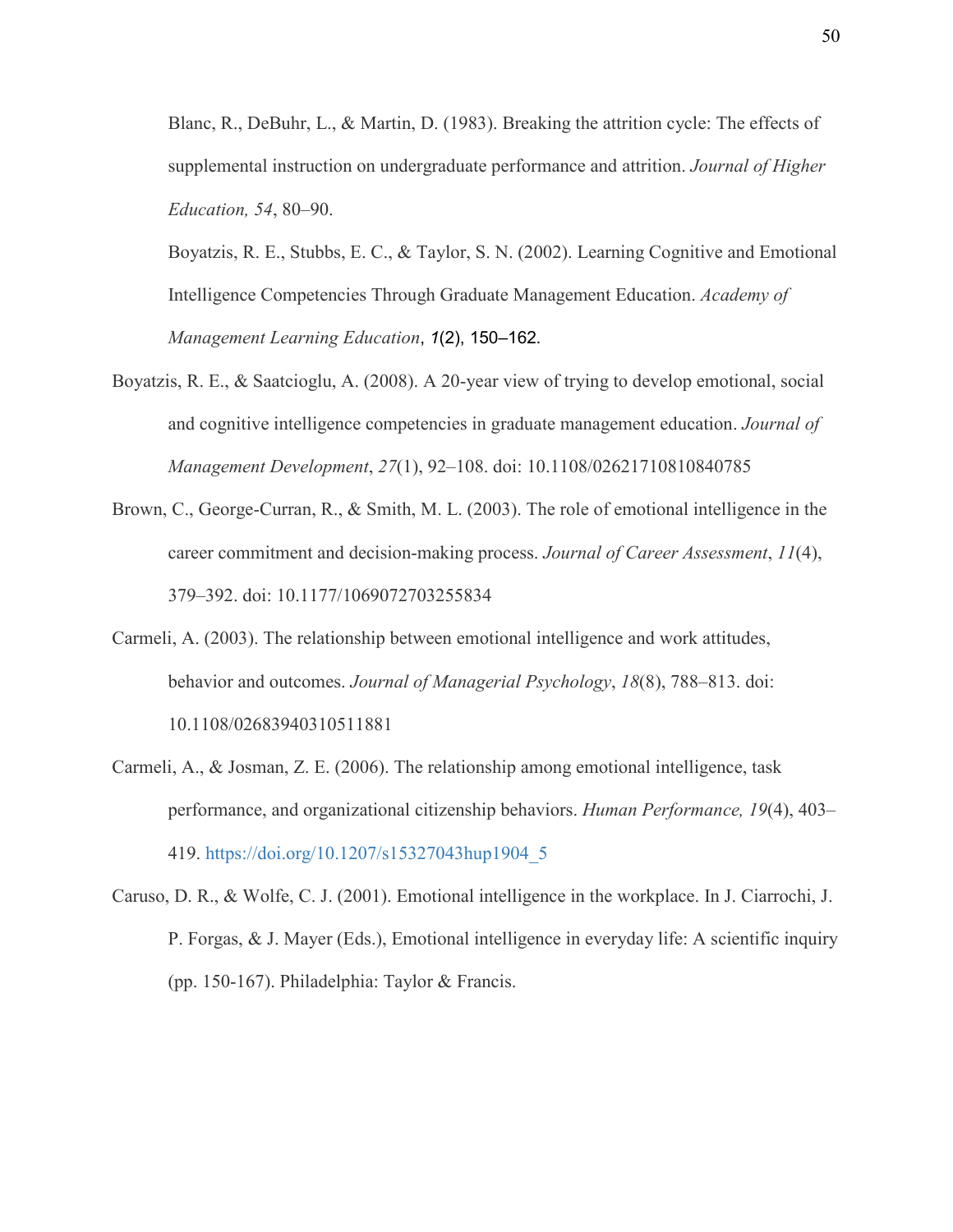- Côté, S., Lopes, P., Salovey, P., & Miners, C. (2010). Emotional intelligence and leadership emergence in small groups. *The Leadership Quarterly, 21*(3), 496-508. doi:10.1016/j.leaqua.2010.03.012
- Cowan, P. A. (1991). *Family transitions*. Hillsdale, NJ u.a.: Erlbaum.
- Chamorro-Premuzic, T., & Frankiewicz, B. (2019, August 2). *Does higher education still prepare people for jobs?* Retrieved from https://hbr.org/2019/01

Charan, R. & Colvin, G. (1999). "Why CEOs fail." *The CPA Journal 139*(12): 68-75.

- Dacre Pool, L. & Q. (2012). Improving emotional intelligence and emotional self-efficacy through a teaching intervention for university students. *Learning and Individual Differences.* 22. 306–312. 10.1016/j.lindif.2012.01.010.
- Di Fabio, A., & Kenny, M. E. (2011). Promoting emotional intelligence and career decision making among Italian high school students. *Journal of Career Assessment*, *19*(1), 21-34.
- Deutschendorf, H. (2016, May 6). 7 Reasons why emotional intelligence is one of the fastestgrowing job skills. Retrieved from [https://www.fastcompany.com/3059481/7-reasons](https://www.fastcompany.com/3059481/7-reasons-why-emotional-intelligence-is-one-of-the-fastest-growing-job-skills)[why-emotional-intelligence-is-one-of-the-fastest-growing-job-skills](https://www.fastcompany.com/3059481/7-reasons-why-emotional-intelligence-is-one-of-the-fastest-growing-job-skills)
- Downey, L., Papageorgiou, V. & Stough, C. (2006), Examining the relationship between leadership, emotional intelligence and intuition in senior female managers, *Leadership & Organization Development Journal, Vol. 27* (4), 250-264.
- Dulewicz, V., & Higgs, M. (2005). Assessing leadership styles and organisational context. *Journal of Managerial Psychology, 20*(2), 105–123.
- Epstein, J. (2010, May 5). The post-crisis MBA. *Inside Higher Ed.* Retrieved August 18, 2010 from<http://insidehighered.com/layout/set/print/news/2010/05/05/mba>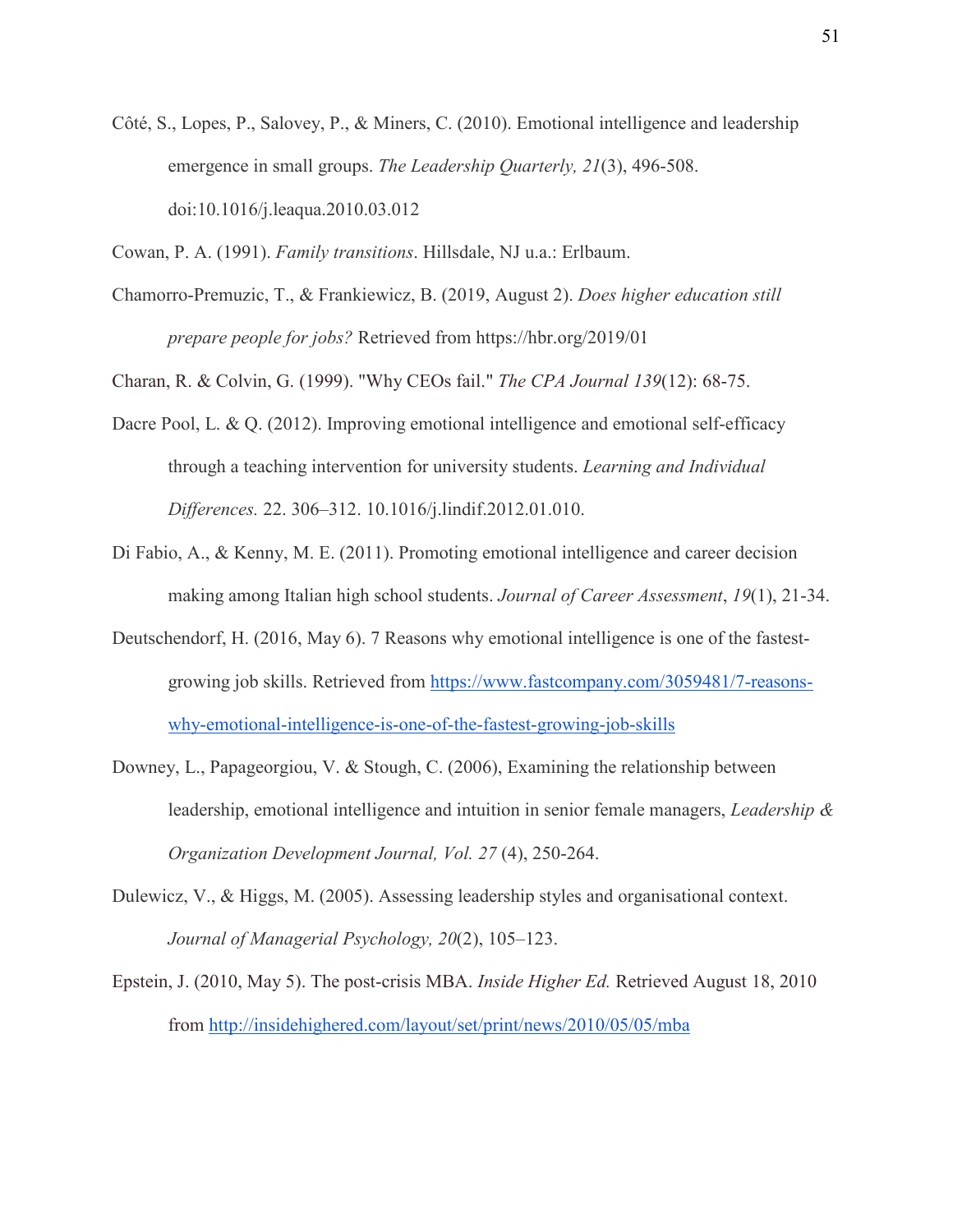- Esmond-Kiger, C. & Kirch, D.P. (2003). Implementing the business activity model for teaching intermediate accounting: A recipe for success. *Management Accounting Quarterly, 4*(4): 53-62.
- Esmond-Kiger, C., Tucker, M.L. & Yost, C.A. (2006). Emotional Intelligence: From the Classroom to the Workplace. *Management Accounting Quarterly, 7*(2): 35-41.
- George, J. M. (2000). Emotions and leadership: The role of emotional intelligence. *Human Relations*, *53*(8), 1027–1055. doi: 10.1177/0018726700538001
- Gerdes, H., & Mallinckrodt, B. (1994). Emotional, social, and academic adjustment of college students: A longitudinal study of retention. *Journal of Counseling & Development, 72*, 281–288.
- Goleman, D. (1996). *Emotional intelligence: why it can matter more than IQ*. London: Bloomsbury
- Goleman, D., Boyatzis, R., & McKee, A. (2002). *Primal leadership: Realizing the power of emotional intelligence.* Harvard Business School Press.
- Gottfried, A., & Gottfried, A. (2011). Paths from gifted motivation to leadership. In S. E. Murphy, & R. J. Reichard (Eds.), *Early Development and Leadership: Building the Next Generation of Leaders (pp. 71–91).* Applied psychology series. NY: Taylor and Francis.
- Gottfried, A. E., Gottfried, A. W., Reichard, R. J., Guerin, D. W., Oliver, P. H., & Riggio, R. E. (2011). Motivational roots of leadership: A longitudinal study from childhood through adulthood. *The Leadership Quarterly, 22*(3), 510-519. doi:10.1016/j.leaqua.2011.04.008
- Guerin, D. W., Oliver, P. H., Gottfried, A. W., Gottfried, A. E., Reichard, R. J., & Riggio, R. E. (2011). Childhood and adolescent antecedents of social skills and leadership potential in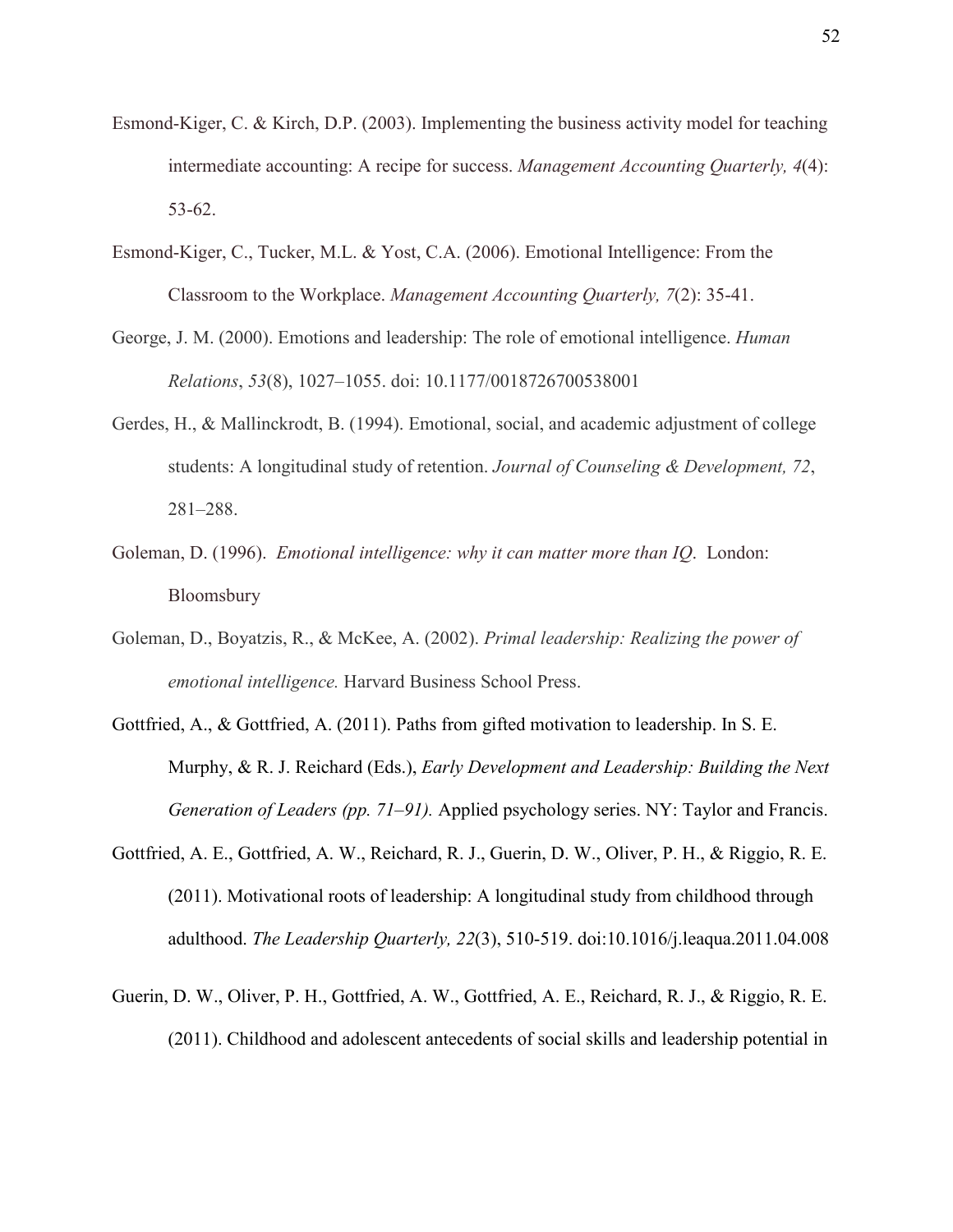adulthood: Temperamental approach/withdrawal and extraversion. *The Leadership Quarterly, 22*(3), 482-494. doi:10.1016/j.leaqua.2011.04.006

- Groves, K. (2006), Leader emotional expressivity, visionary leadership, and organizational change. *Leadership & Organization Development Journal, 27*(7), 566-83.
- Hart Research Associates 2015, Falling short?: college learning and career success, Association of American Colleges and Universities, Washington, viewed 21 Apr 2020, <https://www.aacu.org/leap/public-opinion-research/2015-survey-falling-short>.
- Hinkle, R. (2018). Increasing student self-awareness to prepare tomorrow's leaders. *International Journal of Education Research, 13*(1), 42-54.
- Hogan, R., Chamorro-Premuzic, T., & Kaiser, R. (2013). Employability and career success: Bridging the gap between theory and reality. *Industrial and Organizational Psychology*, *6*(1), 3–16. doi: 10.1111/iops.12001
- Isen, A. M. (2004). Some perspectives on positive feelings and emotions. *Feelings and emotions*, 263–281.
- Joyner, F., & Mann, D. (2011). Developing emotional intelligence in MBA students: a case study of one program's success. *American Journal of Business Education,4*(10), 59. doi:10.19030/ajbe.v4i10.6065
- Kharbanda, P., & Sapramadan, J.(2015) Emotional intelligence in recruitment and selection. *International Journal of Management*, *3*(1), 2015,37-39.
- Krishnamurthi, R. & Ganesan, S. (2008) Reception of emotional intelligence training by management students. *ICFAI Journal of Organizational Behaviour*.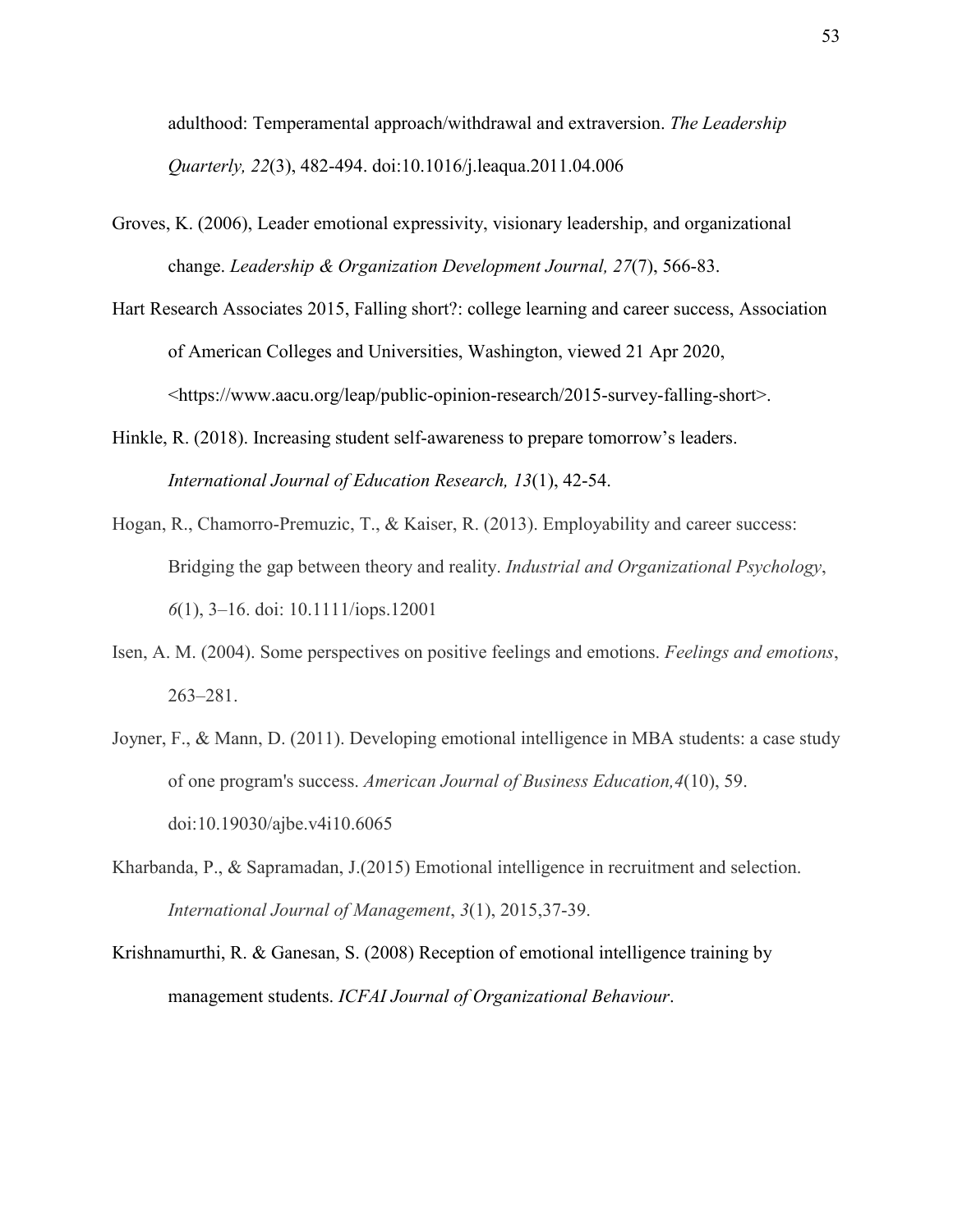Landau, J., & Meirovich, G. (2011). Development of students' emotional intelligence: participative classroom environments in higher education*. Academy of Educational Leadership Journal, 15*(3), 89-103.

- Lord, R. G., De Vader, C. L., & Alliger, G. M. (1986). A meta-analysis of the relation between personality traits and leadership perceptions: An application of validity generalization procedures. Journal of Applied Psychology, 71, 402-410.
- Mattingly, V., & Kraiger, K. (2019). Can emotional intelligence be trained? A meta-analytical investigation. *Human Resource Management Review*, *29*(2), 140–155. doi: 10.1016/j.hrmr.2018.03.002

Mayer, J. D., & Salovey, P. (1997). What is emotional intelligence? In P. Salovey & D. Sluyter (Eds.). *Emotional development and emotional intelligence: Implications for educators* (pp. 3– 31). New York, NY: Basic Books.

Mesurado, B., Vidal, E., & Mestre, A. (2018). Negative emotions and behaviour: The role of regulatory emotional self-efficacy. *Journal of adolescence*, *64*, 62-71.

Moncada, S. & Sanders, J. (1999). Perceptions in the recruiting process. *The CPA Journal 69*(1): 38- 41.

- Myers, L., & Tucker, M. (2005). Increasing awareness of emotional intelligence in a business curriculum. *Business Communication Quarterly*, *68*(1), 44–51.
- Parker, J., Duffy, J., Wood, L., Bond, B., & Hogan, M. (in press). Academic achievement and emotional intelligence: Predicting the successful transition from high school to university. *Journal of First Year Experience and Students in Transition. 32.*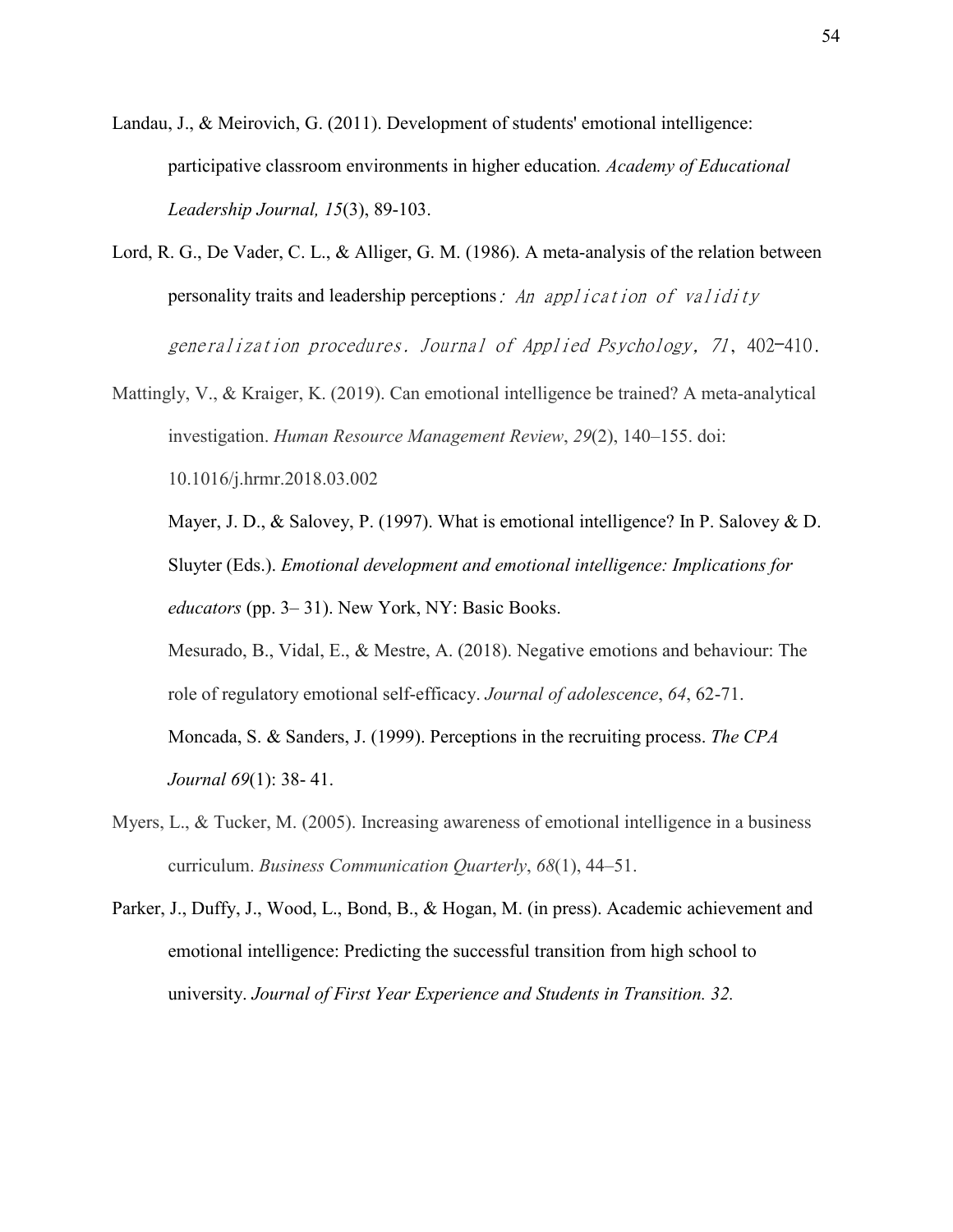- Parker, J., Hogan, M. J., Eastabrook, J. M., Oke, A., & Wood, L. M. (2006). Emotional intelligence and student retention: Predicting the successful transition from high school to university. *Personality and Individual Differences, 41,* 1329-1336.
- Parker, J., Saklofske, D. H., Wood, L. M., Eastabrook, J. M., & Taylor, R. N. (2005). Stability and change in emotional intelligence: Exploring the transition to young adulthood. *Journal of Individual Differences, 26,* 100-106*.*
- Parker, J., Creque, R.E., Barnhart, D.L., Harris, J., Majeski, S.A., Wood, L.M., Bond, B.J., & Hogan, M.J. (2004). Academic achievement in high school: Does emotional intelligence matter? *Personality and Individual Differences*, *37*, 1321–1330.
- Pascarella, E.T., & Terenzini, P.T. (2005). *How college affects students: A third decade of research.* New York: Wiley.
- Patti, J., Holzer, A., Stern, R., & Brackett, M. (2012). Personal, professional coaching: Transforming professional development for teacher and administrative leaders. *Journal of Leadership Education, 11*(1) 263-275.
- Perry, R., Hladkyj, S., Pekrun, R., & Pelletier, S.(2001). Academic control and action control in the achievement of college students: A longitudinal field study. *Journal of Educational Psychology, 93*, 776–789.
- Riggio, R., Riggio, H., Salinas, C., & Cole, E. (2003). The role of social and emotional communication skills in leader emergence and effectiveness. *Group Dynamics: Theory, Research, and Practice*, *7*(2), 83–103.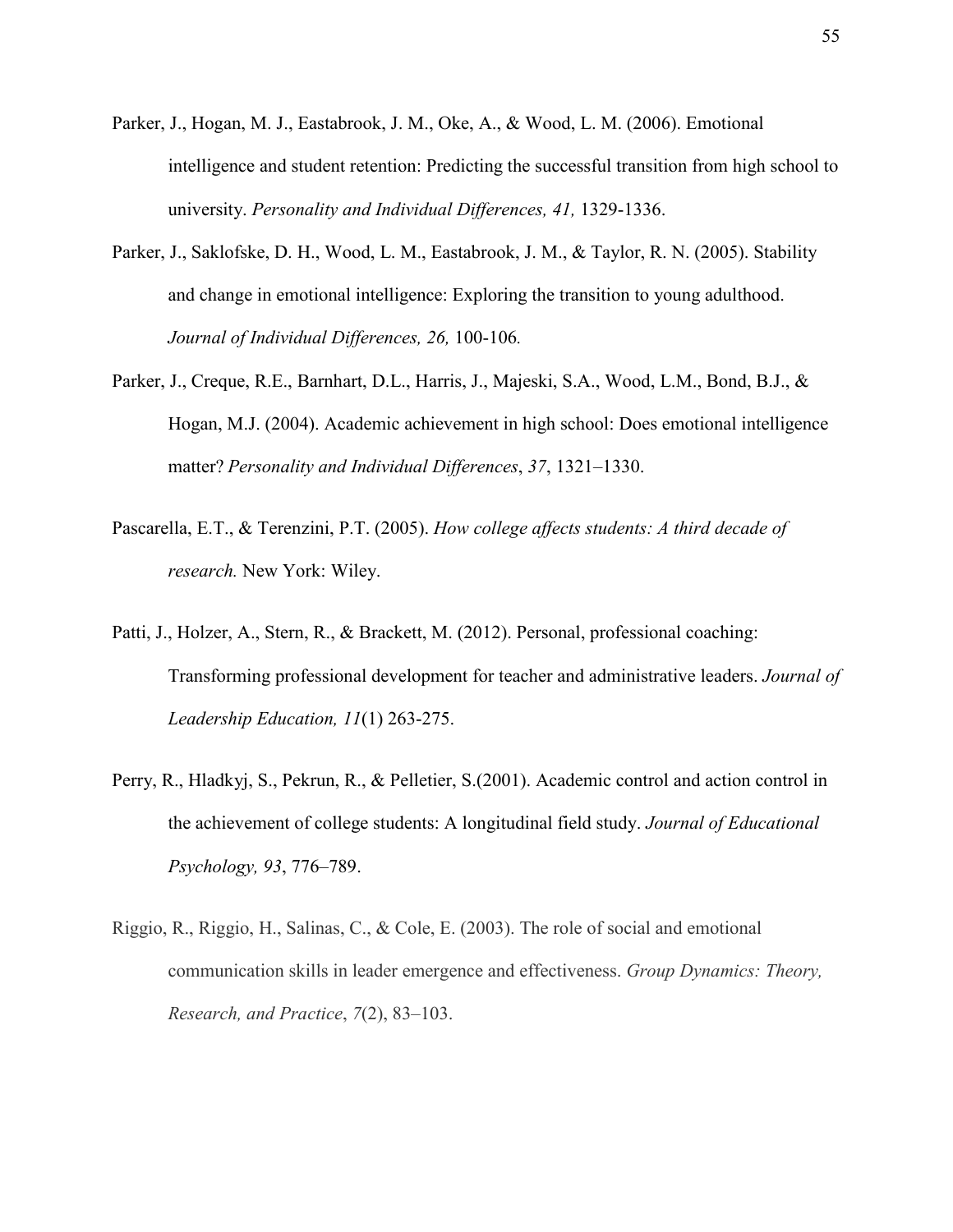- Riggio, R. (2008). Leadership development: The current state and future expectations. *Consulting Psychology Journal: Practice and Research, 60*(4), 383–392.
- Rubin, R., Munz, D., & Bommer, W. (2005). Leading from Within: The Effects of Emotion Recognition and Personality on Transformational Leadership Behavior. *Academy of Management Journal*, *48*(5), 845–858.
- Saka, N., & Gati, I. (2007). Emotional and personality-related aspects of persistent career decision-making difficulties. *Journal of Vocational Behavior*, *71*(3), 340–358.
- Saka N., Gati I., & Kelly K. (2008). Emotional and personality-related aspects of career decision-making difficulties. *Journal of Career Assessment 16*:403-424.
- Salovey, P. and Mayer, J. (2004), "Emotional intelligence", in Salovey, P., Brackett, M.A. and Mayer, J.D. (Eds), *Key Readings on the Mayer and Salovey Model*, Dude Publishing, Port Chester, NY, pp. 29-59.
- Showry, M., & Manasa, K. (2014). Self-awareness key to effective leadership. *IUP Journal, 8(1), 15-26.*
- Siegel, G. & Sorensen, J. (1994). What corporate america wants in entry-level accountants. *Management Accounting 76*(3): 26-51
- Sigmar, L., Hynes, G., & Hill, K. (2012). Strategies for teaching social and emotional intelligence in business communication. *Business Communication Quarterly,75*(3), 301- 317.